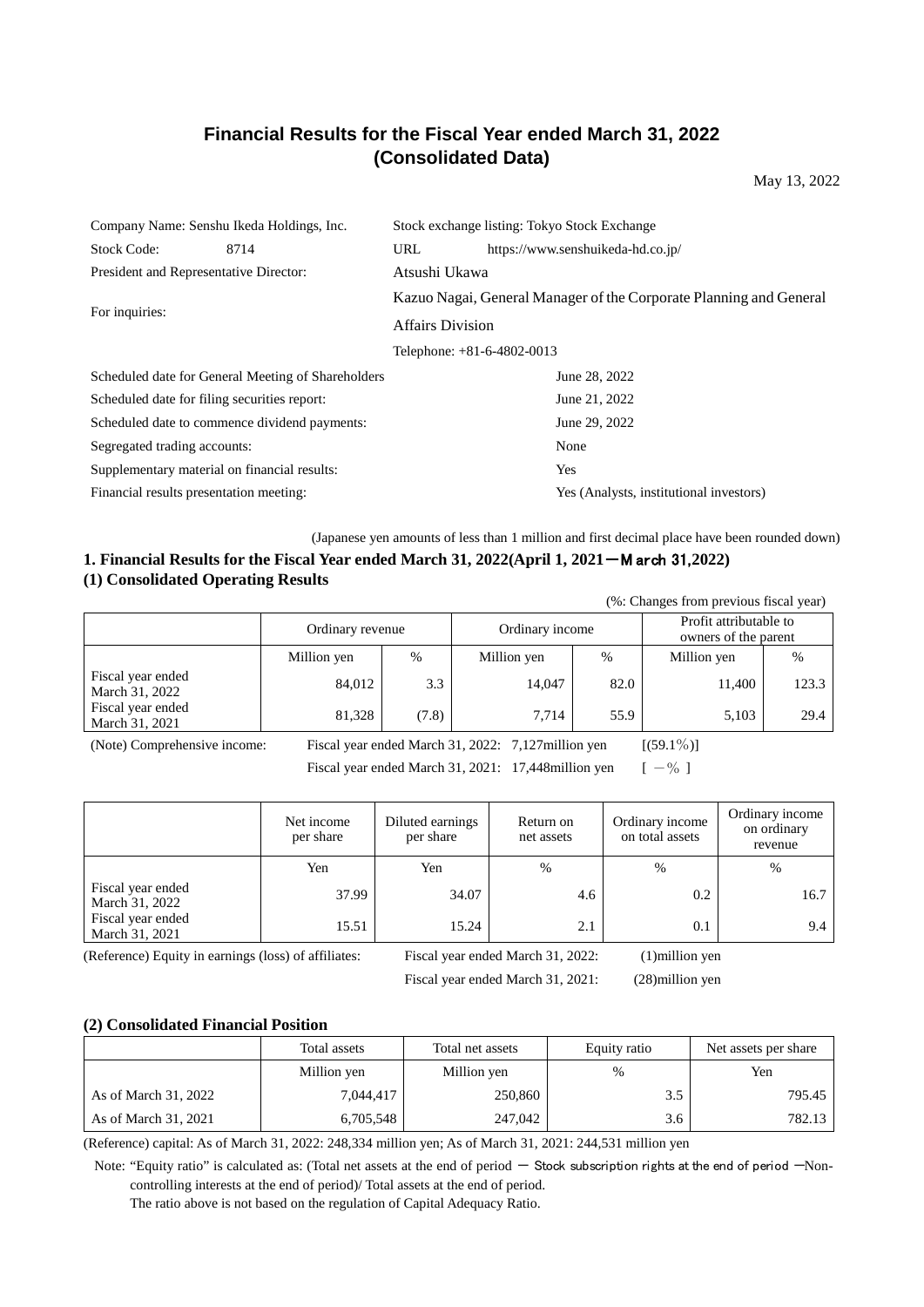# **(3) Consolidated Cash Flows**

|                                     | Cash flows from<br>operating activities | Cash flows from<br>investing activities | Cash flows from<br>financing activities | Cash and cash<br>equivalents at<br>end of year |  |
|-------------------------------------|-----------------------------------------|-----------------------------------------|-----------------------------------------|------------------------------------------------|--|
|                                     | Million yen                             | Million yen                             | Million yen                             | Million yen                                    |  |
| Fiscal year ended<br>March 31, 2022 | 138,804                                 | (83,534)                                | (3,004)                                 | 1,712,443                                      |  |
| Fiscal year ended<br>March 31, 2021 | 880,026                                 | (18, 923)                               | (2,776)                                 | 1,660,156                                      |  |

# **2. Dividends**

|                                                     |                         |                          | Annual Dividends per Share     | Annual      | Dividend | Dividend on          |                                |                              |
|-----------------------------------------------------|-------------------------|--------------------------|--------------------------------|-------------|----------|----------------------|--------------------------------|------------------------------|
|                                                     | First<br><b>Ouarter</b> | Second<br><b>Ouarter</b> | Third<br><b>Ouarter</b>        | Year<br>End | Total    | Dividends<br>(Total) | payout ratio<br>(Consolidated) | Net Assets<br>(Consolidated) |
|                                                     | Yen                     | Yen                      | Yen                            | Yen         | Yen      | Million yen          | %                              | %                            |
| Fiscal Year ended<br>March 31, 2021                 |                         | 3.75                     |                                | 3.75        | 7.50     | 2,103                | 48.3                           | 0.9                          |
| Fiscal Year ended<br>March 31, 2022                 |                         | 3.75                     | $\qquad \qquad \longleftarrow$ | 6.25        | 10.00    | 2,802                | 26.3                           | 1.2                          |
| Fiscal Year ending<br>March 31, 2023<br>(Forecasts) |                         | 5.00                     |                                | 5.00        | 10.00    |                      | 35.4                           |                              |

Note: Please refer to "Cash Dividends for Shareholders of Classified Stock" stated hereinafter for information on classified stock (unlisted) which has different rights relation from that of common stocks.

# **3. Financial Forecasts for the Fiscal Year ending March 31, 2023(April 1, 2022**-M arch 31, 20**23)**

(%: Changes from corresponding period of previous fiscal year)

|                           | Ordinary revenue |      | Ordinary income |                     | Profit attributable to<br>owners of parent |        | Net income per share |  |
|---------------------------|------------------|------|-----------------|---------------------|--------------------------------------------|--------|----------------------|--|
|                           | Million yen      | $\%$ | Million yen     | Million yen<br>$\%$ |                                            | %      | Yen                  |  |
| First half of fiscal year | 44,000           | 7.3  | 5.600           | (19.3)              | 4,000                                      | (26.6) | 14.27                |  |
| <b>Full Year</b>          | 86,000           | 2.3  | 11.300          | (19.5)              | 7.900                                      | (30.7) | 28.18                |  |

## **Note**

(1) Changes in significant subsidiaries during the fiscal year ended March 31, 2022 : None (Changes in specific subsidiaries involving changes in the scope of consolidation)  $\text{Added}$  -(company name) - Excluded-(company name) -

| (2) | Changes in accounting policies, changes in accounting estimates, and retrospective restatements |                    |      |  |  |  |  |  |
|-----|-------------------------------------------------------------------------------------------------|--------------------|------|--|--|--|--|--|
|     | (a) Changes in accounting policies due to revision of accounting standards etc. :               |                    | Yes. |  |  |  |  |  |
|     | (b) Changes in accounting policies other than those noted in (a) above :                        |                    | None |  |  |  |  |  |
|     | (c) Changes in accounting estimates :                                                           |                    | None |  |  |  |  |  |
|     | (d) Retrospective restatements :                                                                |                    | None |  |  |  |  |  |
| (3) | Number of shares (common stock)                                                                 |                    |      |  |  |  |  |  |
|     | (a) Number of shares in issue (including treasury stock)                                        |                    |      |  |  |  |  |  |
|     | As of March 31, 2022                                                                            | 281,008,632 shares |      |  |  |  |  |  |
|     | As of March 31, 2021                                                                            | 281,008,632 shares |      |  |  |  |  |  |
|     | (b) Number of treasury shares                                                                   |                    |      |  |  |  |  |  |
|     | As of March 31, 2022                                                                            | 716,407 shares     |      |  |  |  |  |  |
|     | As of March 31, 2021                                                                            | 804,214 shares     |      |  |  |  |  |  |
|     | (c) Average number of shares for the period under review                                        |                    |      |  |  |  |  |  |
|     | Fiscal year ended March 31, 2022                                                                | 280,272,461 shares |      |  |  |  |  |  |
|     | Fiscal year ended March 31, 2021                                                                | 280,578,514 shares |      |  |  |  |  |  |
|     |                                                                                                 |                    |      |  |  |  |  |  |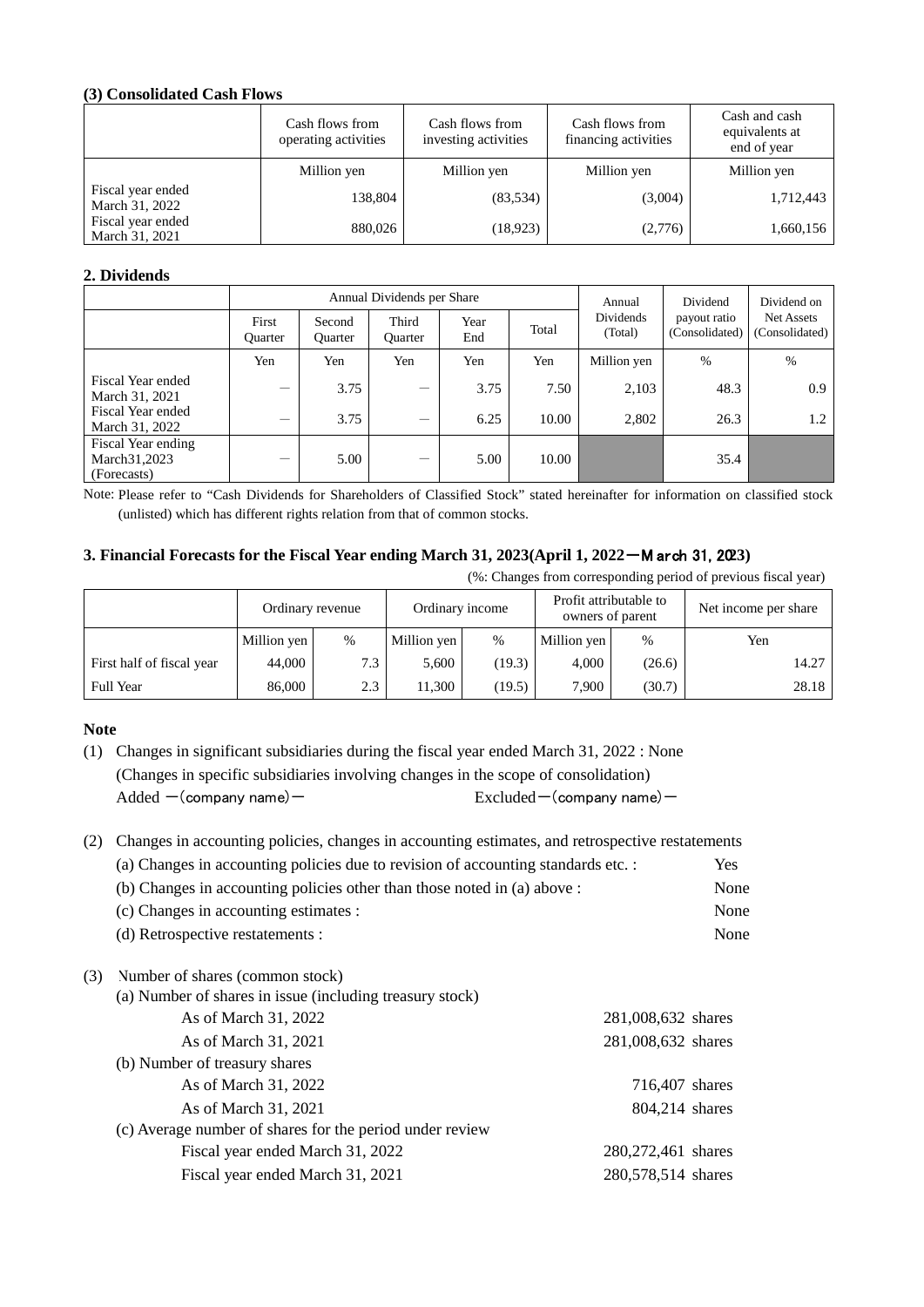# **(Reference) Overview of Non-Consolidated Financial Results**

# **1. Non-consolidated Financial Highlights for the Fiscal Year ended March 31, 2022 (April 1, 2021**-M arch 31, **2022)**

# **(1) Non-consolidated Operating Results**

(%: Changes from previous fiscal year)

|                                     |             | Operating revenue | Operating income |        | Ordinary income |        | Net income  |        |
|-------------------------------------|-------------|-------------------|------------------|--------|-----------------|--------|-------------|--------|
|                                     | Million yen | %                 | Million yen      | $\%$   | Million yen     | $\%$   | Million yen | $\%$   |
| Fiscal year ended<br>March 31, 2022 | 3.766       | 4.9               | 2.908            | (0.7)  | 2,913           | (0.6)  | 2,894       | (0.5)  |
| Fiscal year ended<br>March 31, 2021 | 3.590       | (23.0)            | 2,929            | (20.6) | 2,932           | (21.9) | 2,909       | (22.8) |

|                                     | Net income<br>per share | Diluted earnings<br>per share |
|-------------------------------------|-------------------------|-------------------------------|
|                                     | Yen                     | Yen                           |
| Fiscal year ended<br>March 31, 2022 | 7.65                    | 7.64                          |
| Fiscal year ended<br>March 31, 2021 | 7.69                    | 7.68                          |

# **(2) Non-consolidated Financial Conditions**

|                      | Total assets | Total net assets | Equity ratio  | Net assets per share |  |
|----------------------|--------------|------------------|---------------|----------------------|--|
|                      | Million yen  | Million yen      | $\frac{0}{0}$ | Yen                  |  |
| As of March 31, 2022 | 192,646      | 192,302          | 99.7          | 595.23               |  |
| As of March 31, 2021 | 193.747      | 192,229          | 99.1          | 595.20               |  |

(Reference) Capital: As of March 31, 2022: 192,215million yen; As of March 31, 2021: 192,153 million yen

Note: "Equity ratio" is calculated as: (Total net assets at the end of the period  $-$  Stock subscription rights at the end of period) Total assets at the end of the period.

# **2. Non-Consolidated Performance Forecasts for the Fiscal Year ending March 31, 2023 (April 1, 2022**-M arch **31, 2023)**

(%: Changes from corresponding period of previous fiscal year)

|                           | Operating revenue |      | Operating income |      | Ordinary income |      | Net income  |      | Net income per share |
|---------------------------|-------------------|------|------------------|------|-----------------|------|-------------|------|----------------------|
|                           | Million yen       | %    | Million yen      | $\%$ | Million yen     | %    | Million yen | $\%$ | Yen                  |
| First half of fiscal year | 2.700             | 42.6 | 2.100            | 47.5 | 2,100           | 47.1 | 2.100       | 47.5 | 7.49                 |
| <b>Full Year</b>          | 4.500             | 19.4 | 3.600            | 23.7 | 3.600           | 23.5 | 3.600       | 24.3 | 12.84                |

# **Disclosure concerning the implementation status of audit procedures**

This report is exempt from audit procedures based upon the Financial Instruments and Exchange Act of Japan. As of this report's publication, audit procedures of financial statements have not been completed as stipulated under the provisions of the Financial Instruments and Exchange Act.

# **Cautionary statement with respect to earnings forecasts, and disclaimer**

This report contains projections and other forward-looking statements which are based on currently available information and certain assumptions that the Senshu Ikeda Holdings considers to be reasonable. Various factors may cause actual results to be materially different from projections in these forward-looking statements.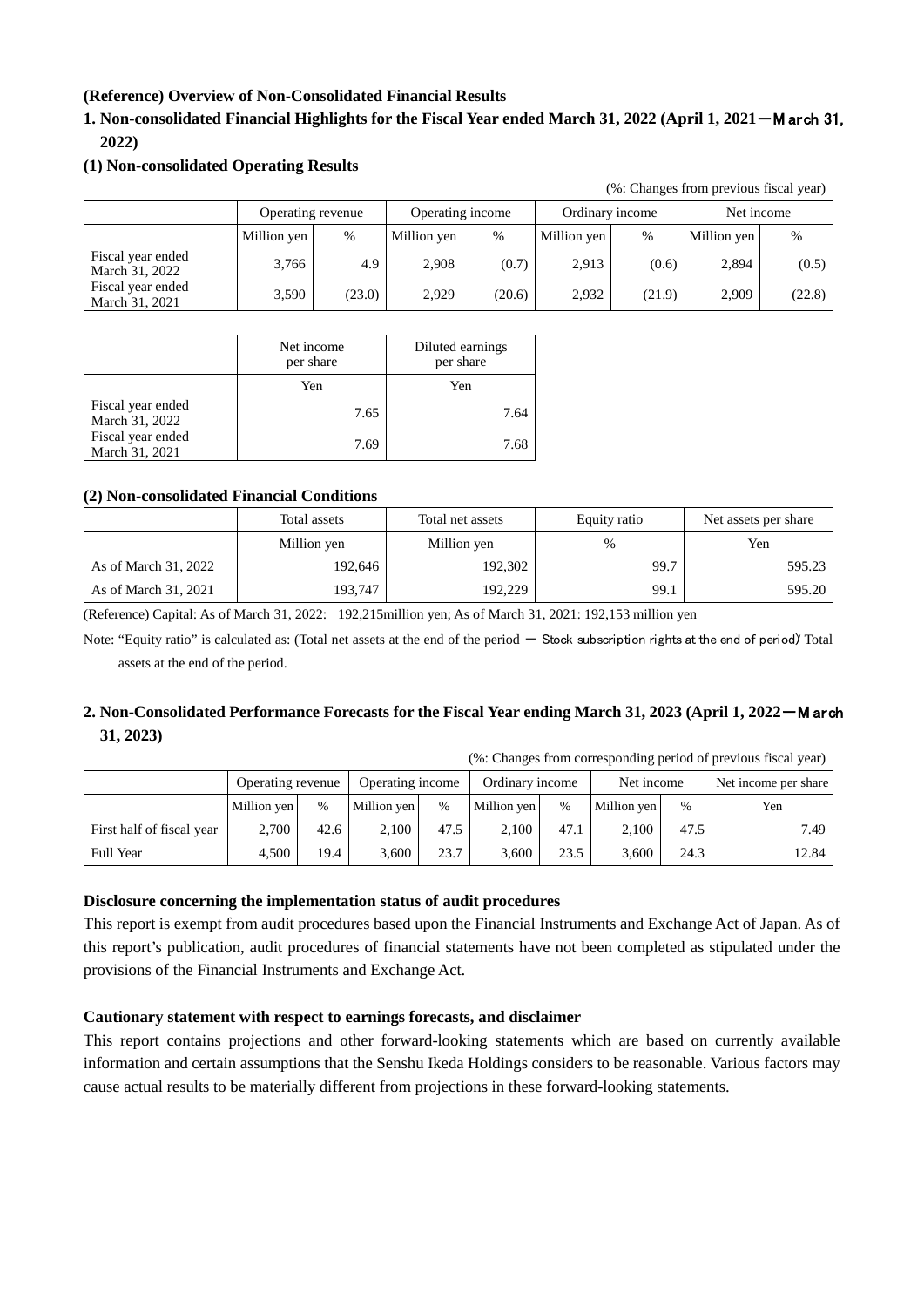# 〇**Cash Dividends for Shareholders of Classified Stock**

**Cash dividends per share for shareholders of classified stock which has different rights relation from that of common stocks are as follows:**

| (First series of seventh-class preferred stock) |  |
|-------------------------------------------------|--|
|-------------------------------------------------|--|

|                                     | Dividends per share     |                          |                         |             |       |  |
|-------------------------------------|-------------------------|--------------------------|-------------------------|-------------|-------|--|
|                                     | First<br><b>Ouarter</b> | Second<br><b>Ouarter</b> | Third<br><b>Ouarter</b> | Year<br>End | Total |  |
|                                     | Yen                     | Yen                      | Yen                     | Yen         | Yen   |  |
| Fiscal Year ended<br>March 31, 2021 |                         | 15.00                    |                         | 15.00       | 30.00 |  |
| Fiscal Year ended<br>March 31, 2022 | –                       | 15.00                    |                         | 15.00       | 30.00 |  |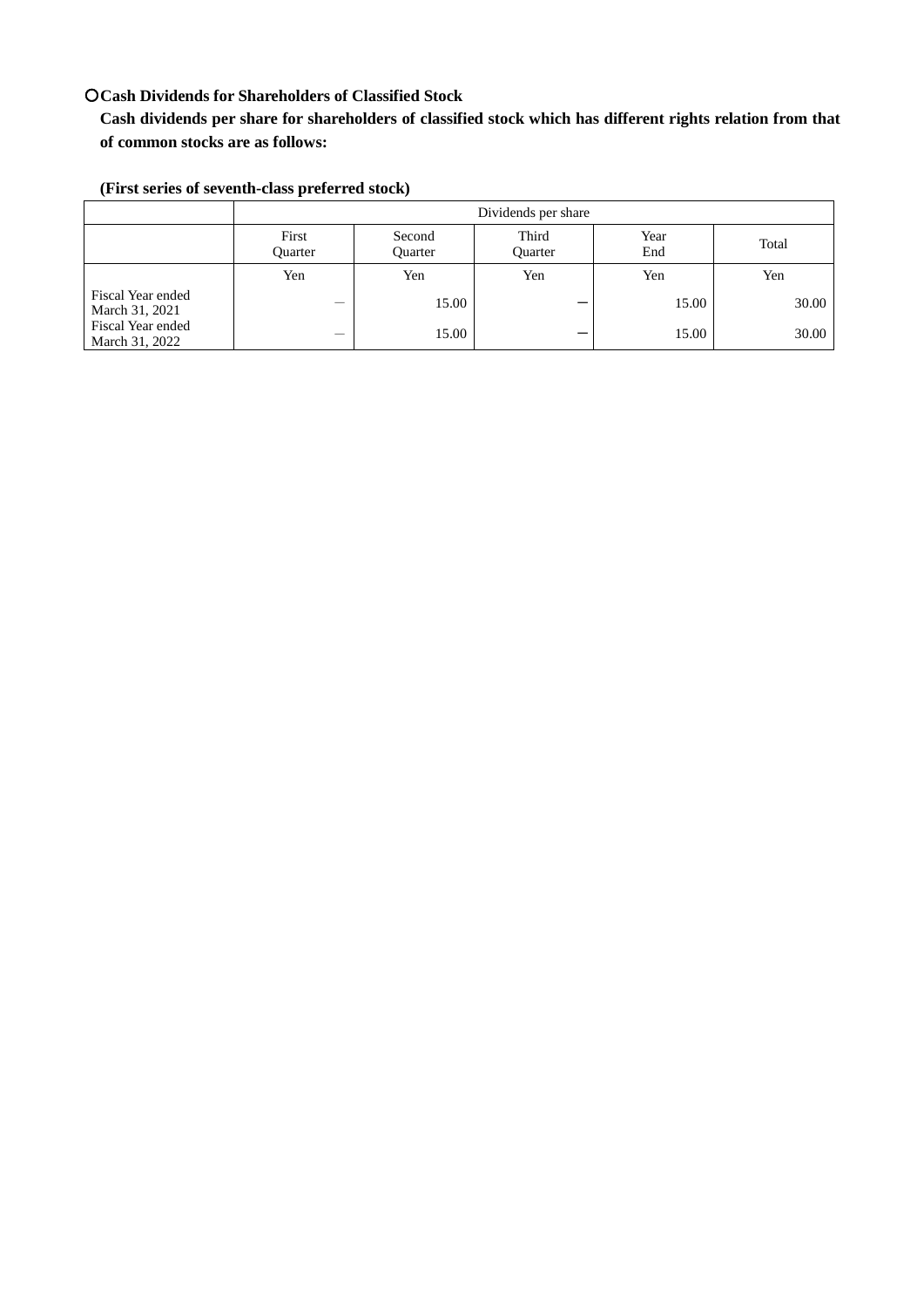# **Consolidated Financial Statements**

(1) Consolidated Balance Sheets

|                                                                   |                      | (Unit: Millions of yen) |
|-------------------------------------------------------------------|----------------------|-------------------------|
|                                                                   | As of March 31, 2021 | As of March 31, 2022    |
| Assets                                                            |                      |                         |
| Cash and due from banks                                           | 1,671,441            | 1,723,186               |
| Call loans and bills bought                                       | 9,414                | 368                     |
| Monetary claims bought                                            | 79                   | 49                      |
| Money held in trust                                               | 20,001               | 24,521                  |
| Securities                                                        | 564,580              | 648,256                 |
| Loans and bills discounted                                        | 4,291,531            | 4,503,834               |
| Foreign exchange assets                                           | 5,061                | 7,506                   |
| Other assets                                                      | 83,958               | 76,322                  |
| Tangible fixed assets                                             | 37,122               | 36,452                  |
| <b>Buildings</b>                                                  | 14,277               | 13,886                  |
| Land                                                              | 15,195               | 15,056                  |
| Lease assets                                                      | 8                    | 6                       |
| Construction in progress                                          |                      | 153                     |
| Other tangible fixed assets                                       | 7,640                | 7,348                   |
| Intangible fixed assets                                           | 4,632                | 4,165                   |
| Software                                                          | 3,833                | 3,360                   |
| Goodwill                                                          | 27                   |                         |
| Other intangible fixed assets                                     | 771                  | 805                     |
| Net defined benefit assets                                        | 23,462               | 23,402                  |
| Deferred tax assets                                               | 2,751                | 3,778                   |
| Customers' liabilities for acceptances and guarantees             | 7,407                | 7,437                   |
| Reserve for possible loan losses                                  | (15,899)             | (14, 865)               |
| Total assets                                                      | 6,705,548            | 7,044,417               |
| Liabilities                                                       |                      |                         |
| Deposits                                                          | 5,408,845            | 5,557,248               |
| Payables under securities lending transactions                    | 10,323               | 84,792                  |
| Borrowed money                                                    | 973,225              | 1,082,890               |
| Foreign exchange liabilities                                      | 487                  | 302                     |
| Borrowed money from trust account                                 |                      | 513                     |
| Other liabilities                                                 | 54,420               | 55,870                  |
| Provision for employees' bonuses                                  | 1,655                | 2,504                   |
| Provision for directors' bonuses                                  |                      | 90                      |
| Net defined benefit liability                                     | 136                  | 141                     |
| Accrued retirement benefits for directors and audit & supervisory | 4                    | 4                       |
| board members                                                     |                      |                         |
| Reserve for reimbursement of deposits                             | 392                  | 286                     |
| Reserve for point services                                        | 175                  | 64                      |
| Reserve for contingent losses                                     | 1,171                | 1,160                   |
| Reserve under special laws                                        | 8                    | 11                      |
| Deferred tax liabilities                                          | 250                  | 237                     |
| Acceptances and guarantees                                        | 7,407                | 7,437                   |
| <b>Total liabilities</b>                                          | 6,458,505            | 6,793,557               |
| Net Assets                                                        |                      |                         |
| Capital stock                                                     | 102,999              | 102,999                 |
| Capital surplus                                                   | 42,107               | 42,108                  |
| Retained earnings                                                 | 81,087               | 89,320                  |
| Treasury stock                                                    | (163)                | (145)                   |
| Total shareholders' equity                                        | 226,030              | 234,283                 |
| Net unrealized gain (loss) on available-for-sale securities       | 10,744               | 7,607                   |
| Net unrealized gain (loss) on deferred hedges                     | (133)                | (24)                    |
| Remeasurements of defined benefit plans                           | 7,889                | 6,468                   |
| Total accumulated other comprehensive income                      | 18,500               | 14,051                  |
| Stock subscription rights                                         | 76                   | 86                      |
| Non-controlling interests                                         | 2,434                | 2,438                   |
| Total net assets                                                  | 247,042              | 250,860                 |
| Total liabilities and net assets                                  | 6,705,548            | 7,044,417               |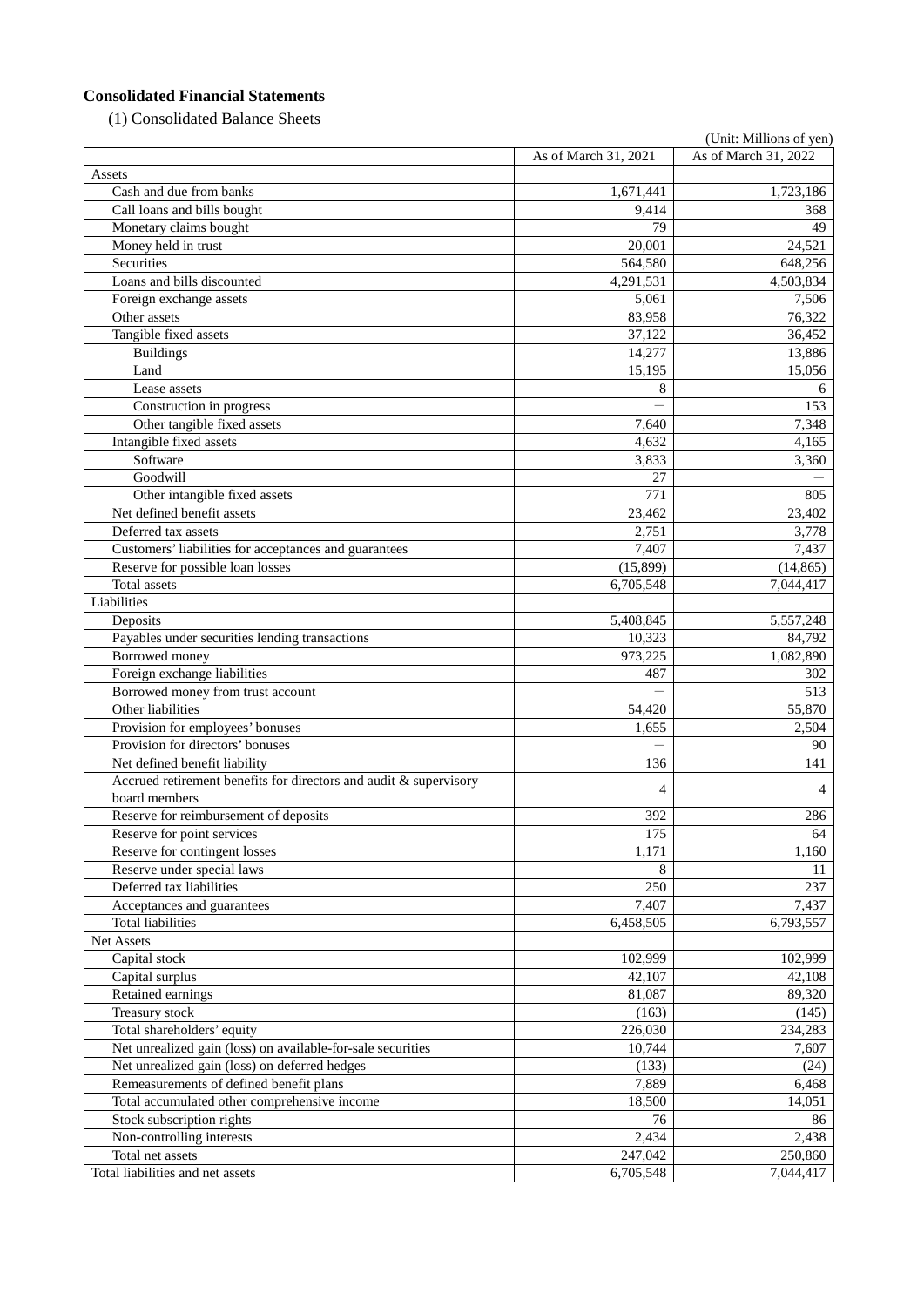|                                                                    |                                            | (Unit: Millions of yen)                    |
|--------------------------------------------------------------------|--------------------------------------------|--------------------------------------------|
|                                                                    | For the Fiscal Year<br>ended Mar. 31, 2021 | For the Fiscal Year<br>ended Mar. 31, 2022 |
| Ordinary revenue                                                   | 81,328                                     | 84,012                                     |
| Interest income                                                    | 43,124                                     | 45,310                                     |
| Interest on loans and bills discounted                             | 39,549                                     | 39,784                                     |
| Interest and dividends on securities                               | 2,956                                      | 2,906                                      |
| Interest on call loans and bills bought                            | 57                                         | 16                                         |
| Interest on deposits with banks                                    | 526                                        | 2,566                                      |
| Other interest income                                              | 35                                         | 36                                         |
| Trust fees                                                         |                                            | 11                                         |
| Fees and commissions                                               | 20,452                                     | 21,211                                     |
| Other ordinary income                                              | 2,533                                      | 2,253                                      |
| Other income                                                       | 15,217                                     | 15,227                                     |
| Reversal of provision for possible loan losses                     |                                            | 500                                        |
| Reversal of provision for reimbursement of deposits                | 127                                        | 105                                        |
| Recoveries of written off claims                                   | 686                                        | 868                                        |
| Other                                                              | 14,403                                     | 13,752                                     |
| Ordinary expenses                                                  | 73,614                                     | 69,965                                     |
| Interest expenses                                                  | 1,306                                      | 1,013                                      |
| Interest on deposits                                               | 1,085                                      | 902                                        |
| Interest on negotiable certificates of deposit                     | $\mathbf{0}$                               | 1                                          |
| Interest on call money and bills sold                              | (25)                                       | (105)                                      |
| Interest on payables under securities lending transactions         | 6                                          | 85                                         |
| Interest on borrowings and rediscounts                             | 97                                         | 39                                         |
| Other interest expenses                                            | 141                                        | 91                                         |
| Fees and commissions payments                                      | 7,407                                      | 7,195                                      |
| Other ordinary expenses                                            | 24                                         | 2,120                                      |
| General and administrative expenses                                | 45,483                                     | 46,155                                     |
| Other expenses                                                     | 19,391                                     | 13,480                                     |
| Provision for possible loan losses                                 | 5,473                                      |                                            |
| Other                                                              | 13,918                                     | 13,480                                     |
| Ordinary income                                                    | 7,714                                      | 14,047                                     |
| Extraordinary income                                               | 27                                         | 89                                         |
| Gain on sales or disposal of fixed assets                          | 27                                         | 89                                         |
| <b>Extraordinary</b> loss                                          | 114                                        | 298                                        |
| Loss on sales or disposal of fixed assets                          | 46                                         | 109                                        |
| Impairment loss                                                    | 6                                          | 177                                        |
| Transfer to reserve for financial products transaction liabilities | 3                                          | 2                                          |
| Other extraordinary loss                                           | 57                                         | $\,8\,$                                    |
| Income before income taxes                                         | 7,628                                      | 13,839                                     |
| Income taxes - current                                             | 493                                        | 1,640                                      |
| Income taxes - deferred                                            | 1,964                                      | 622                                        |
| Total income taxes                                                 | 2,458                                      | 2,262                                      |
| Profit                                                             | 5,169                                      | 11,576                                     |
| Profit attributable to non-controlling interests                   | 65                                         | 176                                        |
| Profit attributable to owners of the parent                        | 5,103                                      | 11,400                                     |

# (2) Consolidated Statements of Income and Consolidated Statements of Comprehensive Income Consolidated Statements of Income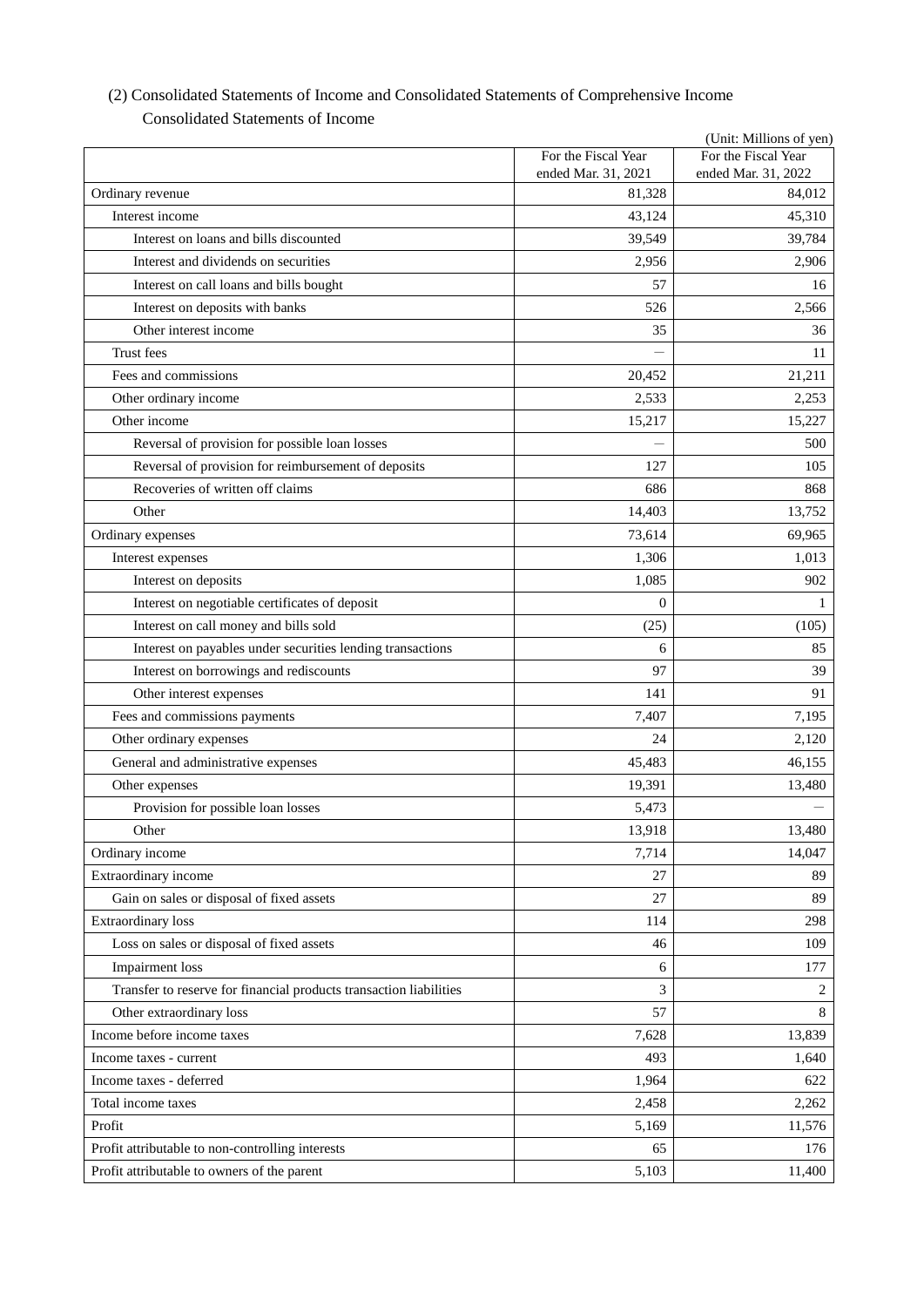# Consolidated Statements of Comprehensive Income

|                                                             |                     | (Unit: Millions of yen) |
|-------------------------------------------------------------|---------------------|-------------------------|
|                                                             | For the Fiscal Year | For the Fiscal Year     |
|                                                             | ended Mar. 31, 2021 | ended Mar. 31, 2022     |
| Profit                                                      | 5,169               | 11,576                  |
| Other comprehensive income                                  | 12,279              | (4, 449)                |
| Net unrealized gain (loss) on available-for-sale securities | 4,990               | (3, 136)                |
| Net unrealized gain (loss) on deferred hedges               | 37                  | 108                     |
| Remeasurements of defined benefit plans                     | 7,250               | (1,421)                 |
| Comprehensive income                                        | 17,448              | 7,127                   |
| Comprehensive income attributable to                        |                     |                         |
| Owners of the parent                                        | 17,384              | 6,950                   |
| Non-controlling interests                                   | 64                  | 176                     |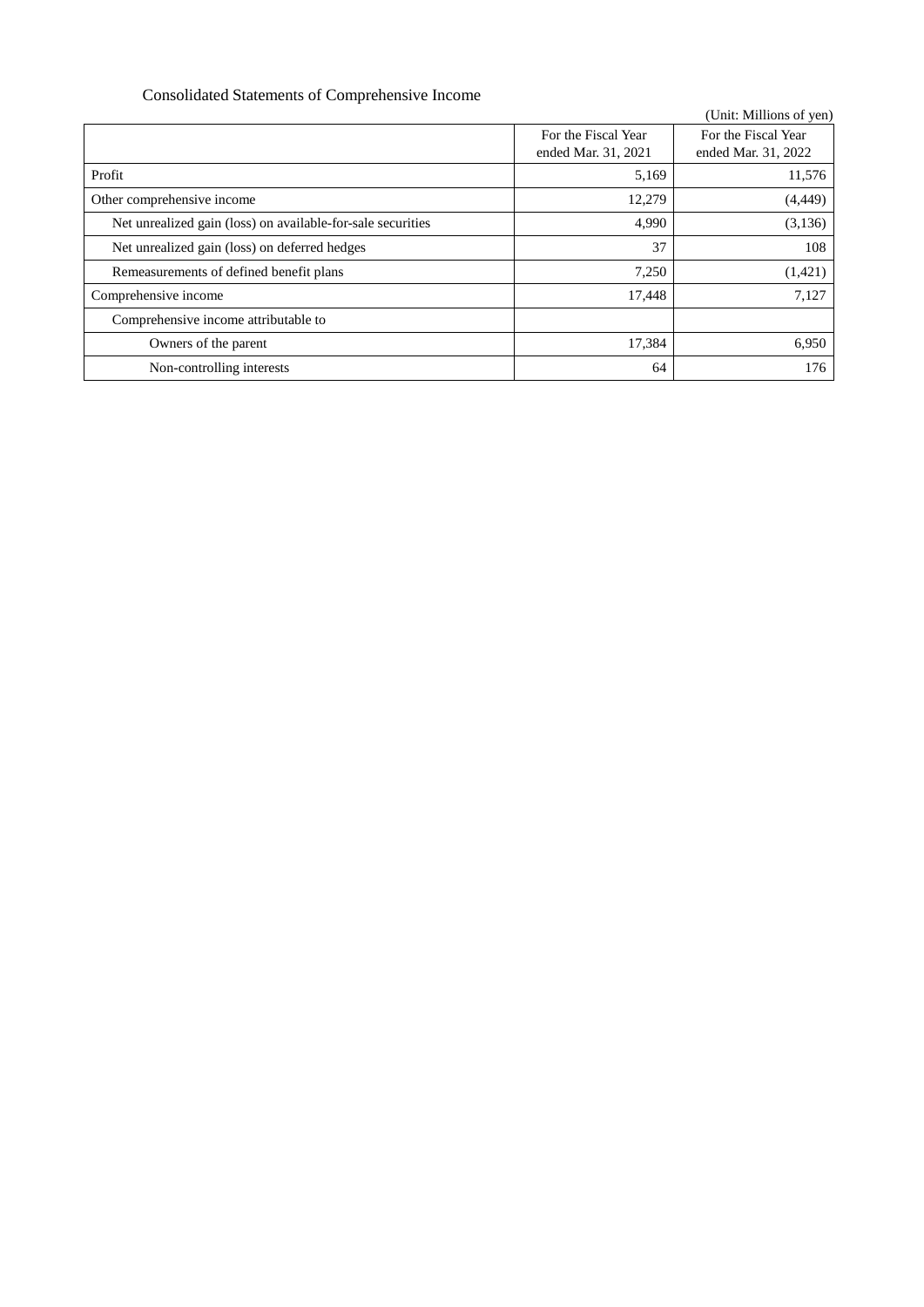# (3) Consolidated Statements of Changes in Net Assets

For the fiscal year ended March 31, 2021

Shareholders' equity Capital stock Capital surplus Retained earnings Treasury stock Total shareholders' equity Balance at the beginning of  $\frac{102,999}{223,850}$  (94) 223,850 Changes of items during the period Purchase of shares of Purchase of shares of the consolidated subsidiaries and the consolidated subsidiaries of the consolidated subsidiaries of the consolidated subsidiaries of the consolidated subsidiaries of the consolidated subsidiaries of t  $\text{Cash dividends}$  (2,855) (2,855) Profit attributable to owners<br>of the parent  $\frac{1}{2}$   $\frac{1}{2}$   $\frac{1}{2}$   $\frac{5,103}{3}$   $\frac{5,103}{3}$   $\frac{5,103}{3}$ Acquisition of treasury stock (95) (95) (95) (95) (95) Disposal of treasury stock (3) (3) 25 21 Net changes in items other than shareholders' equity Total changes during the period  $1$   $2,248$   $(69)$   $2,179$ Balance at the end of current period 102,999 42,107 81,087 (163) 226,030

|                                                         | Accumulated other comprehensive income                                                         |                                                                     |                                                       |                                                          |                                        |                                  |                     |
|---------------------------------------------------------|------------------------------------------------------------------------------------------------|---------------------------------------------------------------------|-------------------------------------------------------|----------------------------------------------------------|----------------------------------------|----------------------------------|---------------------|
|                                                         | <b>Net</b><br>unrealized<br>gain (loss)<br>$_{\rm on}$<br>available-<br>for-sale<br>securities | <b>Net</b><br>unrealized<br>gain (loss)<br>on<br>deferred<br>hedges | Remeasure-<br>ments of<br>defined<br>henefit<br>plans | Total<br>accumulated<br>other<br>comprehensive<br>income | <b>Stock</b><br>subscription<br>rights | Non-<br>controlling<br>interests | Total net<br>assets |
| Balance at the beginning of<br>current period           | 5,752                                                                                          | (170)                                                               | 638                                                   | 6,220                                                    | 79                                     | 2,223                            | 232,373             |
| Changes of items during the period                      |                                                                                                |                                                                     |                                                       |                                                          |                                        |                                  |                     |
| Purchase of shares of<br>consolidated subsidiaries      |                                                                                                |                                                                     |                                                       |                                                          |                                        |                                  | 5                   |
| Cash dividends                                          |                                                                                                |                                                                     |                                                       |                                                          |                                        |                                  | (2,855)             |
| Profit attributable to owners<br>of the parent          |                                                                                                |                                                                     |                                                       |                                                          |                                        |                                  | 5,103               |
| Acquisition of treasury stock                           |                                                                                                |                                                                     |                                                       |                                                          |                                        |                                  | (95)                |
| Disposal of treasury stock                              |                                                                                                |                                                                     |                                                       |                                                          |                                        |                                  | 21                  |
| Net changes in items other<br>than shareholders' equity | 4,991                                                                                          | 37                                                                  | 7,250                                                 | 12,280                                                   | (2)                                    | 211                              | 12,489              |
| Total changes during the period                         | 4,991                                                                                          | 37                                                                  | 7,250                                                 | 12,280                                                   | (2)                                    | 211                              | 14,669              |
| Balance at the end of current period                    | 10,744                                                                                         | (133)                                                               | 7,889                                                 | 18,500                                                   | 76                                     | 2,434                            | 247,042             |

(Unit: Millions of yen)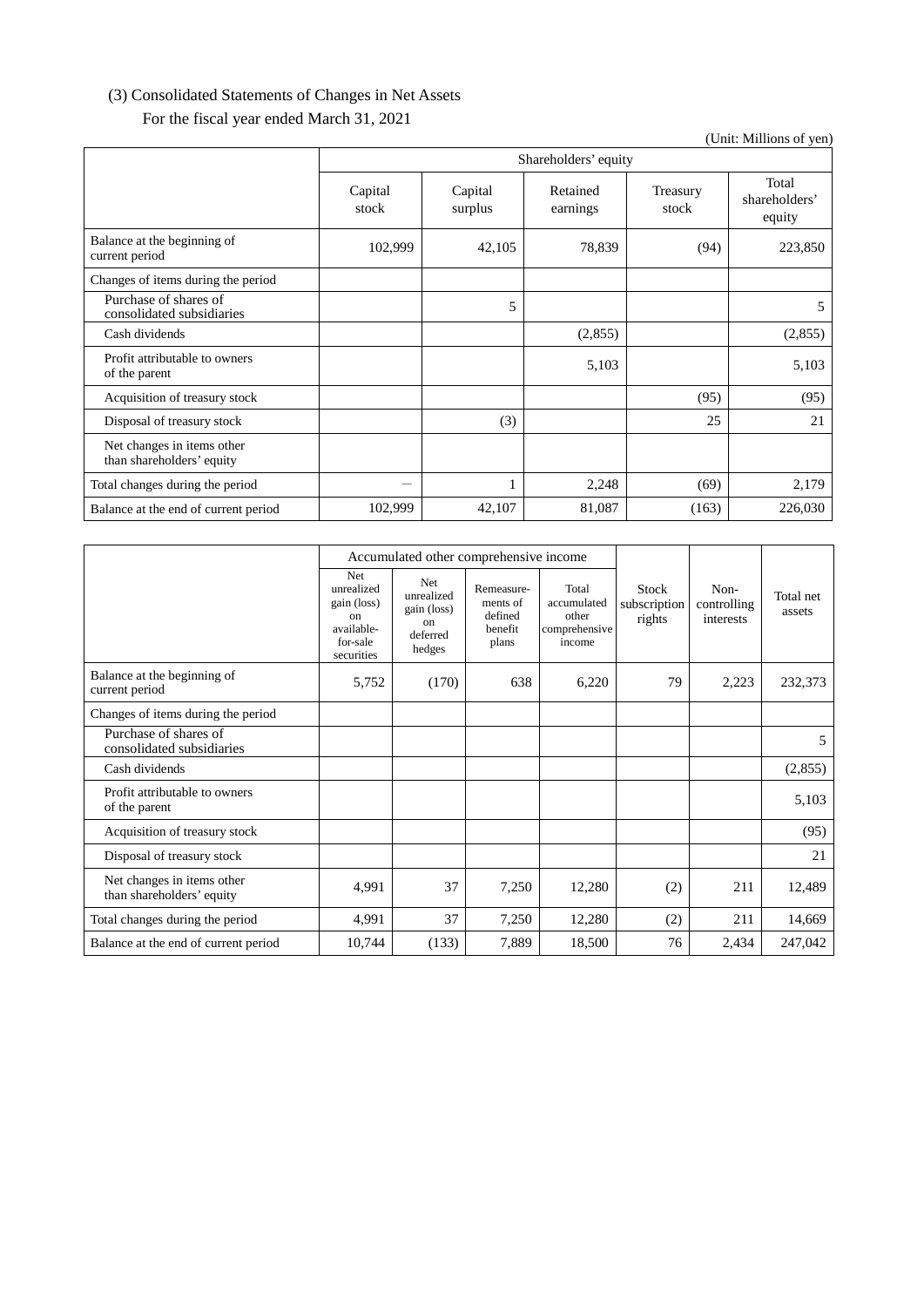# For the fiscal year ended March 31, 2022

(Unit: Millions of yen)

|                                                                                                 | Shareholders' equity |                    |                      |                   |                                  |  |
|-------------------------------------------------------------------------------------------------|----------------------|--------------------|----------------------|-------------------|----------------------------------|--|
|                                                                                                 | Capital<br>stock     | Capital<br>surplus | Retained<br>earnings | Treasury<br>stock | Total<br>shareholders'<br>equity |  |
| Balance at the beginning of<br>current period                                                   | 102,999              | 42,107             | 81,087               | (163)             | 226,030                          |  |
| Cumulative effect of change in<br>accounting policy                                             |                      |                    | (315)                |                   | (315)                            |  |
| Balance at the beginning of<br>current period which reflects<br>the change in accounting policy | 102,999              | 42,107             | 80,772               | (163)             | 225,715                          |  |
| Change of items during the period                                                               |                      |                    |                      |                   |                                  |  |
| Cash dividends                                                                                  |                      |                    | (2,851)              |                   | (2, 851)                         |  |
| Profit attributable to owners<br>of the parent                                                  |                      |                    | 11,400               |                   | 11,400                           |  |
| Acquisition of treasury stock                                                                   |                      |                    |                      | (0)               | (0)                              |  |
| Disposal of treasury stock                                                                      |                      |                    |                      | 18                | 19                               |  |
| Net changes in items other<br>than shareholders' equity                                         |                      |                    |                      |                   |                                  |  |
| Total changes during the period                                                                 |                      |                    | 8,548                | 17                | 8,567                            |  |
| Balance at the end of current period                                                            | 102,999              | 42,108             | 89,320               | (145)             | 234,283                          |  |

|                                                                                                 | Accumulated other comprehensive income                                         |                                                                     |                                                       |                                                          |                                        |                                  |                     |
|-------------------------------------------------------------------------------------------------|--------------------------------------------------------------------------------|---------------------------------------------------------------------|-------------------------------------------------------|----------------------------------------------------------|----------------------------------------|----------------------------------|---------------------|
|                                                                                                 | Net<br>unrealized<br>gain (loss)<br>on<br>available-<br>for-sale<br>securities | <b>Net</b><br>unrealized<br>gain (loss)<br>on<br>deferred<br>hedges | Remeasure-<br>ments of<br>defined<br>benefit<br>plans | Total<br>accumulated<br>other<br>comprehensive<br>income | <b>Stock</b><br>subscription<br>rights | Non-<br>controlling<br>interests | Total net<br>assets |
| Balance at the beginning of<br>current period                                                   | 10,744                                                                         | (133)                                                               | 7,889                                                 | 18,500                                                   | 76                                     | 2,434                            | 247,042             |
| Cumulative effect of change in<br>accounting policy                                             |                                                                                |                                                                     |                                                       |                                                          |                                        | (0)                              | (315)               |
| Balance at the beginning of<br>current period which reflects<br>the change in accounting policy | 10,744                                                                         | (133)                                                               | 7,889                                                 | 18,500                                                   | 76                                     | 2,434                            | 246,727             |
| Changes of items during the period                                                              |                                                                                |                                                                     |                                                       |                                                          |                                        |                                  |                     |
| Cash dividends                                                                                  |                                                                                |                                                                     |                                                       |                                                          |                                        |                                  | (2, 851)            |
| Profit attributable to owners<br>of the parent                                                  |                                                                                |                                                                     |                                                       |                                                          |                                        |                                  | 11,400              |
| Acquisition of treasury stock                                                                   |                                                                                |                                                                     |                                                       |                                                          |                                        |                                  | (0)                 |
| Disposal of treasury stock                                                                      |                                                                                |                                                                     |                                                       |                                                          |                                        |                                  | 19                  |
| Net changes in items other<br>than shareholders' equity                                         | (3,136)                                                                        | 108                                                                 | (1,421)                                               | (4, 449)                                                 | 10                                     | 4                                | (4, 435)            |
| Total changes during the period                                                                 | (3,136)                                                                        | 108                                                                 | (1,421)                                               | (4, 449)                                                 | 10                                     | 4                                | 4,132               |
| Balance at the end of current period                                                            | 7.607                                                                          | (24)                                                                | 6.468                                                 | 14.051                                                   | 86                                     | 2,438                            | 250,860             |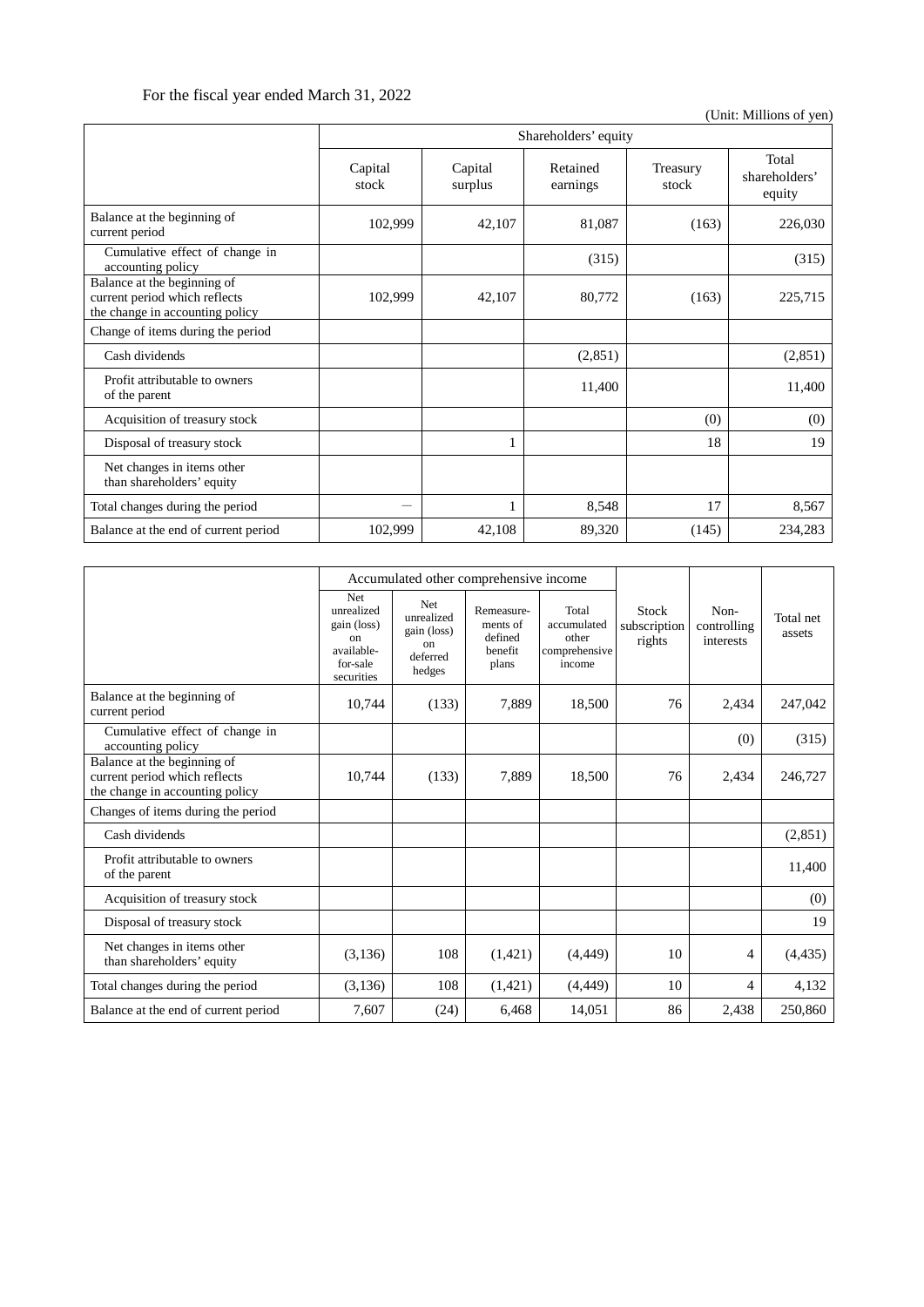# (4) Consolidated Statements of Cash Flows

|                                                                                     |                                            | (Unit: Millions of yen)                    |
|-------------------------------------------------------------------------------------|--------------------------------------------|--------------------------------------------|
|                                                                                     | For the Fiscal Year<br>ended Mar. 31, 2021 | For the Fiscal Year<br>ended Mar. 31, 2022 |
| Cash flows from operating activities                                                |                                            |                                            |
| Income before income taxes                                                          | 7,628                                      | 13,839                                     |
| Depreciation                                                                        | 5,207                                      | 4,650                                      |
| Loss on impairment of fixed assets                                                  | 6                                          | 177                                        |
| Amortization of goodwill                                                            | 27                                         | 27                                         |
| (Earnings) losses from investments under the equity method                          | 28                                         | 1                                          |
| Increase (decrease) in reserve for possible loan losses                             | 4,513                                      | (1,033)                                    |
| Increase (decrease) in accrued bonuses                                              | 453                                        | 848                                        |
| Increase (decrease) in provision for directors' bonuses                             |                                            | 90                                         |
| Decrease (increase) in net defined benefit asset                                    | (46)                                       | (331)                                      |
| Increase (decrease) in net defined benefit liability                                | (2)                                        | (4)                                        |
| Increase (decrease) in reserve for reimbursement of deposits                        | (127)                                      | (105)                                      |
| Increase (decrease) in reserve for point services                                   | (8)                                        | 6                                          |
| Increase (decrease) in reserve for contingent losses                                | 297                                        | (10)                                       |
| Interest income                                                                     | (43, 124)                                  | (45,310)                                   |
| Interest expenses                                                                   | 1,306                                      | 1,013                                      |
| (Gain) loss on securities                                                           | (2, 147)                                   | 1,372                                      |
| (Gain) loss on money held in trust                                                  | 19                                         | 65                                         |
| (Gain) loss on foreign exchange                                                     | (492)                                      | (6, 634)                                   |
| (Gain) loss on sales or disposal of fixed assets, net                               | (0)                                        | (70)                                       |
| Net (increase) decrease in loans and bills discounted                               | (328, 026)                                 | (212, 303)                                 |
| Net increase (decrease) in deposits                                                 | 420,959                                    | 148,403                                    |
| Net increase (decrease) in borrowed money<br>(excluding subordinated borrowings)    | 764,120                                    | 109,665                                    |
| Net (increase) decrease in due from banks<br>(excluding due from the Bank of Japan) | (5,379)                                    | 542                                        |
| Net (increase) decrease in trading account securities                               | 50                                         |                                            |
| Net (increase) decrease in call loans and bills bought and others                   | (2,742)                                    | 9,076                                      |
| Net increase (decrease) in payables under securities<br>lending transactions        | 10,323                                     | 74,468                                     |
| Net (increase) decrease in foreign exchange (assets)                                | 406                                        | (2, 445)                                   |
| Net increase (decrease) in foreign exchange (liabilities)                           | (68)                                       | (185)                                      |
| Net Increase (decrease) in borrowed money from trust account                        |                                            | 513                                        |
| Interest received                                                                   | 43,249                                     | 45,471                                     |
| Interest paid                                                                       | (1,549)                                    | (1,072)                                    |
| Other                                                                               | 5,280                                      | (1, 569)                                   |
| Subtotal                                                                            | 880,162                                    | 139,157                                    |
| Income taxes paid                                                                   | (136)                                      | (352)                                      |
| Net cash provided by (used in) operating activities                                 | 880,026                                    | 138,804                                    |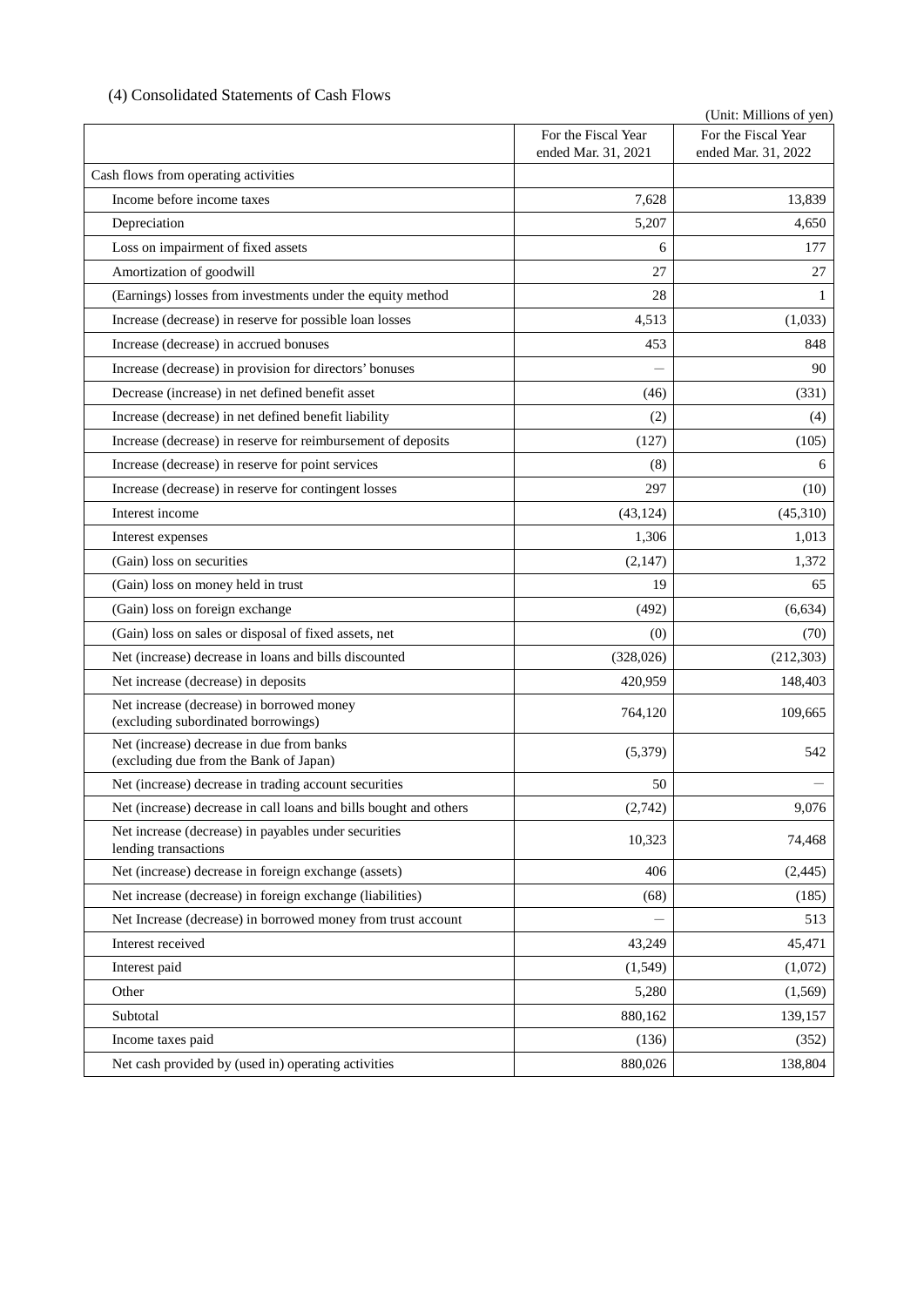|                                                              |                     | (Unit: Millions of yen) |
|--------------------------------------------------------------|---------------------|-------------------------|
|                                                              | For the Fiscal Year | For the Fiscal Year     |
|                                                              | ended Mar. 31, 2021 | ended Mar. 31, 2022     |
| Cash flows from investing activities                         |                     |                         |
| Purchases of securities                                      | (144,950)           | (304, 026)              |
| Proceeds from sales of securities                            | 16,962              | 123,123                 |
| Proceeds from maturity of securities                         | 112,220             | 105,531                 |
| Increase in money held in trust                              |                     | (4,500)                 |
| Purchases of tangible fixed assets                           | (2, 432)            | (2,850)                 |
| Purchases of intangible fixed assets                         | (1,163)             | (1,041)                 |
| Proceeds from sales of tangible fixed assets                 | 439                 | 229                     |
| Net cash provided by (used in) investing activities          | (18, 923)           | (83, 534)               |
| Cash flows from financing activities                         |                     |                         |
| Proceed from stock issuance to non-controlling shareholders  | 360                 |                         |
| Cash dividends paid                                          | (2,855)             | (2,851)                 |
| Cash dividends paid to non-controlling shareholders          | (7)                 | (172)                   |
| Payment for non-controlling shareholders                     | (200)               |                         |
| Purchases of treasury stock                                  | (95)                | (0)                     |
| Proceeds from disposition of treasury stock                  | 21                  | 19                      |
| Net cash provided by (used in) financing activities          | (2,776)             | (3,004)                 |
| Effect of exchange rate changes on cash and cash equivalents | (143)               | 22                      |
| Net increase (decrease) in cash and cash equivalents         | 858,182             | 52,287                  |
| Cash and cash equivalents at beginning of period             | 801,973             | 1,660,156               |
| Cash and cash equivalents at end of period                   | 1,660,156           | 1,712,443               |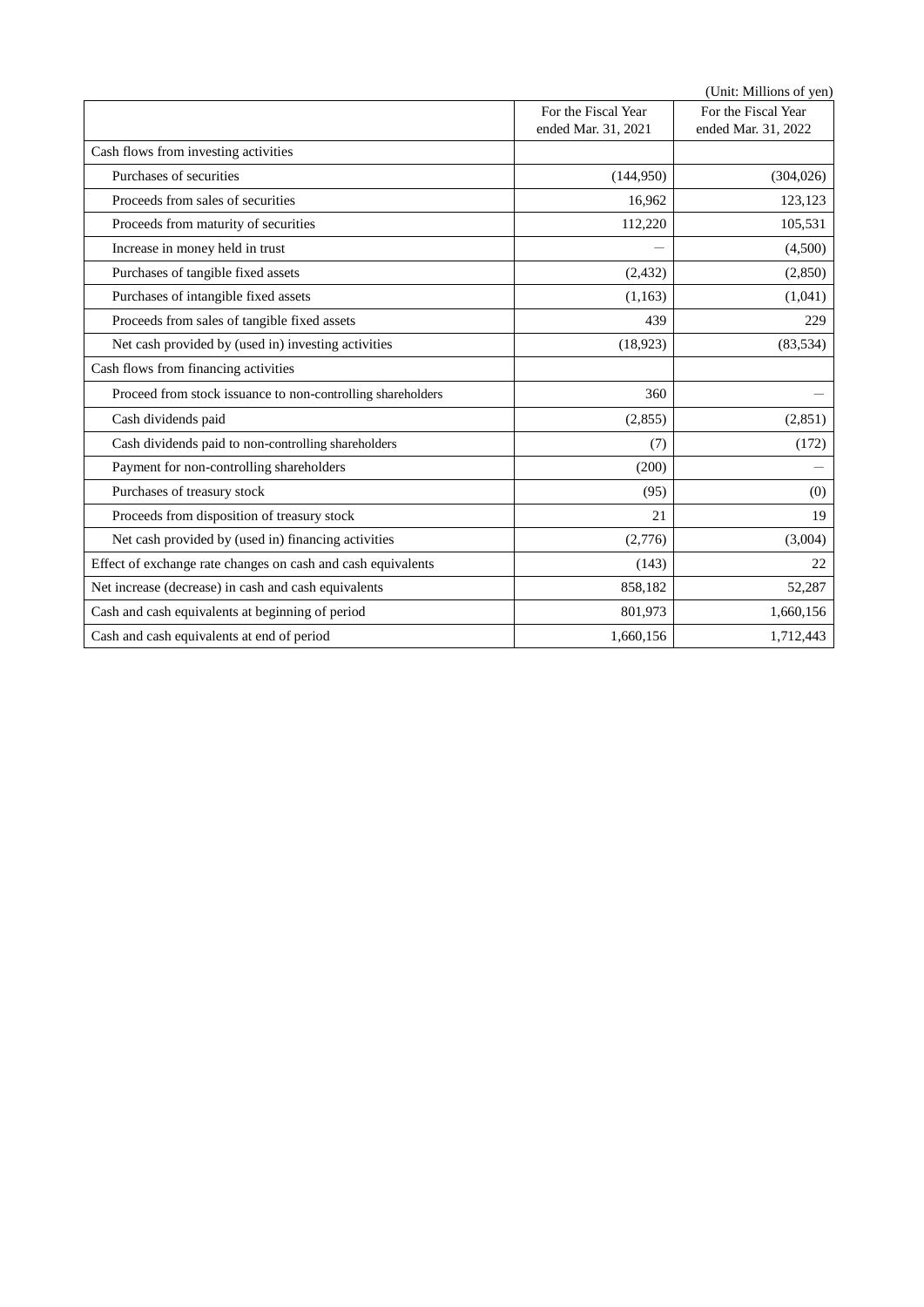Selected Financial Information For the FY2021 (Ended March 31, 2022)

# SENSHU IKEDA HOLDINGS, INC. THE SENSHU IKEDA BANK, LTD.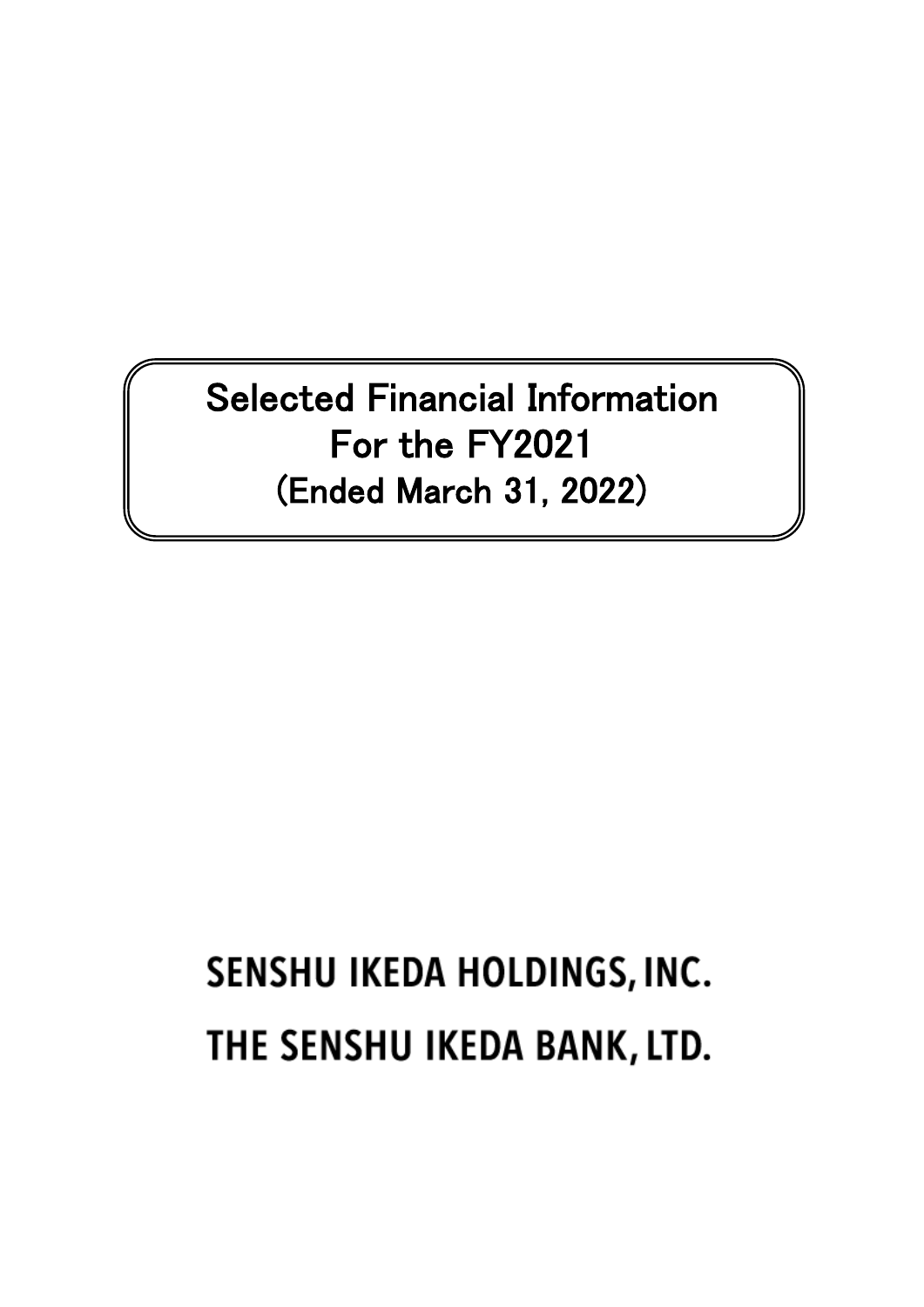# Ⅰ **FY2021 Results (Summary of Financial Results)**

| 1 | <b>Financial Results</b>                                                                                    |                                  |                                          |
|---|-------------------------------------------------------------------------------------------------------------|----------------------------------|------------------------------------------|
|   | Senshu Ikeda Holdings<br>(1)                                                                                | Consolidated                     | 1                                        |
|   | Senshu Ikeda Tokai Tokyo Securities<br>(2)                                                                  | Non-consolidated                 | 1                                        |
|   | The Senshu Ikeda Bank<br>(3)                                                                                | Non-consolidated                 | 2                                        |
| 2 | <b>Information on Main Accounts</b>                                                                         |                                  |                                          |
|   | (1) Loans and Bills Discounted                                                                              | Non-consolidated                 | 4                                        |
|   | (2) Deposits                                                                                                | Non-consolidated                 | 5                                        |
|   | Assets under Management<br>(3)                                                                              | Non-consolidated                 | 5                                        |
|   | (4) Securities                                                                                              | Non-consolidated                 | 6                                        |
| 3 | <b>Interest Margins</b>                                                                                     | Non-consolidated                 | 7                                        |
| 4 | <b>Banking Profit</b>                                                                                       | Non-consolidated                 | 7                                        |
| 5 | <b>ROE</b>                                                                                                  |                                  |                                          |
|   | (1) Senshu Ikeda Holdings                                                                                   | Consolidated                     | 8                                        |
|   | The Senshu Ikeda Bank<br>(2)                                                                                | Non-consolidated                 | 8                                        |
| 6 | Number of Directors and Employees, and Branches                                                             | Non-consolidated                 | 8                                        |
| 7 | Gains and Losses on Investment Securities                                                                   | Non-consolidated                 | 9                                        |
| 8 | Capital Ratio                                                                                               |                                  |                                          |
|   | (1) Senshu Ikeda Holdings(domestic standard)                                                                | Consolidated                     | 10                                       |
|   | The Senshu Ikeda Bank(domestic standard)<br>(2)                                                             | Consolidated<br>Non-consolidated | 10                                       |
| п | <b>Overview of Loans and Bills Discounted</b>                                                               |                                  |                                          |
| 1 | <b>Risk Monitored Loans</b>                                                                                 | Non-consolidated<br>Consolidated | - 11                                     |
| 2 | <b>Reserve for Possible Loan Losses</b>                                                                     | Non-consolidated<br>Consolidated | $\cdots$<br>$\cdot$ 13                   |
| 3 | <b>Reserve Ratios for Risk Monitored Loans</b>                                                              | Non-consolidated<br>Consolidated | $\cdot$ 14                               |
| 4 | Status of Claims disclosed under the Financial Revitalization Law                                           | Non-consolidated<br>Consolidated | $\cdot$ 15                               |
| 5 | Status of Coverage of Claims disclosed under the Financial<br><b>Revitalization Law</b>                     | Non-consolidated<br>Consolidated | . 16                                     |
| 6 | Classification of Loans by Industry                                                                         |                                  |                                          |
|   | (1) Loans and Bills Discounted                                                                              | Non-consolidated                 | . 17                                     |
|   | (2) Risk Monitored Loans                                                                                    | Non-consolidated                 | . 18                                     |
| 7 | Self-assessment, Claims disclosed under the Financial<br><b>Revitalization Law and Risk Monitored Loans</b> | Non-consolidated                 | . 19                                     |
| Ш | <b>FY2022 Financial Forecasts</b>                                                                           |                                  |                                          |
|   | (1) Financial forecasts                                                                                     |                                  | .<br>-20                                 |
|   | Cash dividends<br>(2)                                                                                       |                                  | $\sim$ , and $\sim$ , and $\sim$<br>20   |
|   | Capital ratio<br>(3)                                                                                        |                                  | .<br>20                                  |
|   | <b>ROE</b><br>(4)                                                                                           |                                  | $\sim$ $\sim$ $\sim$ $\sim$ $\sim$<br>20 |
|   | (Notes) Recorded amounts are rounded down to the nearest million yen.                                       |                                  |                                          |

The Senshu Ikeda Bank (the "Bank") transferred a portion of loans to the business rehabilitation subsidiary on March 25, 2013, and liquidated the subsidiary on September 23, 2020.

For this reason, total amounts of the Bank and business rehabilitation subsidiary after March 31, 2021 is stated the same amount of the Bank.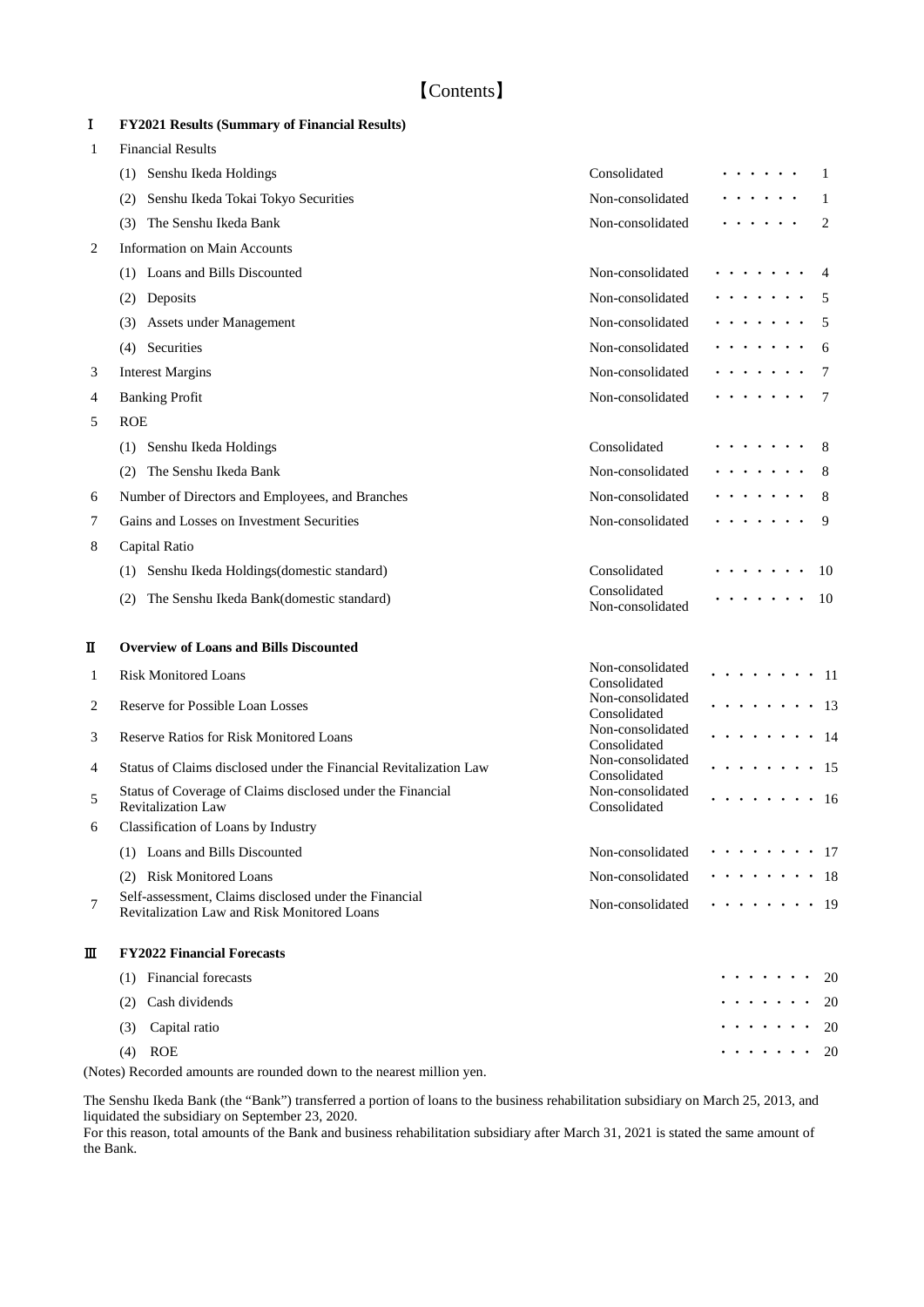# **FY2021 Results (Summary of Financial Results)**

#### 1. Financial Results

(1) Senshu Ikeda Holdings 【Consolidated】

〈Consolidated Statement of Operations and Consolidated Statement of Comprehensive Income〉 Consolidated Statement of Operations

|                |                                                             |                     |                     | (Millions of yen) |
|----------------|-------------------------------------------------------------|---------------------|---------------------|-------------------|
|                |                                                             | For the fiscal year | For the fiscal year |                   |
|                |                                                             | ended Mar. 31, 2021 | ended Mar. 31, 2022 |                   |
|                |                                                             | (a)                 | (b)                 | $(b)-(a)$         |
| 1              | <b>Consolidated gross profits</b>                           | 57,372              | 58,456              | 1,084             |
| $\overline{2}$ | Net interest income                                         | 41,818              | 44,296              | 2,478             |
| 3              | <b>Trust</b> fees                                           |                     | 11                  | 11                |
| 4              | Net fees and commissions income                             | 13,044              | 14,016              | 972               |
| 5              | Net other operating income                                  | 2,508               | 132                 | (2,376)           |
| 6              | General and administrative expenses (-)                     | 45,483              | 46,155              | 672               |
| 7              | Net disposal of nonperforming loans (-)                     | 6,713               | 35                  | (6,678)           |
| 8              | Provision for general reserve for possible loan losses (-)  | 4,990               |                     | (4,990)           |
| 9              | Written-off loans (-)                                       | 1,583               | 1,359               | (224)             |
| 10             | Provision for specific reserve for possible loan losses (-) | 483                 |                     | (483)             |
| 11             | Provision for contingent losses (-)                         | (1)                 | (2)                 | (1)               |
| 12             | Gains (losses) on sales of non-performing loans (-)         | (128)               | (178)               | (50)              |
| 13             | Recoveries of written off claims                            | 686                 | 868                 | 182               |
| 14             | Reversal of reserve for possible loan losses                |                     | 500                 | 500               |
| 15             | Others (-)                                                  | 472                 | 225                 | (247)             |
| 16             | Net gains (losses) on equity securities                     | 1,750               | 693                 | (1,057)           |
| 17             | Equity in earnings of affiliates                            | (28)                | (1)                 | 27                |
| 18             | Others                                                      | 816                 | 1,090               | 274               |
| 19             | <b>Ordinary income</b>                                      | 7,714               | 14.047              | 6,333             |
| 20             | Net extraordinary income (losses)                           | (86)                | (208)               | (122)             |
| 21             | Income before income taxes                                  | 7,628               | 13,839              | 6,211             |
| 22             | Total income taxes (-)                                      | 2,458               | 2,262               | (196)             |
| 23             | Income taxes-current (-)                                    | 493                 | 1.640               | 1,147             |
| 24             | Income taxes-deferred (-)                                   | 1,964               | 622                 | (1, 342)          |
| 25             | Profit                                                      | 5,169               | 11,576              | 6,407             |
| 26             | Profit attributable to non-controlling interests (-)        | 65                  | 176                 | 111               |
| 27             | Profit attributable to owners of the parent                 | 5,103               | 11,400              | 6,297             |

Consolidated Statement of Comprehensive Income

|    |                                                                 |                                    |                | (Millions of yen) |
|----|-----------------------------------------------------------------|------------------------------------|----------------|-------------------|
| 25 | Profit                                                          | 5,169                              | 11.576         | 6,407             |
| 28 | Total other comprehensive income                                | 12.279                             | (4, 449)       | (16, 728)         |
| 29 | Net unrealized gain (loss) on available-for-sale securities     | 4.990                              | (3,136)        | (8,126)           |
| 30 | Net unrealized gain (loss) on deferred hedges                   | 37                                 | 108            |                   |
| 31 | Remeasurements of defined benefit plans                         | 7.250                              | (1, 421)       | (8,671)           |
| 32 | Comprehensive income                                            | 17.448                             | 7.127          | (10, 321)         |
|    | $\alpha$ , and the second and $\alpha$ . The second of $\alpha$ | $\sim$ $\sim$ $\sim$ $\sim$ $\sim$ | $\blacksquare$ |                   |

(Note) Consolidated gross profit = (Interest income - Interest expenses)+Trust fees+(Fees and commissions - Fees and commissions payments) +(Other operating income - Other operating expenses)

(2) Senshu Ikeda Tokai Tokyo Securities 【Non-consolidated】

|   |                             |                                            |                                            | (Millions of yen) |
|---|-----------------------------|--------------------------------------------|--------------------------------------------|-------------------|
|   |                             | For the fiscal year<br>ended Mar. 31, 2021 | For the fiscal year<br>ended Mar. 31, 2022 |                   |
|   |                             | (a)                                        | (b)                                        | $(b)-(a)$         |
|   | Net operating income        | 3.441                                      | 3,303                                      | (138)             |
| 2 | Administrative expenses (-) | 3,129                                      | 3,106                                      | (23)              |
| 3 | Operating income            | 312                                        | 197                                        | (115)             |
| 4 | Income before income taxes  | 309                                        | 194                                        | (115)             |
| 5 | Net income                  | 201                                        | 163                                        | (38)              |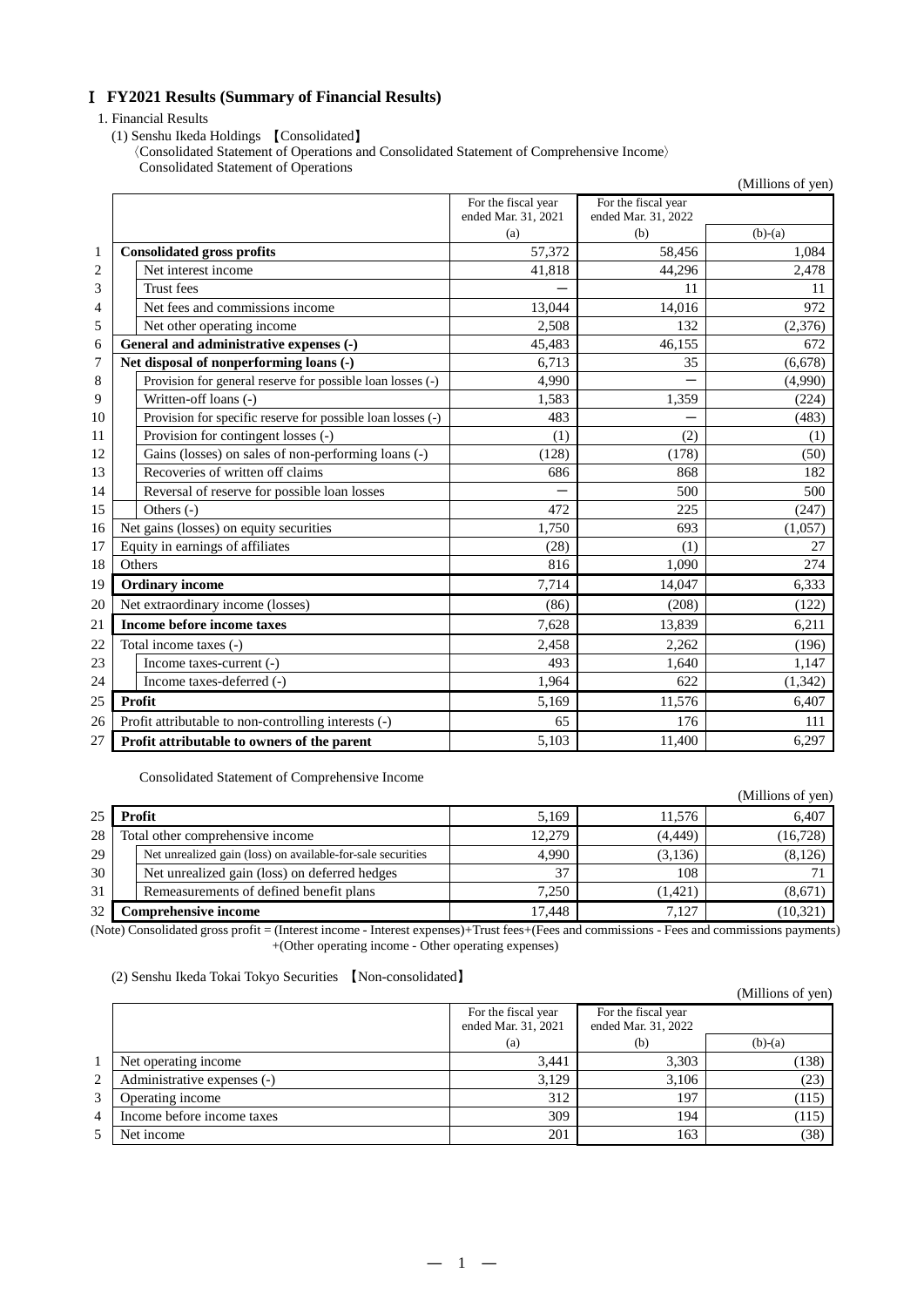|                |                                                                                   |                                            |                                            | (Millions of yen) |
|----------------|-----------------------------------------------------------------------------------|--------------------------------------------|--------------------------------------------|-------------------|
|                |                                                                                   | For the fiscal year<br>ended Mar. 31, 2021 | For the fiscal year<br>ended Mar. 31, 2022 |                   |
|                |                                                                                   | (a)                                        | (b)                                        | $(b)-(a)$         |
| 1              | <b>Gross profit</b>                                                               | 50,687                                     | 52,174                                     | 1,487             |
| $\overline{c}$ | (Core gross profit)                                                               | 50,290                                     | 54,239                                     | 3,949             |
| 3              | Net interest income                                                               | 42,875                                     | 45,357                                     | 2,482             |
| 4              | Net fees and commissions income                                                   | 6,929                                      | 8,176                                      | 1,247             |
| 5              | Net other operating income                                                        | 881                                        | (1, 359)                                   | (2,240)           |
| 6              | Net gains (losses) on debt securities                                             | 396                                        | (2,065)                                    | (2,461)           |
| 7              | Domestic gross profit                                                             | 49,929                                     | 52,129                                     | 2,200             |
| 8              | Net interest income                                                               | 42,714                                     | 44,908                                     | 2,194             |
| 9              | Net fees and commissions income                                                   | 6,818                                      | 8,051                                      | 1,233             |
| 10             | Net other operating income                                                        | 396                                        | (830)                                      | (1,226)           |
| 11             | Net gains (losses) on debt securities                                             | (396)                                      | (830)                                      | (1,226)           |
| 12             | International gross profit                                                        | 757                                        | 44                                         | (713)             |
| 13             | Net interest income                                                               | 161                                        | 449                                        | 288               |
| 14             | Net fees and commissions income                                                   | 111                                        | 124                                        | 13                |
| 15             | Net other operating income                                                        | 485                                        | (529)                                      | (1,014)           |
| 16             | Net gains (losses) on debt securities                                             |                                            | (1,235)                                    | (1,235)           |
| 17             | Expenses (excluding non-recurring expenses) (-)                                   | 40,995                                     | 42,896                                     | 1,901             |
| 18             | Personnel expenses (-)                                                            | 20,728                                     | 22,536                                     | 1,808             |
| 19             | Non-personnel expenses (-)                                                        | 17,604                                     | 17,509                                     | (95)              |
| 20             | Miscellaneous taxes (-)                                                           | 2,662                                      | 2,850                                      | 188               |
| 21             | Banking profit (before provision for general reserve for<br>possible loan losses) | 9,691                                      | 9,277                                      | (414)             |
| 22             | Core banking profit                                                               | 9,294                                      | 11,343                                     | 2,049             |
|                | Core banking profit (excluding gains(losses)                                      |                                            |                                            |                   |
| 23             | on cancellation of investment trusts)                                             | 9,448                                      | 11,369                                     | 1,921             |
| 24             | Net gains (losses) on debt securities                                             | 396                                        | $\Delta$ 2,065                             | (2,461)           |
| 25             | Provision for general reserve for<br>$^{\circledR}$<br>possible loan losses (-)   | 5,125                                      |                                            | (5, 125)          |
| 26             | <b>Banking profit</b>                                                             | 4,565                                      | 9,277                                      | 4,712             |
| 27             | Net non-recurring gains (losses)                                                  | 623                                        | 1,419                                      | 796               |
| 28             | $\circled{2}$<br>Credit costs (-)                                                 | 1,138                                      | 277                                        | (861)             |
| 29             | Written-off loans (-)                                                             | 893                                        | 834                                        | (59)              |
| 30             | Provision for specific reserve for                                                | 116                                        |                                            | (116)             |
|                | possible loan losses (-)                                                          |                                            |                                            |                   |
| 31             | Provision for contingent losses (-)                                               | (1)                                        | (2)                                        | (1)               |
| 32             | Gains (losses) on sales of<br>non-performing loans (-)                            | (31)                                       | (178)                                      | (147)             |
| 33             | Recoveries of written-off claims                                                  | 310                                        | 443                                        | 133               |
| 34             | Reversal of reserve for possible loan losses                                      |                                            | 159                                        | 159               |
| 35             | Others $(-)$                                                                      | 472                                        | 225                                        | (247)             |
| 36             | Net gains (losses) on equity securities                                           | 1,716                                      | 275                                        | (1, 441)          |
| 37             | Gain on sales of equity securities                                                | 1,748                                      | 343                                        | (1, 405)          |
| 38             | Loss on sales of equity securities (-)                                            | 1                                          | 25                                         | 24                |
| 39             | Loss on write-down of equity securities (-)                                       | 31                                         | 41                                         | 10                |
| 40             | Other non-recurring gains (losses)                                                | 44                                         | 1,421                                      | 1,377             |
| 41             | <b>Ordinary income</b>                                                            | 5,188                                      | 10,697                                     | 5,509             |
| 42             | Net extraordinary income (losses)                                                 | (69)                                       | (173)                                      | (104)             |
| 43             | Income before income taxes                                                        | 5,119                                      | 10,524                                     | 5,405             |
| 44             | Total income taxes (-)                                                            | 1,229                                      | 1,070                                      | (159)             |
| 45             | Income taxes-current (-)                                                          | (742)                                      | 631                                        | 1,373             |
| 46             | Income taxes-deferred (-)                                                         | 1,971                                      | 438                                        | (1, 533)          |
| 47             | Net income                                                                        | 3,890                                      | 9,454                                      | 5,564             |
| 48             | $(1+2)$<br>Net credit costs (-)                                                   | 6,263                                      | 277                                        | (5,986)           |

# (3) The Senshu Ikeda Bank 【Non-consolidated】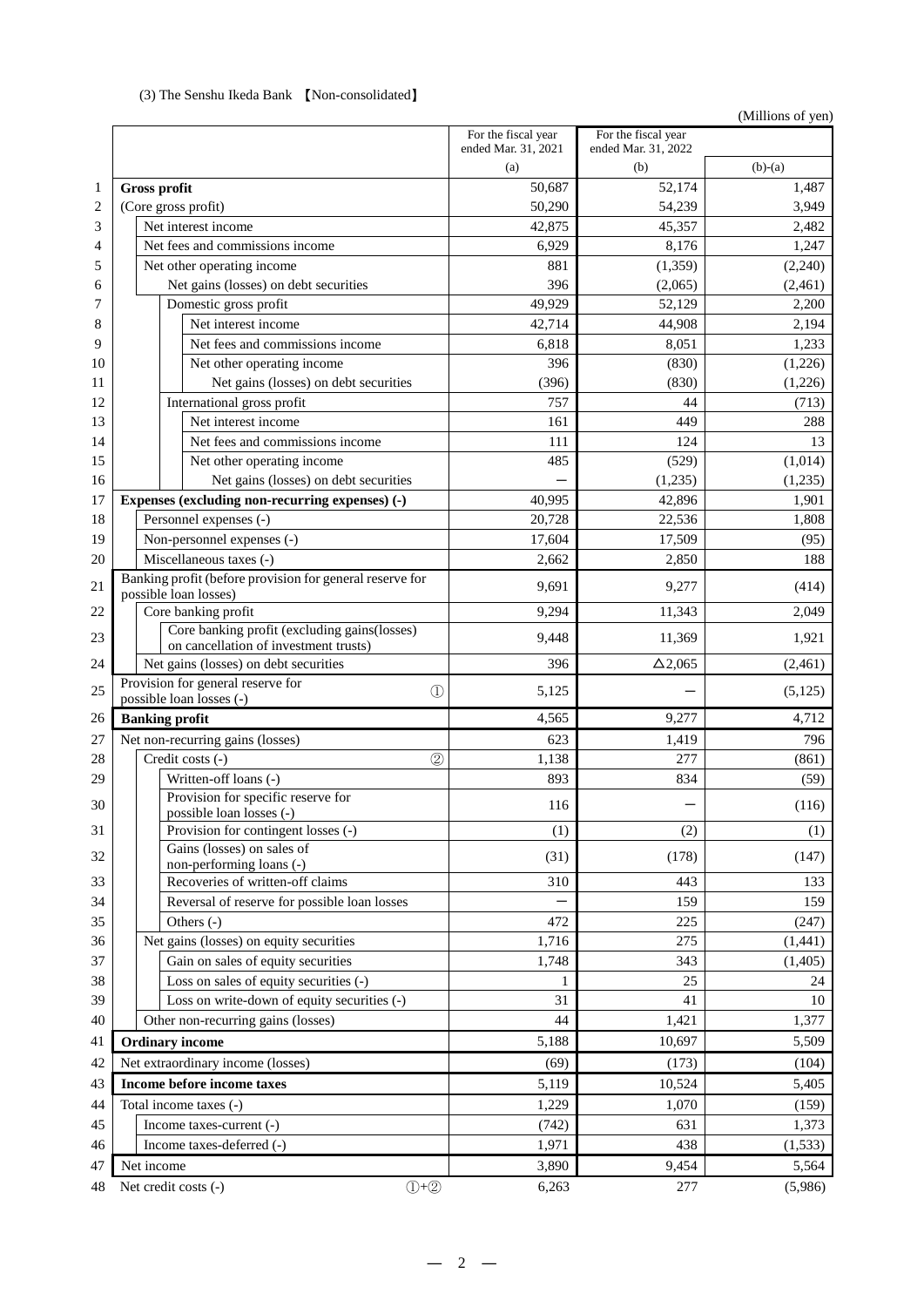(Reference) Structure of profits (For the Fiscal year ended Mar. 31, 2022)

【Gross profit】

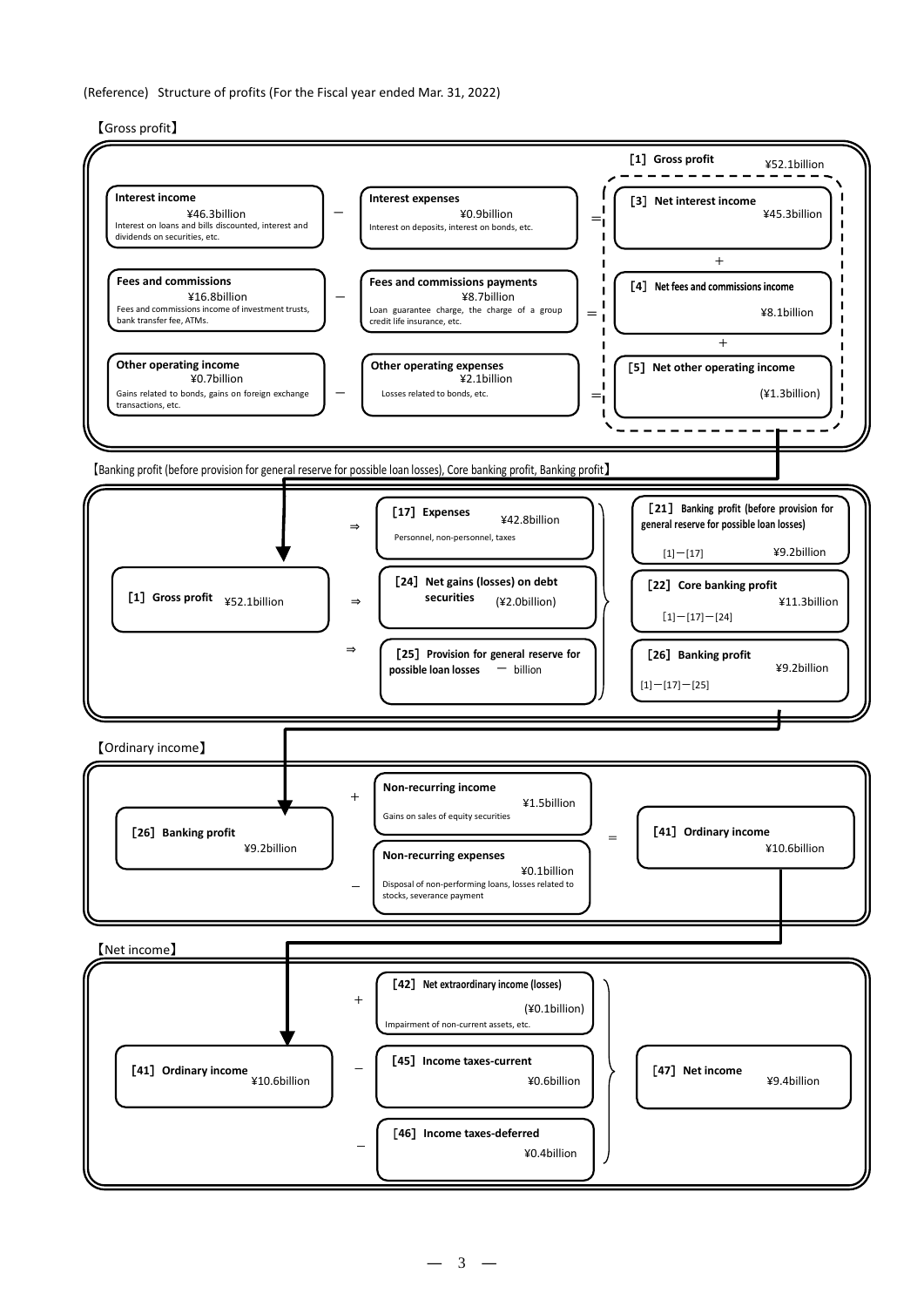#### 2. Information on Main Accounts

#### The Senshu Ikeda Bank 【Non-consolidated】

(1) Loans and Bills Discounted

① Breakdown of loan balance

|                                    |                        |                        |                        |                        |                        | (Millions of yen) |
|------------------------------------|------------------------|------------------------|------------------------|------------------------|------------------------|-------------------|
|                                    | As of Mar.<br>31, 2018 | As of Mar.<br>31, 2019 | As of Mar.<br>31, 2020 | As of Mar.<br>31, 2021 | As of Mar.<br>31, 2022 |                   |
|                                    |                        |                        |                        | (a)                    | (b)                    | $(b)-(a)$         |
| Corporate loans                    | 2,131,506              | 2,115,162              | 2,154,097              | 2,452,921              | 2,619,952              | 167,031           |
| Consumer loans                     | 1,776,527              | 1,811,194              | 1,829,463              | 1,858,673              | 1,906,925              | 48,252            |
| Housing loans                      | 1,731,354              | 1,758,960              | 1,772,948              | 1,800,333              | 1,844,490              | 44,157            |
| Other loans                        | 45,172                 | 52,234                 | 56,514                 | 58,339                 | 62,434                 | 4,095             |
| Total                              | 3,908,034              | 3,926,357              | 3,983,560              | 4,311,595              | 4,526,877              | 215,282           |
| Foreign currency loans             | 42,376                 | 25,334                 | 20,137                 | 10,981                 | 7,259                  | (3,722)           |
| (Scale of enterprise)              |                        |                        |                        |                        |                        |                   |
| Large and mid-tier enterprises     | 445,988                | 403,358                | 410,436                | 426,670                | 434,347                | 7,677             |
| Small and medium-sized enterprises | 1,456,643              | 1,509,319              | 1,554,815              | 1,732,763              | 1,746,074              | 13,311            |
| Local governments                  | 168,086                | 142,060                | 129,871                | 124,003                | 126,458                | 2,455             |
| Japanese government                | 64,946                 | 65,007                 | 65,044                 | 178,662                | 324,207                | 145,545           |
| Individuals                        | 1,772,370              | 1,806,612              | 1,823,392              | 1,849,495              | 1,895,789              | 46,294            |
| Total                              | 3,908,034              | 3,926,357              | 3,983,560              | 4,311,595              | 4,526,877              | 215,282           |
|                                    |                        |                        |                        |                        |                        |                   |
| Average Balance                    | 3,816,475              | 3,871,096              | 3,903,614              | 4,135,152              | 4,437,566              | 302,414           |

Including business rehabilitation subsidiaries

|       |                                    |                        |                        |                        |                        |                        | (Millions of yen) |
|-------|------------------------------------|------------------------|------------------------|------------------------|------------------------|------------------------|-------------------|
|       |                                    | As of Mar.<br>31, 2018 | As of Mar.<br>31, 2019 | As of Mar.<br>31, 2020 | As of Mar.<br>31, 2021 | As of Mar.<br>31, 2022 |                   |
|       |                                    |                        |                        |                        | (a)                    | (b)                    | $(b)-(a)$         |
|       | Corporate loans                    | 2,137,204              | 2,119,006              | 2,154,097              | 2,452,921              | 2,619,952              | 167,031           |
|       | Consumer loans                     | 1,776,527              | 1,811,194              | 1,829,463              | 1,858,673              | 1,906,925              | 48,252            |
|       | Housing loans                      | 1,731,354              | 1,758,960              | 1,772,948              | 1,800,333              | 1,844,490              | 44,157            |
|       | Other loans                        | 45,172                 | 52,234                 | 56,514                 | 58,339                 | 62,434                 | 4,095             |
| Total |                                    | 3,913,732              | 3,930,201              | 3,983,560              | 4,311,595              | 4,526,877              | 215,282           |
|       | Foreign currency loans             | 42,376                 | 25,334                 | 20,137                 | 10,981                 | 7,259                  | (3,722)           |
|       | (Scale of enterprise)              |                        |                        |                        |                        |                        |                   |
|       | Large and mid-tier enterprises     | 445,988                | 403,358                | 410,436                | 426,670                | 434,347                | 7,677             |
|       | Small and medium-sized enterprises | 1,462,254              | 1,513,163              | 1,554,815              | 1,732,763              | 1,746,074              | 13,311            |
|       | Local governments                  | 168,086                | 142,060                | 129,871                | 124,003                | 126,458                | 2,455             |
|       | Japanese government                | 64,946                 | 65,007                 | 65,044                 | 178,662                | 324,207                | 145,545           |
|       | Individuals                        | 1,772,457              | 1,806,612              | 1,823,392              | 1,849,495              | 1,895,789              | 46,294            |
| Total |                                    | 3,913,732              | 3,930,201              | 3,983,560              | 4,311,595              | 4,526,877              | 215,282           |
|       |                                    |                        |                        |                        |                        |                        |                   |
|       | Average Balance                    | 3,827,172              | 3,875,406              | 3,905,338              | 4,135,152              | 4,437,566              | 302,414           |

② Loans to small and medium-sized enterprises (SMEs), etc.

|                              |                        |                        |                        |                        |                        | (Millions of yen, $%$ ) |
|------------------------------|------------------------|------------------------|------------------------|------------------------|------------------------|-------------------------|
|                              | As of Mar.<br>31, 2018 | As of Mar.<br>31, 2019 | As of Mar.<br>31, 2020 | As of Mar.<br>31, 2021 | As of Mar.<br>31, 2022 |                         |
|                              |                        |                        |                        | (a)                    | (b)                    | $(b)-(a)$               |
| Loans to SMEs, etc.          | 3.229.013              | 3.315.931              | 3.378.208              | 3.582.259              | 3.641.864              | 59.605                  |
| Ratio of loans to SMEs, etc. | 82.62                  | 84.45                  | 84.80                  | 83.08                  | 80.44                  | (2.64)                  |

Including business rehabilitation subsidiaries

|                              |                        |                        |                        |                        |                        | $\frac{1}{1}$ |
|------------------------------|------------------------|------------------------|------------------------|------------------------|------------------------|---------------|
|                              | As of Mar.<br>31, 2018 | As of Mar.<br>31, 2019 | As of Mar.<br>31, 2020 | As of Mar.<br>31, 2021 | As of Mar.<br>31, 2022 |               |
|                              |                        |                        |                        | (a)                    | (b)                    | $(b)-(a)$     |
| Loans to SMEs, etc.          | 3.234.711              | 3.319.775              | 3.378.208              | 3,582,259              | 3.641.864              | 59,605        |
| Ratio of loans to SMEs, etc. | 82.65                  | 84.46                  | 84.80                  | 83.08                  | 80.44                  | (2.64)        |

# (Millions of yen, %)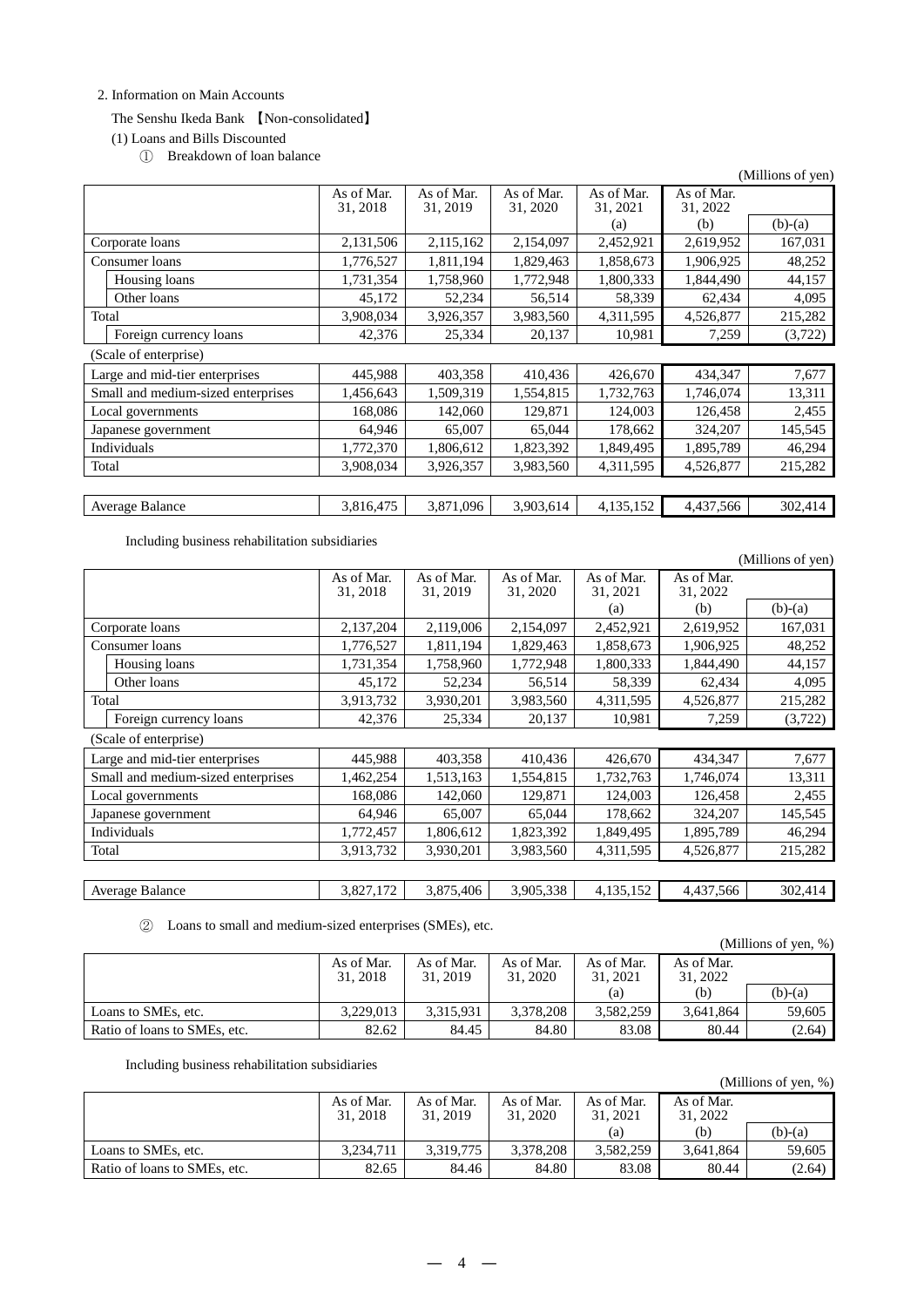# (2) Deposits

|                                    |                        |                        |                        |                        |                        | (Millions of yen) |
|------------------------------------|------------------------|------------------------|------------------------|------------------------|------------------------|-------------------|
|                                    | As of Mar.<br>31, 2018 | As of Mar.<br>31, 2019 | As of Mar.<br>31, 2020 | As of Mar.<br>31, 2021 | As of Mar.<br>31, 2022 |                   |
|                                    |                        |                        |                        | (a)                    | (b)                    | $(b)-(a)$         |
| Individual                         | 3,825,365              | 3,842,757              | 3,844,283              | 4,073,527              | 4,183,852              | 110,325           |
| Online branch                      | 55,069                 | 40,289                 | 33,154                 | 28,525                 | 25,291                 | (3,234)           |
| Corporation                        | 1,128,618              | 1,147,658              | 1,163,398              | 1,346,863              | 1,384,266              | 37,403            |
| General corporation                | 1,008,221              | 1,030,228              | 1,014,542              | 1,245,067              | 1,214,750              | (30,317)          |
| Financial institutions             | 5,868                  | 5,982                  | 17,045                 | 5,765                  | 6,441                  | 676               |
| Governmental funds                 | 114,528                | 111,447                | 131,809                | 96,030                 | 163,074                | 67,044            |
| Subtotal                           | 4,953,983              | 4,990,415              | 5,007,681              | 5,420,391              | 5,568,118              | 147,727           |
| Foreign currency deposits          | 17,936                 | 14,567                 | 13,617                 | 15,349                 | 11,672                 | (3,677)           |
| Negotiable certificates of deposit | 900                    |                        | 27,800                 | 29,300                 | 31,000                 | 1,700             |
| Total                              | 4,954,883              | 4,990,415              | 5,035,481              | 5,449,691              | 5,599,118              | 149,427           |
|                                    |                        |                        |                        |                        |                        |                   |
| Assaugas Dalange denomite          | 1.001.022              | 1.021.510              | 1.092.22               | 5.005.702              | 5506104                | 200.292.          |

| Average Balance deposits                                           | 4.881.023 | 4.924.518 | 4.982.232 | 5.285.722 | 5.586.104 | 300.382 |
|--------------------------------------------------------------------|-----------|-----------|-----------|-----------|-----------|---------|
| Average Balance deposits and<br>negotiable certificates of deposit | 4,901,725 | 4.943.515 | .005.426  | 5.313.715 | 5.628.967 | 315,252 |

# (3) Assets under Management

① Investment products sales

|                                     |                   |                              |                              |                                                                                               |                              |                                               | (Millions of yen) |
|-------------------------------------|-------------------|------------------------------|------------------------------|-----------------------------------------------------------------------------------------------|------------------------------|-----------------------------------------------|-------------------|
|                                     |                   | For the fiscal<br>year ended | For the fiscal<br>year ended | For the fiscal<br>year ended<br>Mar. 31, 2018   Mar. 31, 2019   Mar. 31, 2020   Mar. 31, 2021 | For the fiscal<br>year ended | For the fiscal<br>year ended<br>Mar. 31, 2022 |                   |
|                                     |                   |                              |                              |                                                                                               | (a)                          | (b)                                           | $(b)-(a)$         |
| The Senshu Ikeda Bank               |                   | 172,159                      | 165,069                      | 166,518                                                                                       | 142,329                      | 109,190                                       | (33, 139)         |
|                                     | Investment trusts | 99,652                       | 81,567                       | 101,845                                                                                       | 91,494                       | 77,415                                        | (14,079)          |
|                                     | Public bonds      | 599                          | 892                          | 599                                                                                           | 744                          | 364                                           | (380)             |
|                                     | Life insurance    | 71.906                       | 82,609                       | 64,073                                                                                        | 50,090                       | 31,410                                        | (18,680)          |
| Senshu Ikeda Tokai Tokyo Securities |                   | 68,015                       | 46,805                       | 44,748                                                                                        | 41,922                       | 56,413                                        | 14,491            |
|                                     | Total             | 240,175                      | 211,874                      | 211,267                                                                                       | 184,251                      | 165,604                                       | (18, 847)         |

# ② Balance of assets under management (individual)

|                                     |                        |                        |                        |                        |                        | (Millions of yen) |
|-------------------------------------|------------------------|------------------------|------------------------|------------------------|------------------------|-------------------|
|                                     | As of Mar.<br>31, 2018 | As of Mar.<br>31, 2019 | As of Mar.<br>31, 2020 | As of Mar.<br>31, 2021 | As of Mar.<br>31, 2022 |                   |
|                                     |                        |                        |                        | (a)                    | (b)                    | $(b)-(a)$         |
| Deposits                            | 3,825,365              | 3,842,757              | 3,844,283              | 4,073,527              | 4,183,852              | 110,325           |
| Investment trusts                   | 174.148                | 177,445                | 156,837                | 198,077                | 235,685                | 37,608            |
| Life insurance                      | 512.755                | 539,046                | 514,588                | 506,361                | 521.424                | 15,063            |
| Public bonds                        | 10,931                 | 10,293                 | 9,147                  | 8,753                  | 6,434                  | (2,319)           |
| Senshu Ikeda Tokai Tokyo Securities | 104.940                | 102,777                | 87,293                 | 114.309                | 125,660                | 11,351            |
| Total                               | 4,628,140              | 4,672,319              | 4,612,149              | 4,901,029              | 5,073,057              | 172,028           |

#### (Reference) Balance of assets under management

|                       |                                     |                        |                        |                        |                        |                        | (Millions of yen) |
|-----------------------|-------------------------------------|------------------------|------------------------|------------------------|------------------------|------------------------|-------------------|
|                       |                                     | As of Mar.<br>31, 2018 | As of Mar.<br>31, 2019 | As of Mar.<br>31, 2020 | As of Mar.<br>31, 2021 | As of Mar.<br>31, 2022 |                   |
|                       |                                     |                        |                        |                        | (a)                    | (b)                    | $(b)-(a)$         |
| The Senshu Ikeda Bank |                                     | 195,442                | 197,691                | 174,003                | 214,863                | 250,135                | 35,272            |
|                       | Investment trusts                   | 181.228                | 184,405                | 162,286                | 203.834                | 241.973                | 38,139            |
|                       | Public bonds                        | 14.214                 | 13,286                 | 11.717                 | 11,028                 | 8,162                  | (2,866)           |
|                       | Senshu Ikeda Tokai Tokyo Securities | 119.958                | 119.713                | 101,233                | 133,553                | 149.518                | 15,965            |
|                       | Total                               | 315,401                | 317,405                | 275,237                | 348,416                | 399,654                | 51,238            |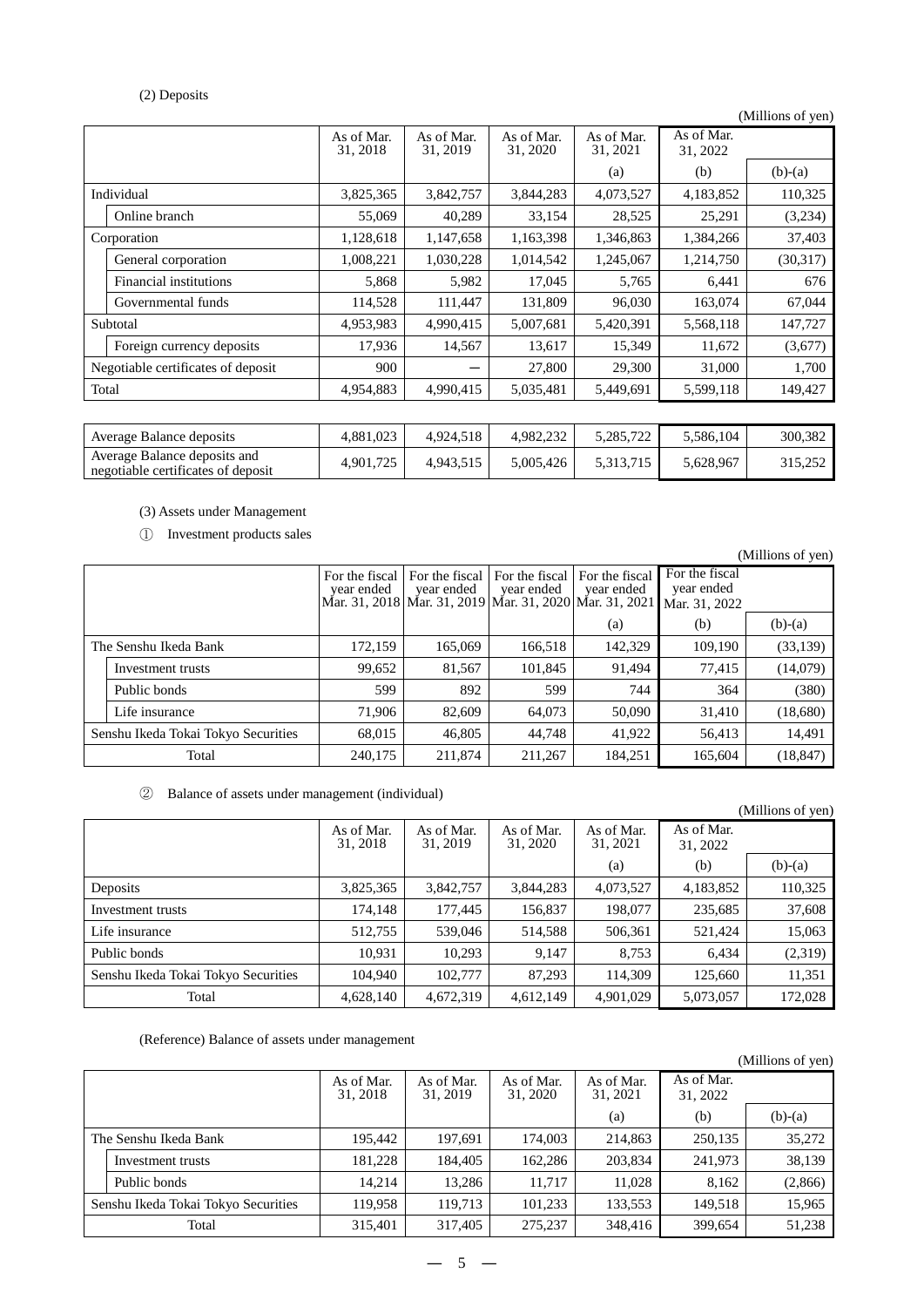#### (4) Securities

① Breakdown of security balance

|                         |                        |                        |                        |                        |                        | (Millions of yen) |
|-------------------------|------------------------|------------------------|------------------------|------------------------|------------------------|-------------------|
|                         | As of Mar.<br>31, 2018 | As of Mar.<br>31, 2019 | As of Mar.<br>31, 2020 | As of Mar.<br>31, 2021 | As of Mar.<br>31, 2022 |                   |
|                         |                        |                        |                        | (a)                    | (b)                    | $(b)-(a)$         |
| Securities              | 760,428                | 629,846                | 566,004                | 571,287                | 654,157                | 82,870            |
| Government bonds        | 72,135                 | 64,115                 | 26,380                 | 33,500                 | 68,167                 | 34,667            |
| Local government bonds  | 39,462                 | 60,118                 | 113,365                | 119,972                | 130,055                | 10,083            |
| Corporate bonds         | 245,227                | 256,712                | 299,306                | 264,710                | 227,428                | (37, 282)         |
| Authority bonds         | 180,272                | 181,769                | 206,816                | 178,335                | 139,107                | (39, 228)         |
| Bank debenture bonds    |                        |                        |                        |                        |                        |                   |
| General corporate bonds | 64,955                 | 74,943                 | 92,490                 | 86,375                 | 88,321                 | 1,946             |
| <b>Stocks</b>           | 73,565                 | 48,356                 | 40,866                 | 32,431                 | 31,945                 | (486)             |
| Other securities        | 330,037                | 200,544                | 86,085                 | 120,672                | 196,560                | 75,888            |
| Foreign securities      | 140,838                | 91,847                 | 5                      | 10,642                 | 88,094                 | 77,452            |
| Euroyen bonds           | 11,000                 | 1,000                  |                        |                        |                        |                   |
| Dollar-dominated bonds  | 85.899                 | 49.566                 |                        | 10,636                 | 85,586                 | 74,950            |
| Euro-dominated bonds    | 43,933                 | 41,275                 |                        |                        | 2,501                  | 2,501             |
| <b>REIT</b>             | 32,313                 | 37,775                 | 26,852                 | 30,300                 | 33,034                 | 2,734             |
| Investment trusts       | 149,125                | 61,901                 | 50,617                 | 70,884                 | 66,898                 | (3,986)           |
| Investment partnership  | 7,758                  | 9.019                  | 8,609                  | 8,845                  | 8,532                  | (313)             |
|                         |                        |                        |                        |                        |                        |                   |

| Average Balance | 830.610 |         |         |         |         | - <del>.</del> |
|-----------------|---------|---------|---------|---------|---------|----------------|
|                 |         | 753 944 | 623.823 | 566.956 | 618.203 | 247            |

② Net unrealized gains (losses) on securities

|                                  |                        |                        |                        |                        |                        | (Millions of yen) |
|----------------------------------|------------------------|------------------------|------------------------|------------------------|------------------------|-------------------|
|                                  | As of Mar.<br>31, 2018 | As of Mar.<br>31, 2019 | As of Mar.<br>31, 2020 | As of Mar.<br>31, 2021 | As of Mar.<br>31, 2022 |                   |
|                                  |                        |                        |                        | (a)                    | (b)                    | $(b)-(a)$         |
| Held-to-maturity debt securities | 68                     | 5                      |                        |                        |                        |                   |
| Available-for-sale securities    | 10,643                 | 11,529                 | 7,532                  | 13,506                 | 9,378                  | (4, 128)          |
| <b>Stocks</b>                    | 22,396                 | 10,955                 | 5,662                  | 8,429                  | 8,469                  | 40                |
| <b>Bonds</b>                     | 325                    | 1,073                  | (119)                  | (57)                   | (1, 339)               | (1,282)           |
| Government bonds                 | 145                    | 156                    | 36                     | (21)                   | (75)                   | (54)              |
| Local government bonds           | 55                     | 50                     | (93)                   | (42)                   | (491)                  | (449)             |
| Corporate bonds                  | 124                    | 867                    | (62)                   | 6                      | (772)                  | (778)             |
| Other securities                 | (12,079)               | (500)                  | 1,988                  | 5,133                  | 2,249                  | (2,884)           |
| Foreign securities               | (3, 424)               | (233)                  |                        | (388)                  | (2,451)                | (2,063)           |
| Euroyen bonds                    |                        |                        |                        |                        |                        |                   |
| Dollar-dominated bonds           | (2,630)                | (1,265)                |                        | (388)                  | (2,268)                | (1,880)           |
| Euro-dominated bonds             | (793)                  | 1,032                  |                        |                        | (182)                  | (182)             |
| <b>REIT</b>                      | 869                    | 3,308                  | 3,618                  | 4,522                  | 5,198                  | 676               |
| Investment trusts                | (9,526)                | (3,608)                | (1,765)                | 884                    | (601)                  | (1, 485)          |
| Investment partnership           |                        | 33                     | 135                    | 114                    | 102                    | (12)              |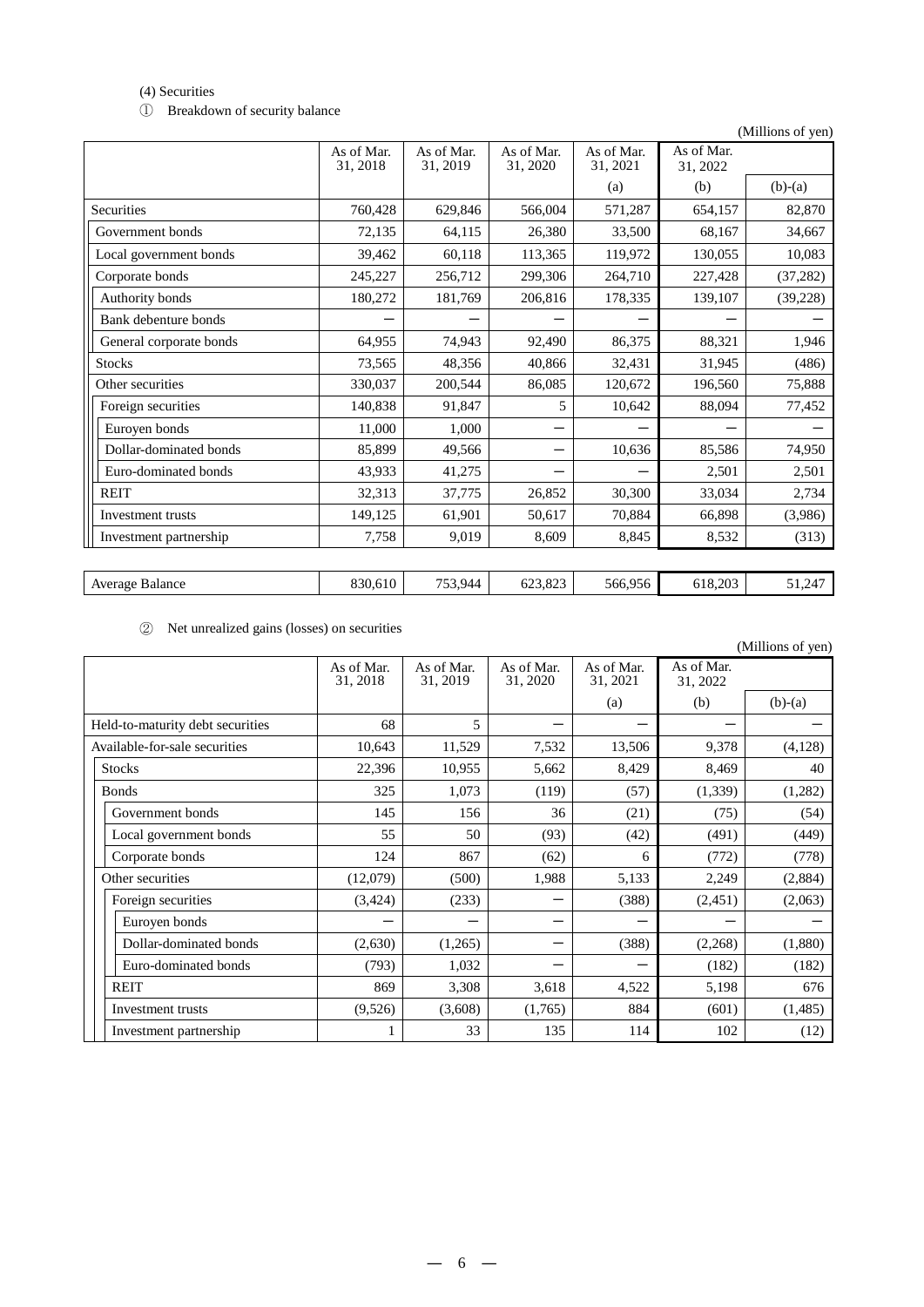# 3. Interest Margins

# The Senshu Ikeda Bank 【Non-consolidated】

① All business

|                                                                            |                              |                              |                                                                                               |                              |                                               | (% )      |
|----------------------------------------------------------------------------|------------------------------|------------------------------|-----------------------------------------------------------------------------------------------|------------------------------|-----------------------------------------------|-----------|
|                                                                            | For the fiscal<br>year ended | For the fiscal<br>year ended | For the fiscal<br>year ended<br>Mar. 31, 2018   Mar. 31, 2019   Mar. 31, 2020   Mar. 31, 2021 | For the fiscal<br>year ended | For the fiscal<br>year ended<br>Mar. 31, 2022 |           |
|                                                                            |                              |                              |                                                                                               | (a)                          | (b)                                           | $(b)-(a)$ |
| Average yield on interest<br>(A)<br>earning assets                         | 1.12                         | 1.07                         | 1.00                                                                                          | 0.92                         | 0.91                                          | (0.01)    |
| Average yield on loans<br>(B)<br>and bills discounted                      | 1.08                         | 1.05                         | 1.01                                                                                          | 0.96                         | 0.90                                          | (0.06)    |
| Average yield on securities                                                | 1.33                         | 1.18                         | 0.94                                                                                          | 0.68                         | 0.62                                          | (0.06)    |
| Average yield on interest<br>(C)<br>bearing liabilities                    | 0.98                         | 0.91                         | 0.84                                                                                          | 0.73                         | 0.59                                          | (0.14)    |
| Average yield on<br>deposits and negotiable<br>(D)<br>(including expenses) | 0.99                         | 0.90                         | 0.86                                                                                          | 0.79                         | 0.77                                          | (0.02)    |
| Average yield on<br>deposits and negotiable                                | 0.05                         | 0.03                         | 0.02                                                                                          | 0.02                         | 0.01                                          | (0.01)    |
| Expense ratio                                                              | 0.94                         | 0.86                         | 0.83                                                                                          | 0.77                         | 0.76                                          | (0.01)    |
| Average yield on external liabilities                                      | 0.23                         | 0.22                         | 0.10                                                                                          | 0.00                         | (0.00)                                        | (0.00)    |
| Average interest rate spread $(A)$ - $(C)$                                 | 0.14                         | 0.16                         | 0.16                                                                                          | 0.19                         | 0.32                                          | 0.13      |
| Difference between average yield<br>on loans and deposits $(B) - (D)$      | 0.09                         | 0.15                         | 0.15                                                                                          | 0.17                         | 0.13                                          | (0.04)    |

# ② Domestic business

|                                                                       |     |                              |                              |                                                                                               |                              |                                               | (% )      |
|-----------------------------------------------------------------------|-----|------------------------------|------------------------------|-----------------------------------------------------------------------------------------------|------------------------------|-----------------------------------------------|-----------|
|                                                                       |     | For the fiscal<br>vear ended | For the fiscal<br>year ended | For the fiscal<br>year ended<br>Mar. 31, 2018   Mar. 31, 2019   Mar. 31, 2020   Mar. 31, 2021 | For the fiscal<br>year ended | For the fiscal<br>year ended<br>Mar. 31, 2022 |           |
|                                                                       |     |                              |                              |                                                                                               | (a)                          | (b)                                           | $(b)-(a)$ |
| Average yield on interest<br>earning assets                           | (A) | 1.08                         | 1.02                         | 0.97                                                                                          | 0.92                         | 0.90                                          | (0.02)    |
| Average yield on loans<br>and bills discounted                        | (B) | 1.07                         | 1.03                         | 1.00                                                                                          | 0.96                         | 0.90                                          | (0.06)    |
| Average yield on securities                                           |     | 1.23                         | 1.00                         | 0.82                                                                                          | 0.68                         | 0.59                                          | (0.09)    |
| Average yield on interest<br>(C)<br>bearing liabilities               |     | 0.92                         | 0.83                         | 0.79                                                                                          | 0.69                         | 0.57                                          | (0.12)    |
| Average yield on<br>deposits and negotiable<br>(including expenses)   | (D) | 0.95                         | 0.86                         | 0.82                                                                                          | 0.75                         | 0.74                                          | (0.01)    |
| Average yield on<br>deposits and negotiable                           |     | 0.05                         | 0.03                         | 0.02                                                                                          | 0.02                         | 0.01                                          | (0.01)    |
| Expense ratio                                                         |     | 0.90                         | 0.82                         | 0.79                                                                                          | 0.73                         | 0.73                                          | 0.00      |
| Average yield on external liabilities                                 |     | 0.03                         | (0.01)                       | (0.00)                                                                                        | (0.00)                       | (0.00)                                        | 0.00      |
| Average interest rate spread $(A)$ - $(C)$                            |     | 0.16                         | 0.19                         | 0.18                                                                                          | 0.23                         | 0.33                                          | 0.10      |
| Difference between average yield<br>on loans and deposits $(B) - (D)$ |     | 0.12                         | 0.17                         | 0.18                                                                                          | 0.21                         | 0.16                                          | (0.05)    |

# 4. Banking Profit

The Senshu Ikeda Bank 【Non-consolidated】

|                                                                                               |                                                                                         |                |                |                |                                               | (Millions of yen) |
|-----------------------------------------------------------------------------------------------|-----------------------------------------------------------------------------------------|----------------|----------------|----------------|-----------------------------------------------|-------------------|
|                                                                                               | For the fiscal<br>year ended<br>Mar. 31, 2018 Mar. 31, 2019 Mar. 31, 2020 Mar. 31, 2021 | For the fiscal | For the fiscal | For the fiscal | For the fiscal<br>year ended<br>Mar. 31, 2022 |                   |
|                                                                                               |                                                                                         |                |                | (a)            | (b)                                           | $(b)-(a)$         |
| (1) Banking profit (before provision for<br>general reserve for possible loan losses)         | (8,399)                                                                                 | 1,540          | 5,670          | 9,691          | 9,277                                         | (414)             |
| Per head (thousands of yen)                                                                   | (3,213)                                                                                 | 593            | 2,315          | 4,106          | 4,012                                         | (94)              |
| (2) Core banking profit                                                                       | 5,321                                                                                   | 10,874         | 10,867         | 9,294          | 11,343                                        | 2,049             |
| Per head (thousands of yen)                                                                   | 2,035                                                                                   | 4,190          | 4,437          | 3,938          | 4,906                                         | 968               |
| (3) Core banking profit (excluding gains<br>(losses) on cancellation of investment<br>trusts) | 4,126                                                                                   | 10.740         | 10,875         | 9,448          | 11,369                                        | 1,921             |
| Per head (thousands of yen)                                                                   | 1,578                                                                                   | 4,138          | 4,440          | 4,003          | 4,917                                         | 914               |
| (4) Banking profit                                                                            | (8,399)                                                                                 | 1,540          | 6,925          | 4,565          | 9,277                                         | 4,712             |
| Per head(thousands of yen)                                                                    | (3,213)                                                                                 | 593            | 2,828          | 1,934          | 4,012                                         | 2,078             |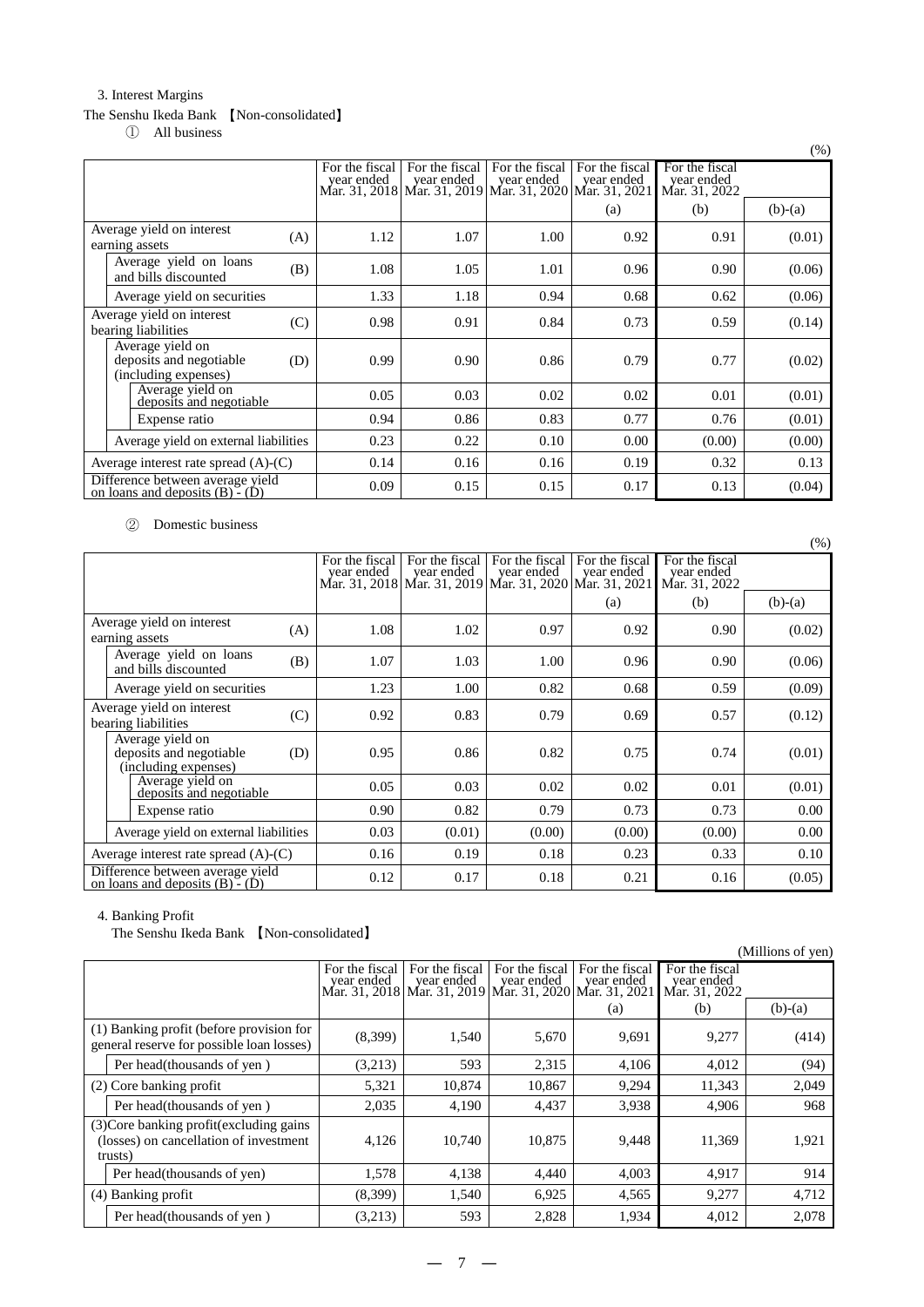#### 5. ROE

(1) Senshu Ikeda Holdings 【Consolidated】

|                                                                                 |                              |                              |                                             |            |                                                                                                       | (70 )     |
|---------------------------------------------------------------------------------|------------------------------|------------------------------|---------------------------------------------|------------|-------------------------------------------------------------------------------------------------------|-----------|
|                                                                                 | For the fiscal<br>year ended | For the fiscal<br>year ended | For the fiscal For the fiscal<br>year ended | year ended | For the fiscal<br>year ended<br>Mar. 31, 2018 Mar. 31, 2019 Mar. 31, 2020 Mar. 31, 2021 Mar. 31, 2022 |           |
|                                                                                 |                              |                              |                                             | (a)        | (b)                                                                                                   | $(b)-(a)$ |
| Shareholders' equity ROE<br>(Income before income taxes basis)                  | 6.75                         | 3.25                         | 2.25                                        | 3.39       | 6.01                                                                                                  | 2.62      |
| Shareholders' equity ROE<br>(Profit attributable to owners of the parent basis) | 3.56                         | 2.66                         | 1.76                                        | 2.26       | 4.95                                                                                                  | 2.69      |

(Note) Shareholders' equity basis after deduction of total accumulated other comprehensive income.

(%) For the fiscal year ended Mar. 31, 2018 For the fiscal year ended Mar. 31, 2019 For the fiscal year ended Mar. 31, 2020 For the fiscal year ended Mar. 31, 2021 For the fiscal year ended Mar. 31, 2022 (a) (b) (b)-(a) ROE (Income before income taxes basis) 6.49 3.12 2.17 3.21 5.61 5.61 2.40 ROE (Profit attributable to owners of the parent basis)  $3.42$   $2.55$   $1.69$   $2.15$   $4.62$   $4.62$   $2.47$ 

(2) The Senshu Ikeda Bank 【Non-consolidated】

|                                                                                              |                              |                                                                                               |                              |                              |                                               | $(\%)$    |
|----------------------------------------------------------------------------------------------|------------------------------|-----------------------------------------------------------------------------------------------|------------------------------|------------------------------|-----------------------------------------------|-----------|
|                                                                                              | For the fiscal<br>vear ended | For the fiscal<br>year ended<br>Mar. 31, 2018   Mar. 31, 2019   Mar. 31, 2020   Mar. 31, 2021 | For the fiscal<br>vear ended | For the fiscal<br>year ended | For the fiscal<br>year ended<br>Mar. 31, 2022 |           |
|                                                                                              |                              |                                                                                               |                              | (a)                          | (b)                                           | $(b)-(a)$ |
| Banking profit (before provision for<br>general reserve for possible loan losses) basis      | (3.71)                       | 0.69                                                                                          | 2.67                         | 4.55                         | 4.27                                          | (0.28)    |
| Banking profit basis                                                                         | (3.71)                       | 0.69                                                                                          | 3.27                         | 2.14                         | 4.27                                          | 2.13      |
| Core banking profit basis                                                                    | 2.35                         | 4.93                                                                                          | 5.13                         | 4.37                         | 5.22                                          | 0.85      |
| Core banking profit (excluding gains (losses)<br>on cancellation of investment trusts) basis | 1.82                         | 4.87                                                                                          | 5.13                         | 4.44                         | 5.23                                          | 0.79      |
| Net income basis                                                                             | 3.49                         | 2.59                                                                                          | 1.53                         | 1.82                         | 4.35                                          | 2.53      |

#### 6. Number of Directors and Employees, and Branches

The Senshu Ikeda Bank 【Non-consolidated】

① Employees and Officers

|                        |                        |                        |                        |                        |                        | (Number of people) |
|------------------------|------------------------|------------------------|------------------------|------------------------|------------------------|--------------------|
|                        | As of Mar.<br>31, 2018 | As of Mar.<br>31, 2019 | As of Mar.<br>31, 2020 | As of Mar.<br>31, 2021 | As of Mar.<br>31, 2022 |                    |
|                        |                        |                        |                        | (a)                    | (b)                    | $(b)-(a)$          |
| Directors and auditors | 35                     | 31                     | 31                     | 32                     | 31                     |                    |
| Employees              | 2,517                  | 2,480                  | 2,328                  | 2,263                  | 2,210                  | (53)               |
| Total                  | 2,552                  | 2,511                  | 2,359                  | 2,295                  | 2.241                  | (54)               |

Note: "Directors and auditors" includes executive officers.

"Employees" excludes employees temporarily seconded to other companies and temporary staff.

#### ② Branches

|                  |                        |                        |                        |                        |                        | (Number of branches) |
|------------------|------------------------|------------------------|------------------------|------------------------|------------------------|----------------------|
|                  | As of Mar.<br>31, 2018 | As of Mar.<br>31, 2019 | As of Mar.<br>31, 2020 | As of Mar.<br>31, 2021 | As of Mar.<br>31, 2022 |                      |
|                  |                        |                        |                        | (a)                    | (b)                    | $(b)-(a)$            |
| <b>Branches</b>  | 136                    | 136                    | 136                    | 136                    | 136                    |                      |
| Sub-branches     |                        | h                      |                        | 3                      |                        |                      |
| Total            | 141                    | 142                    | 139                    | 139                    | 139                    |                      |
| (Reference) ATMs | 229                    | 213                    | 232                    | 228                    | 214                    | (14)                 |

 $(0/3)$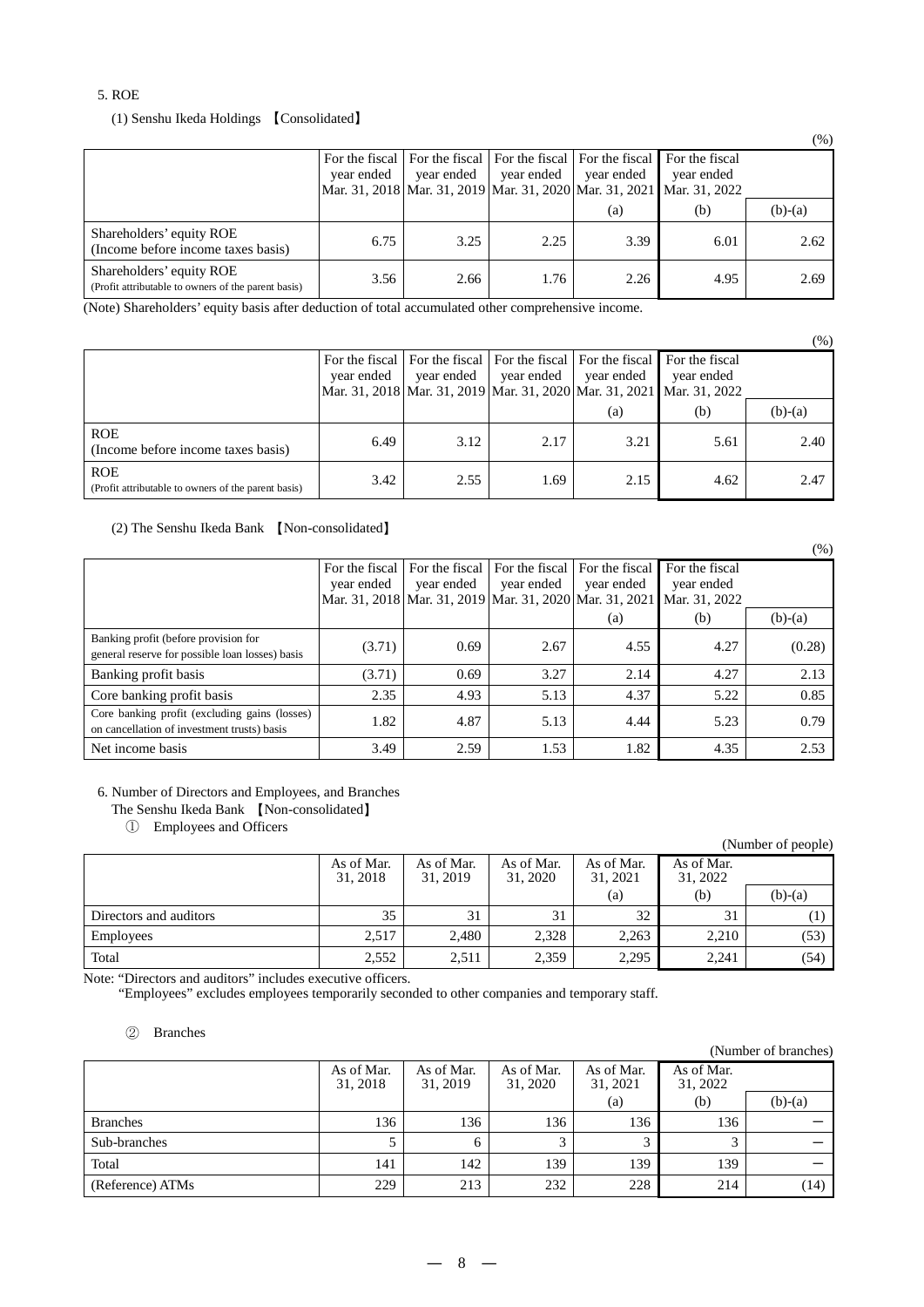# 7. Gains and Losses on Investment Securities

# The Senshu Ikeda Bank 【Non-consolidated】

# (Millions of yen)

|                                   |                                    | year ended | For the fiscal For the fiscal<br>year ended<br>Mar. 31, 2018 Mar. 31, 2019 Mar. 31, 2020 Mar. 31, 2021 | For the fiscal<br>year ended | For the fiscal<br>year ended | For the fiscal<br>year ended<br>Mar. 31, 2022 |           |
|-----------------------------------|------------------------------------|------------|--------------------------------------------------------------------------------------------------------|------------------------------|------------------------------|-----------------------------------------------|-----------|
|                                   |                                    |            |                                                                                                        |                              | (a)                          | (b)                                           | $(b)-(a)$ |
| Gains (losses) on debt securities |                                    | (13, 721)  | (9,333)                                                                                                | (5,197)                      | 396                          | (2,065)                                       | (2,461)   |
|                                   | Gain on sales                      | 3,511      | 2,384                                                                                                  | 3,638                        | 421                          | 51                                            | (370)     |
|                                   | Gain on redemption                 |            |                                                                                                        |                              |                              |                                               |           |
|                                   | Loss on sales $(-)$                | 17,169     | 11,717                                                                                                 | 8,778                        | 10                           | 2,117                                         | 2,107     |
|                                   | Loss on redemption $(-)$           |            |                                                                                                        |                              |                              |                                               |           |
|                                   | Loss on write-down $(-)$           |            |                                                                                                        | 57                           | 14                           |                                               | (14)      |
|                                   | Loss by investment partnership (-) | 63         |                                                                                                        |                              |                              |                                               |           |

# (Millions of yen)

|                                     | vear ended | year ended | year ended | For the fiscal   For the fiscal   For the fiscal   For the fiscal   For the fiscal<br>year ended | vear ended<br>Mar. 31, 2018 Mar. 31, 2019 Mar. 31, 2020 Mar. 31, 2021 Mar. 31, 2022 |           |
|-------------------------------------|------------|------------|------------|--------------------------------------------------------------------------------------------------|-------------------------------------------------------------------------------------|-----------|
|                                     |            |            |            | (a)                                                                                              | (b)                                                                                 | $(b)-(a)$ |
| Gains (losses) on equity securities | 18.403     | 8.942      | 456        | 1.716                                                                                            | 275                                                                                 | (1,441)   |
| Gain on sales                       | 18.449     | 9.348      | 1.754      | 1.748                                                                                            | 343                                                                                 | (1,405)   |
| Loss on sales $(-)$                 | 36         |            | 95         |                                                                                                  | 25                                                                                  | 24        |
| Loss on write-down $(-)$            |            | 405        | 1.202      | 31                                                                                               | 41                                                                                  | 10        |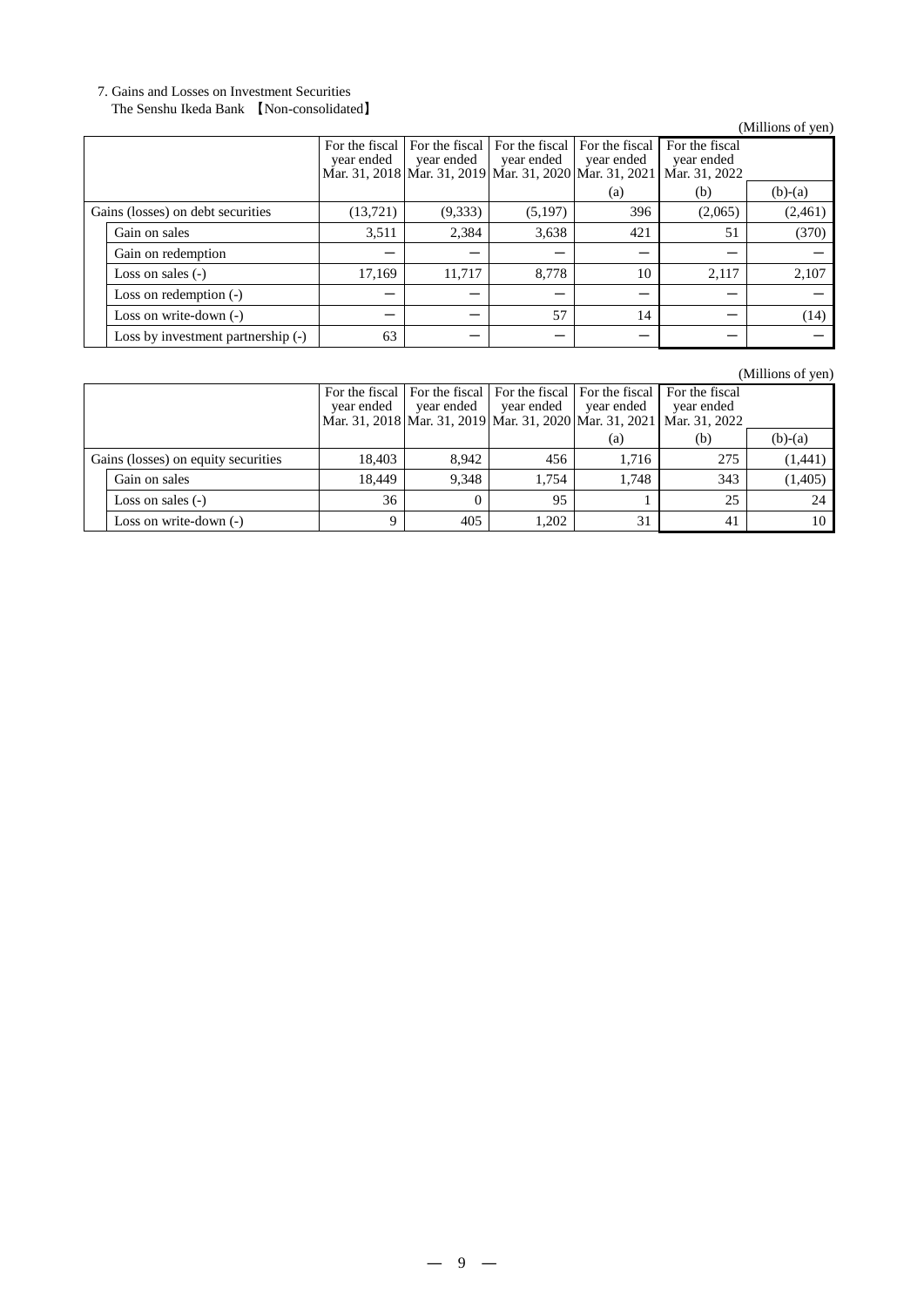# 8. Capital Ratio

(1) Senshu Ikeda Holdings (domestic standard)

(Millions of yen)

|                                   |                                                                  | As of Mar.<br>31, 2018 | As of Mar.<br>31, 2019 | As of Mar.<br>31, 2020 | As of Mar.<br>31, 2021 | As of Mar.<br>31, 2022<br>(Preliminary figures) |           |
|-----------------------------------|------------------------------------------------------------------|------------------------|------------------------|------------------------|------------------------|-------------------------------------------------|-----------|
|                                   |                                                                  |                        |                        |                        | (a)                    | (b)                                             | $(b)-(a)$ |
|                                   | Total capital ratio (%)                                          | 11.43                  | 9.49                   | 9.37                   | 9.88                   | 9.96                                            | 0.08      |
|                                   | Total capital $(A)$ - $(B)$                                      | 250,612                | 216,621                | 214,441                | 220,810                | 225,374                                         | 4,564     |
|                                   | Core capital $(A)$                                               | 263,121                | 233,122                | 230,488                | 242,188                | 246,122                                         | 3,934     |
|                                   | Common stock,<br>internal reserves, etc.                         | 219,278                | 220,590                | 222,419                | 224,604                | 232,156                                         | 7,552     |
|                                   | Reserve                                                          | 5,010                  | 8,565                  | 5,737                  | 8,037                  | 6,038                                           | (1,999)   |
|                                   | Qualified previous<br>noncumulative perpetual<br>preferred stock | 15,000                 |                        |                        |                        |                                                 |           |
|                                   | Qualified previous<br>capital raising instruments                | 20,960                 |                        |                        |                        |                                                 |           |
|                                   | Deduction (B)                                                    | 12,509                 | 16,501                 | 16,047                 | 21,377                 | 20,747                                          | (630)     |
| Risk weighted assets $(C)$        |                                                                  | 2,192,207              | 2,281,057              | 2,286,607              | 2,233,761              | 2,262,174                                       | 28,413    |
| Required capital $(C \times 4\%)$ |                                                                  | 87,688                 | 91,242                 | 91,464                 | 89,350                 | 90,486                                          | 1,136     |

(2) The Senshu Ikeda Bank (domestic standard)

① Consolidated

|                                   |                                                                         |                        |                        |                        |                        |                                                 | (Millions of yen) |
|-----------------------------------|-------------------------------------------------------------------------|------------------------|------------------------|------------------------|------------------------|-------------------------------------------------|-------------------|
|                                   |                                                                         | As of Mar.<br>31, 2018 | As of Mar.<br>31, 2019 | As of Mar.<br>31, 2020 | As of Mar.<br>31, 2021 | As of Mar.<br>31, 2022<br>(Preliminary figures) |                   |
|                                   |                                                                         |                        |                        |                        | (a)                    | (b)                                             | $(b)-(a)$         |
|                                   | Total capital ratio (%)                                                 | 11.25                  | 9.29                   | 9.15                   | 9.65                   | 9.73                                            | 0.08              |
|                                   | Total capital $(A)$ - $(B)$                                             | 246,363                | 211,765                | 209,135                | 215,485                | 219,991                                         | 4,506             |
|                                   | Core capital $(A)$                                                      | 258,712                | 228,193                | 225,139                | 236,837                | 240,709                                         | 3,872             |
|                                   | Common stock.<br>internal reserves, etc.                                | 231,562                | 217,362                | 218,598                | 220,687                | 228,065                                         | 7,378             |
|                                   | Reserve                                                                 | 5,010                  | 8,565                  | 5,737                  | 8,037                  | 6,038                                           | (1,999)           |
|                                   | <b>Qualified</b> previous<br>noncumulative perpetual<br>preferred stock |                        |                        |                        |                        |                                                 |                   |
|                                   | Qualified previous<br>capital raising instruments                       | 20,960                 |                        |                        |                        |                                                 |                   |
|                                   | Deduction (B)                                                           | 12,348                 | 16,428                 | 16,003                 | 21,352                 | 20,718                                          | (634)             |
| Risk weighted assets (C)          |                                                                         | 2,188,720              | 2,278,127              | 2,284,021              | 2,231,289              | 2,258,681                                       | 27,392            |
| Required capital $(C \times 4\%)$ |                                                                         | 87,548                 | 91,125                 | 91,360                 | 89,251                 | 90,347                                          | 1,096             |

② Non-consolidated

|                                   |                                                                  |                        |                        |                        |                        |                                                 | (Millions of yen) |
|-----------------------------------|------------------------------------------------------------------|------------------------|------------------------|------------------------|------------------------|-------------------------------------------------|-------------------|
|                                   |                                                                  | As of Mar.<br>31, 2018 | As of Mar.<br>31, 2019 | As of Mar.<br>31, 2020 | As of Mar.<br>31, 2021 | As of Mar.<br>31, 2022<br>(Preliminary figures) |                   |
|                                   |                                                                  |                        |                        |                        | (a)                    | (b)                                             | $(b)-(a)$         |
|                                   | Total capital ratio (%)                                          | 10.54                  | 8.63                   | 8.48                   | 8.82                   | 8.86                                            | 0.04              |
|                                   | Total capital $(A)$ - $(B)$                                      | 229,105                | 194,927                | 191,911                | 195,952                | 199,365                                         | 3,413             |
|                                   | Core capital $(A)$                                               | 239,265                | 208,046                | 205,781                | 209,832                | 213,861                                         | 4,029             |
|                                   | Common stock,<br>internal reserves, etc.                         | 217,520                | 202,627                | 202,976                | 203,960                | 209,563                                         | 5,603             |
|                                   | Reserve                                                          | 1,745                  | 5,419                  | 2,805                  | 5,872                  | 4,297                                           | (1,575)           |
|                                   | Qualified previous<br>noncumulative perpetual<br>preferred stock |                        |                        |                        |                        |                                                 |                   |
|                                   | Qualified previous<br>capital raising instruments                | 20,000                 |                        |                        |                        |                                                 |                   |
|                                   | Deduction (B)                                                    | 10,159                 | 13,118                 | 13,870                 | 13,880                 | 14,496                                          | 616               |
|                                   | Risk weighted assets $(C)$                                       | 2,173,444              | 2,256,363              | 2,262,665              | 2,220,957              | 2,249,126                                       | 28,169            |
| Required capital $(C \times 4\%)$ |                                                                  | 86,937                 | 90,254                 | 90,506                 | 88,838                 | 89,965                                          | 1,127             |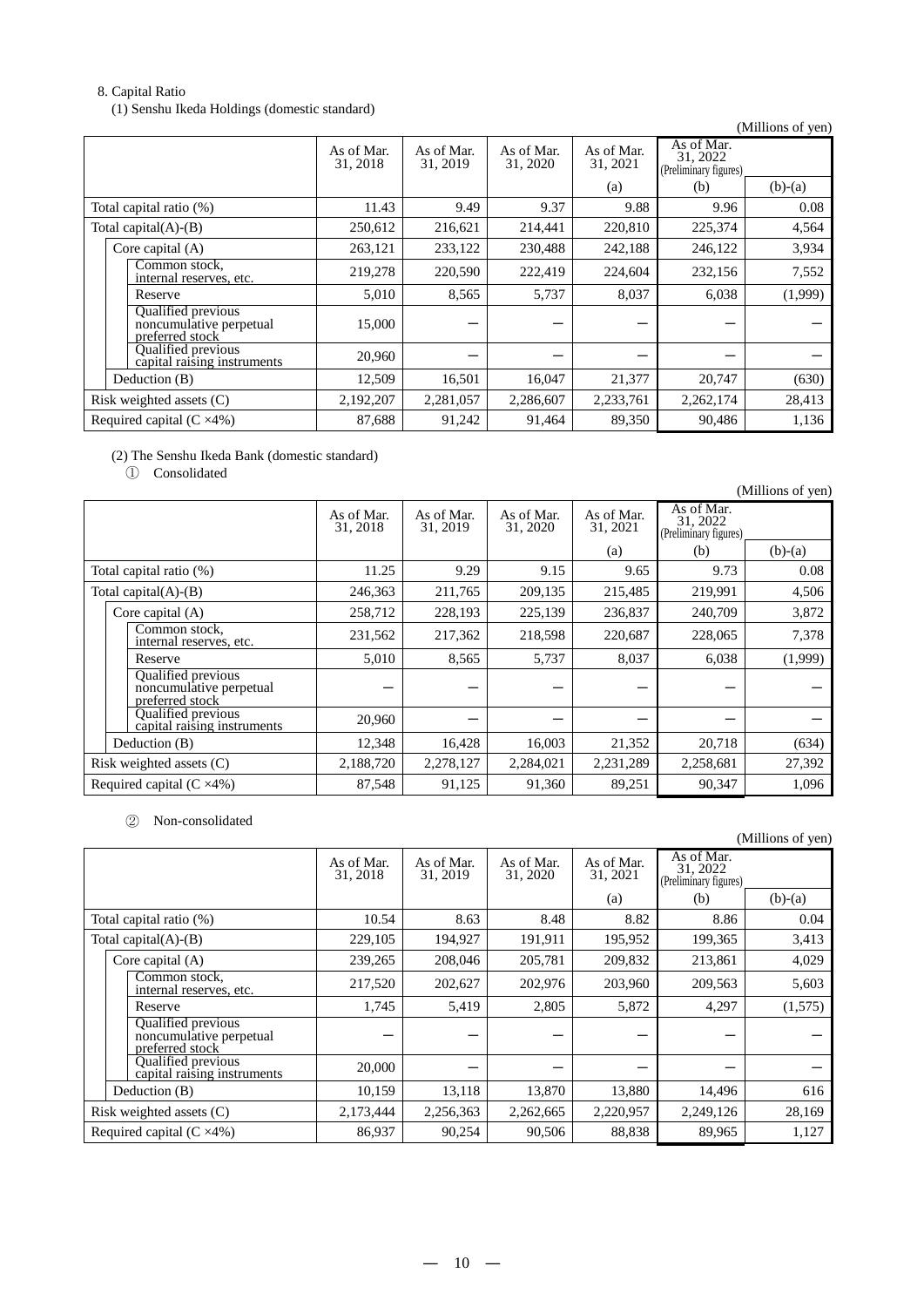# Ⅱ **Overview of Loans and Bills Discounted**

1. Risk Monitored Loans

#### $(1)$  New standard

- The Senshu Ikeda Bank
	- ① Non-consolidated

|                                     |                        |                        | (Millions of yen) |
|-------------------------------------|------------------------|------------------------|-------------------|
|                                     | As of Mar.<br>31, 2021 | As of Mar.<br>31, 2022 |                   |
|                                     | (a)                    | (b)                    | $(b)-(a)$         |
| Bankruptcy and quasi-bankrupt claim | 2,062                  | 1,518                  | (544)             |
| Doubtful claim                      | 27,080                 | 37,565                 | 10,485            |
| Loans past due three months or more | 70                     | 86                     | 16                |
| Restructured loans                  | 5,804                  | 4,685                  | (1,119)           |
| Subtotal (A)                        | 35,017                 | 43,857                 | 8,840             |
| Normal claim                        | 4,312,806              | 4,518,655              | 205,849           |
| Total $(B)$                         | 4,347,824              | 4,562,512              | 214,688           |
|                                     |                        |                        |                   |

| Partial direct write-off |  |  |
|--------------------------|--|--|
|                          |  |  |

|       |                                     |                        |                        | (%)       |
|-------|-------------------------------------|------------------------|------------------------|-----------|
|       |                                     | As of Mar.<br>31, 2021 | As of Mar.<br>31, 2022 |           |
|       |                                     | (a)                    | (b)                    | $(b)-(a)$ |
| Ratio | Bankruptcy and quasi-bankrupt claim | 0.04                   | 0.03                   | (0.01)    |
|       | Doubtful claim                      | 0.62                   | 0.82                   | 0.20      |
|       | Loans past due three months or more | 0.00                   | 0.00                   | 0.00      |
|       | <b>Restructured loans</b>           | 0.13                   | 0.10                   | (0.03)    |
|       | Total                               | 0.80                   | 0.96                   | 0.16      |

# ② Consolidated

|                                     |                        |                        | (Millions of yen) |
|-------------------------------------|------------------------|------------------------|-------------------|
|                                     | As of Mar.<br>31, 2021 | As of Mar.<br>31, 2022 |                   |
|                                     | (a)                    | (b)                    | $(b)-(a)$         |
| Bankruptcy and quasi-bankrupt claim | 3,320                  | 2,141                  | (1,179)           |
| Doubtful claim                      | 27,089                 | 37,573                 | 10,484            |
| Loans past due three months or more | 70                     | 86                     | 16                |
| Restructured loans                  | 5,804                  | 4,685                  | (1,119)           |
| Subtotal (A)                        | 36,285                 | 44.486                 | 8,201             |
| Normal claim                        | 4.300.808              | 4.504.968              | 204,160           |
| Total $(B)$                         | 4.337.094              | 4.549.455              | 212,361           |
|                                     |                        |                        |                   |
| Partial direct write-off            | 26,096                 | 24,645                 | (1,451)           |

|       |                                     |                        |                        | $(\% )$   |
|-------|-------------------------------------|------------------------|------------------------|-----------|
|       |                                     | As of Mar.<br>31, 2021 | As of Mar.<br>31, 2022 |           |
|       |                                     | (a)                    | (b)                    | $(b)-(a)$ |
|       | Bankruptcy and quasi-bankrupt claim | 0.07                   | 0.04                   | (0.03)    |
|       | Doubtful claim                      | 0.62                   | 0.82                   | 0.20      |
| Ratio | Loans past due three months or more | 0.00                   | 0.00                   | 0.00      |
|       | <b>Restructured loans</b>           | 0.13                   | 0.10                   | (0.03)    |
|       | Total                               | 0.83                   | 0.97                   |           |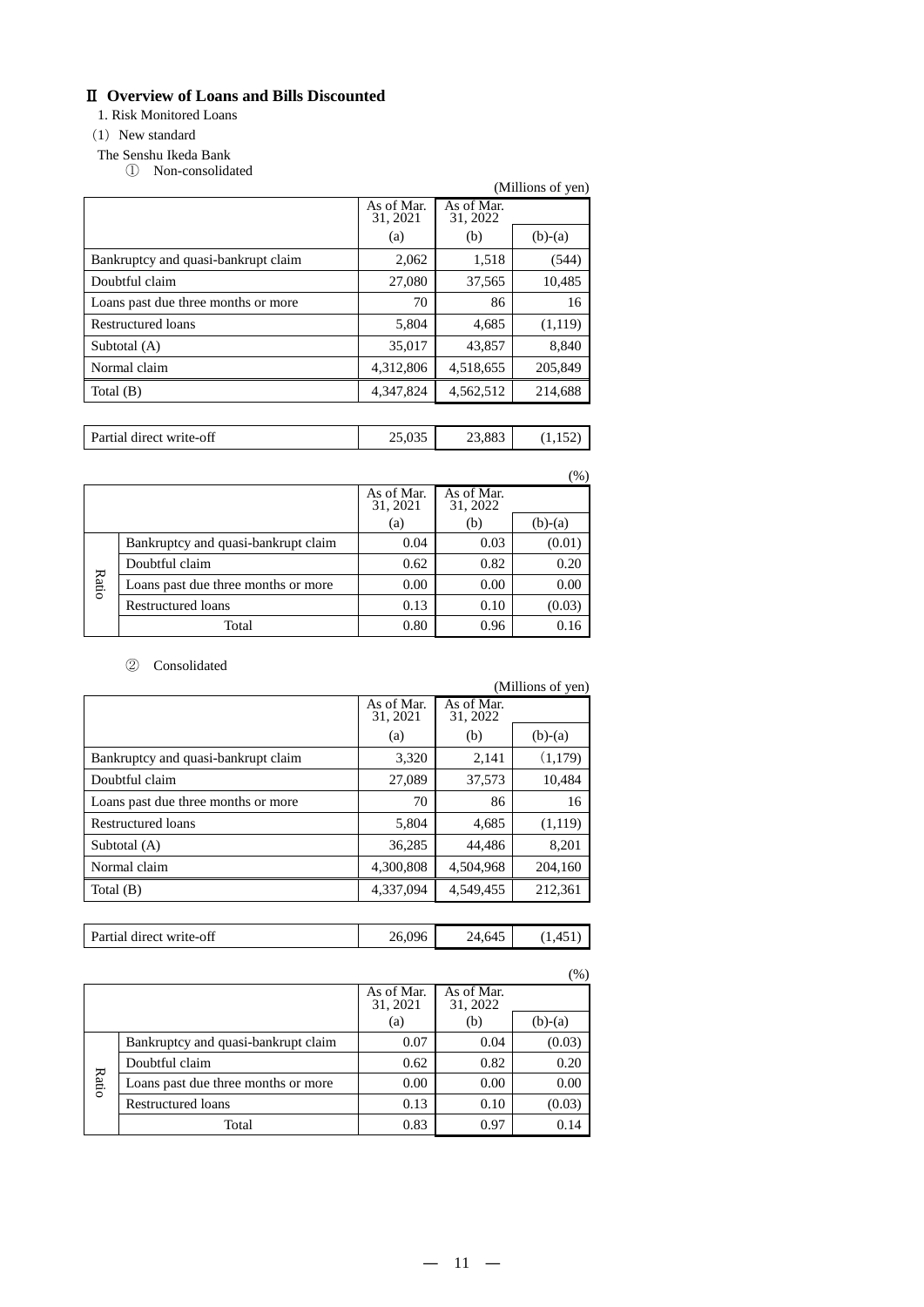# (2) Old standard

#### The Senshu Ikeda Bank

① Non-consolidated

|                                           |                        |                        |                        | (Millions of yen)      |
|-------------------------------------------|------------------------|------------------------|------------------------|------------------------|
|                                           | As of Mar.<br>31, 2018 | As of Mar.<br>31, 2019 | As of Mar.<br>31, 2020 | As of Mar.<br>31, 2021 |
| Loans to bankrupt borrowers               | 687                    | 790                    | 1,173                  | 502                    |
| Delinquent loans                          | 26.644                 | 24.934                 | 24,465                 | 27,589                 |
| Loans past due three months or more       |                        | 111                    | 175                    | 70                     |
| Restructured loans                        | 6.966                  | 4,732                  | 5,568                  | 5,804                  |
| Total                                     | 34,298                 | 30,569                 | 31,382                 | 33,967                 |
| (Note) Amount of partial direct write-off |                        |                        |                        |                        |
| Loans to bankrupt borrowers               | 10,747                 | 10,706                 | 10,396                 | 9,442                  |
| Delinquent loans                          | 18,048                 | 20,005                 | 15,445                 | 15,528                 |

|                           |                                     |                        |                        |                        | (Millions of yen)      |
|---------------------------|-------------------------------------|------------------------|------------------------|------------------------|------------------------|
|                           |                                     | As of Mar.<br>31, 2018 | As of Mar.<br>31, 2019 | As of Mar.<br>31, 2020 | As of Mar.<br>31, 2021 |
|                           | Loans and bills discounted          | 3,908,034              | 3,926,357              | 3,983,560              | 4,311,595              |
|                           |                                     |                        |                        |                        | (%)                    |
|                           |                                     | As of Mar.<br>31, 2018 | As of Mar.<br>31, 2019 | As of Mar.<br>31, 2020 | As of Mar.<br>31, 2021 |
|                           | Loans to bankrupt borrowers         | 0.01                   | 0.02                   | 0.02                   | 0.01                   |
| Ratio of<br>and bills     | Delinquent loans                    | 0.68                   | 0.63                   | 0.61                   | 0.63                   |
|                           | Loans past due three months or more |                        | 0.00                   | 0.00                   | 0.00                   |
| rotal loans<br>discounted | Restructured loans                  | 0.17                   | 0.12                   | 0.13                   | 0.13                   |
|                           | Total                               | 0.87                   | 0.77                   | 0.78                   | 0.78                   |

#### (Reference)

Including business rehabilitation subsidiaries

| incruding business renabilitation subsidiaries |                                           |                        |                        | (Millions of yen)      |  |  |  |  |
|------------------------------------------------|-------------------------------------------|------------------------|------------------------|------------------------|--|--|--|--|
|                                                | As of Mar.<br>31, 2018                    | As of Mar.<br>31, 2019 | As of Mar.<br>31, 2020 | As of Mar.<br>31, 2021 |  |  |  |  |
| Loans to bankrupt borrowers                    | 687                                       | 790                    | 1,173                  | 502                    |  |  |  |  |
| Delinquent loans                               | 31,972                                    | 28,635                 | 24,465                 | 27,589                 |  |  |  |  |
| Loans past due three months or more            |                                           | 111                    | 175                    | 70                     |  |  |  |  |
| Restructured loans                             | 7,209                                     | 4,875                  | 5,568                  | 5,804                  |  |  |  |  |
| Total                                          | 39,869                                    | 34,413                 | 31,382                 | 33,967                 |  |  |  |  |
|                                                | (Note) Amount of partial direct write-off |                        |                        |                        |  |  |  |  |
| Loans to bankrupt borrowers                    | 10,747                                    | 10,706                 | 10,396                 | 9,442                  |  |  |  |  |
| Delinquent loans                               | 18,101                                    | 20,041                 | 16,629                 | 15,528                 |  |  |  |  |

|                            |                        |                        |                        | (Millions of yen)      |
|----------------------------|------------------------|------------------------|------------------------|------------------------|
|                            | As of Mar.<br>31, 2018 | As of Mar.<br>31, 2019 | As of Mar.<br>31, 2020 | As of Mar.<br>31, 2021 |
| Loans and bills discounted | 3,913,732              | 3,930,201              | 3,983,560              | 4,311,595              |

|                                                         |                                     |                        |                        |                        | (%)                    |
|---------------------------------------------------------|-------------------------------------|------------------------|------------------------|------------------------|------------------------|
|                                                         |                                     | As of Mar.<br>31, 2018 | As of Mar.<br>31, 2019 | As of Mar.<br>31, 2020 | As of Mar.<br>31, 2021 |
| g<br>Ratio of<br>and bills<br>rotal loans<br>discounted | Loans to bankrupt borrowers         | 0.01                   | 0.02                   | 0.02                   | 0.01                   |
|                                                         | Delinquent loans                    | 0.81                   | 0.72                   | 0.61                   | 0.63                   |
|                                                         | Loans past due three months or more |                        | 0.00                   | 0.00                   | 0.00                   |
|                                                         | Restructured loans                  | 0.18                   | 0.12                   | 0.13                   | 0.13                   |
|                                                         | Total                               | 1.01                   | 0.87                   | 0.78                   | 0.78                   |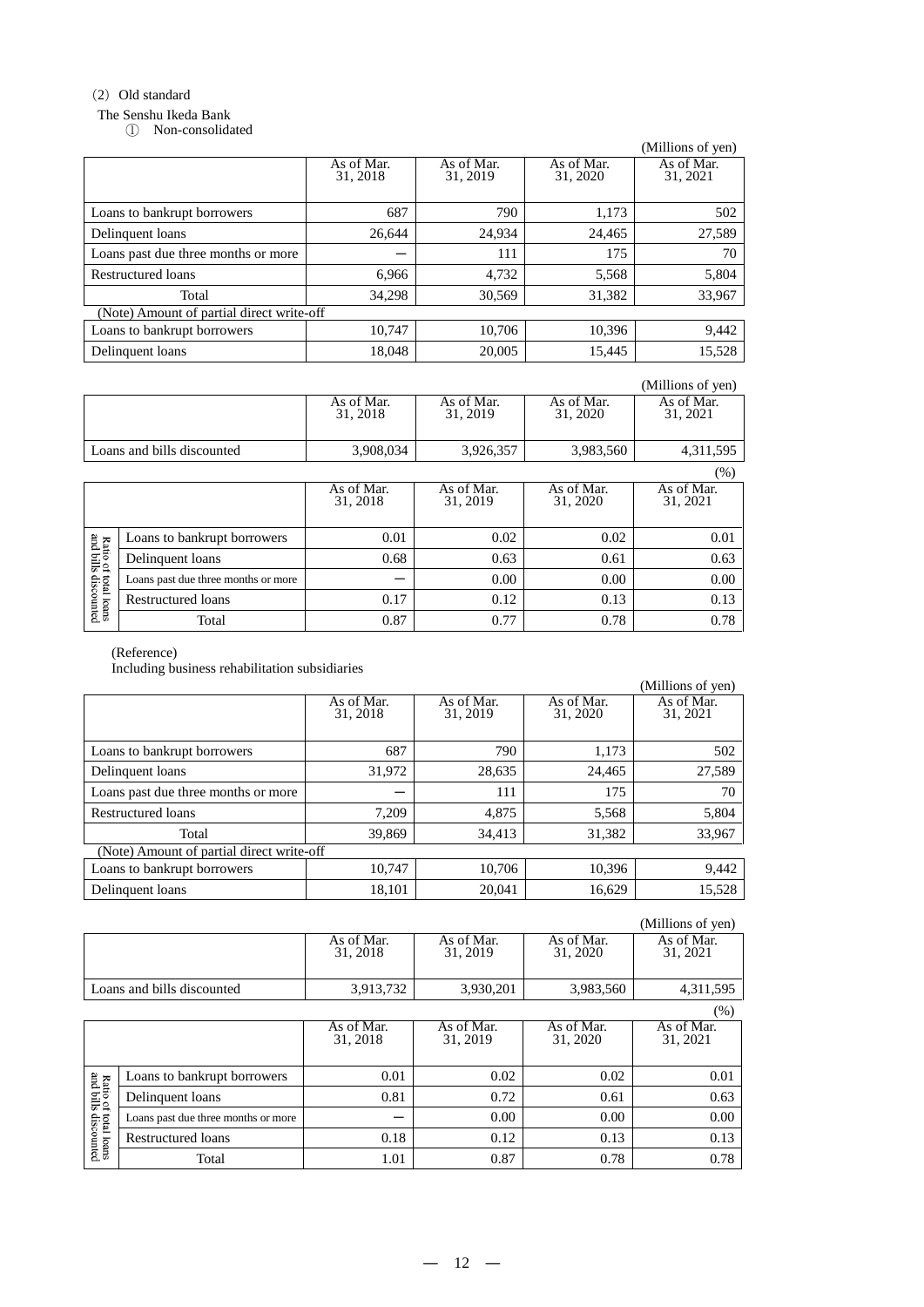# ② Consolidated

|                                           |                        |                        |                        | (Millions of yen)      |
|-------------------------------------------|------------------------|------------------------|------------------------|------------------------|
|                                           | As of Mar.<br>31, 2018 | As of Mar.<br>31, 2019 | As of Mar.<br>31, 2020 | As of Mar.<br>31, 2021 |
| Loans to bankrupt borrowers               | 1,380                  | 1,387                  | 1,649                  | 879                    |
| Delinquent loans                          | 32,715                 | 29,295                 | 24,997                 | 28,241                 |
| Loans past due three months or more       |                        | 111                    | 175                    | 70                     |
| Restructured loans                        | 7,209                  | 4.875                  | 5,568                  | 5,804                  |
| Total                                     | 41,306                 | 35,670                 | 32,391                 | 34,996                 |
| (Note) Amount of partial direct write-off |                        |                        |                        |                        |
| Loans to bankrupt borrowers               | 11,591                 | 11,558                 | 10,988                 | 9,950                  |
| Delinquent loans                          | 19,539                 | 20,689                 | 17,074                 | 16,081                 |

|                            |                        |                        |                        | (Millions of yen)      |
|----------------------------|------------------------|------------------------|------------------------|------------------------|
|                            | As of Mar.<br>31, 2018 | As of Mar.<br>31, 2019 | As of Mar.<br>31, 2020 | As of Mar.<br>31, 2021 |
| Loans and bills discounted | 3,897,405              | 3,913,086              | 3,963,504              | 4,291,531              |
|                            |                        |                        |                        | (0/2)                  |

|                                                    |                                     |                        |                        |                        | $(\%)$                 |
|----------------------------------------------------|-------------------------------------|------------------------|------------------------|------------------------|------------------------|
|                                                    |                                     | As of Mar.<br>31, 2018 | As of Mar.<br>31, 2019 | As of Mar.<br>31, 2020 | As of Mar.<br>31, 2021 |
| Ratio of<br>and bills<br>total loans<br>discounted | Loans to bankrupt borrowers         | 0.03                   | 0.03                   | 0.04                   | 0.02                   |
|                                                    | Delinquent loans                    | 0.83                   | 0.74                   | 0.63                   | 0.65                   |
|                                                    | Loans past due three months or more |                        | 0.00                   | 0.00                   | 0.00                   |
|                                                    | Restructured loans                  | 0.18                   | 0.12                   | 0.14                   | 0.13                   |
|                                                    | Total                               | 1.05                   | 0.91                   | 0.81                   | 0.81                   |

#### 2. Reserve for Possible Loan Losses

# The Senshu Ikeda Bank

① Non-consolidated

|                                           |                        |                        |                        |                        |                        | (Millions of yen) |
|-------------------------------------------|------------------------|------------------------|------------------------|------------------------|------------------------|-------------------|
|                                           | As of Mar.<br>31, 2018 | As of Mar.<br>31, 2019 | As of Mar.<br>31, 2020 | As of Mar.<br>31, 2021 | As of Mar.<br>31, 2022 |                   |
|                                           |                        |                        |                        | (a)                    | (b)                    | $(b)-(a)$         |
| Reserve for possible loan losses          | 9.308                  | 8.587                  | 8.188                  | 12.825                 | 12.305                 | (520)             |
| General reserve for possible loan losses  | 6.420                  | 3.956                  | 2.701                  | 7.826                  | 5,171                  | (2,655)           |
| Specific reserve for possible loan losses | 2.888                  | 4,631                  | 5,487                  | 4,999                  | 7.134                  | 2,135             |

#### (Reference)

Including business rehabilitation subsidiaries

|                                           |                        |                        |                        |                        |                        | (Millions of yen) |
|-------------------------------------------|------------------------|------------------------|------------------------|------------------------|------------------------|-------------------|
|                                           | As of Mar.<br>31, 2018 | As of Mar.<br>31, 2019 | As of Mar.<br>31, 2020 | As of Mar.<br>31, 2021 | As of Mar.<br>31, 2022 |                   |
|                                           |                        |                        |                        | (a)                    | (b)                    | $(b)-(a)$         |
| Reserve for possible loan losses          | 11.449                 | 10.836                 | 8.188                  | 12,825                 | 12.305                 | (520)             |
| General reserve for possible loan losses  | 6.463                  | 3.988                  | 2.701                  | 7.826                  | 5.171                  | (2,655)           |
| Specific reserve for possible loan losses | 4.985                  | 6,848                  | 5,487                  | 4,999                  | 7.134                  | 2,135             |

#### ② Consolidated

|                                           |                        |                        |                        |                        |                        | (Millions of yen) |
|-------------------------------------------|------------------------|------------------------|------------------------|------------------------|------------------------|-------------------|
|                                           | As of Mar.<br>31, 2018 | As of Mar.<br>31, 2019 | As of Mar.<br>31, 2020 | As of Mar.<br>31, 2021 | As of Mar.<br>31, 2022 |                   |
|                                           |                        |                        |                        | (a)                    | (b)                    | $(b)-(a)$         |
| Reserve for possible loan losses          | 14.873                 | 13,965                 | 11,385                 | 15,899                 | 14,865                 | (1,034)           |
| General reserve for possible loan losses  | 8.933                  | 6,065                  | 4.555                  | 9.545                  | 6,500                  | (3,045)           |
| Specific reserve for possible loan losses | 5.940                  | 7,900                  | 6,830                  | 6,354                  | 8,365                  | 2.011             |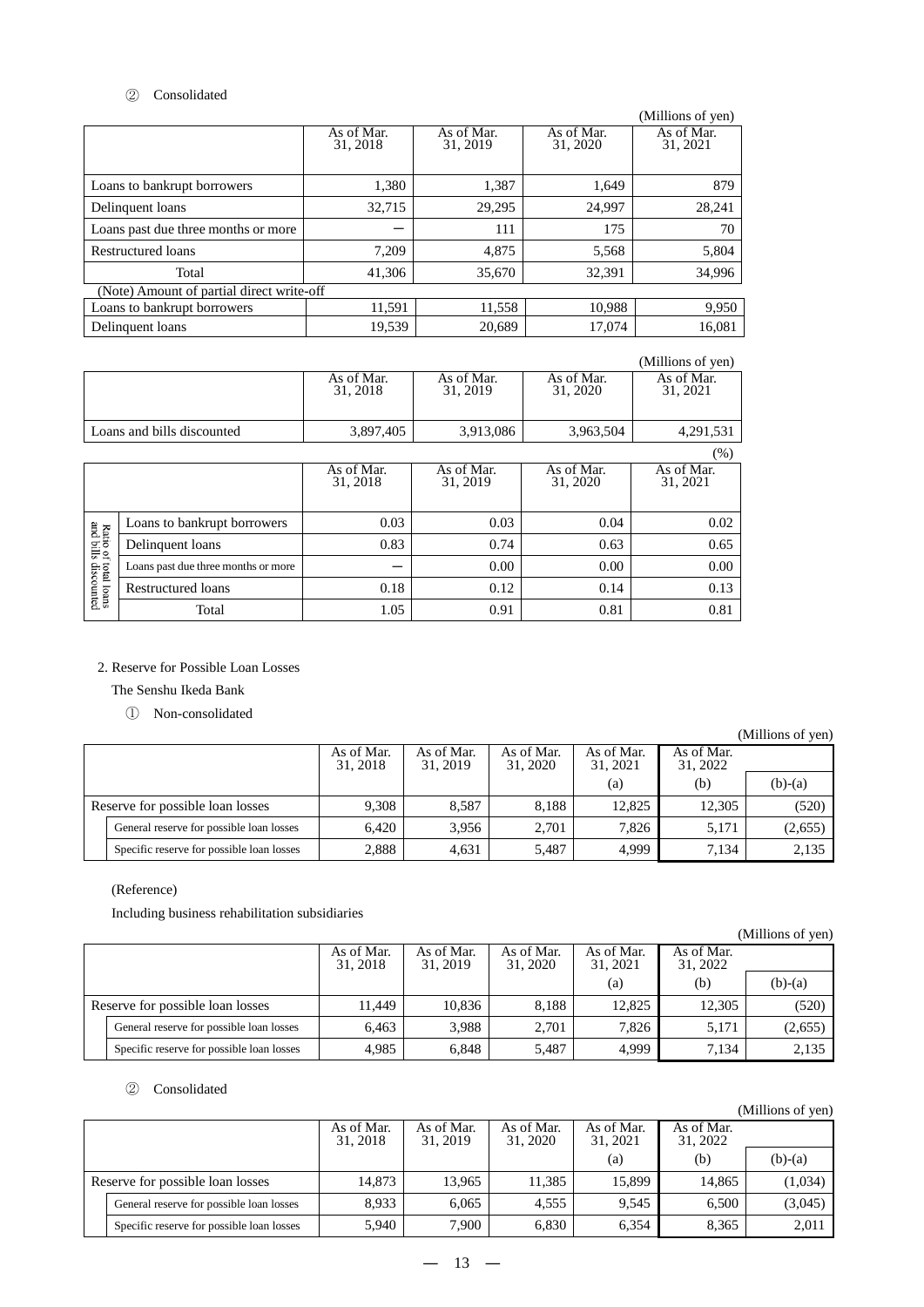#### 3. Reserve Ratios for Risk Monitored Loans

#### $(1)$  New standard

The Senshu Ikeda Bank

① Non-Consolidated

|                |                        |                        | $\%$      |
|----------------|------------------------|------------------------|-----------|
|                | As of Mar.<br>31, 2021 | As of Mar.<br>31, 2022 |           |
|                | (a)                    | b)                     | $(b)-(a)$ |
| Reserve ratios | 36.62                  | 28.05                  | (8.57)    |

# ② Consolidated

|                |                        |                        | $\frac{9}{6}$ |
|----------------|------------------------|------------------------|---------------|
|                | As of Mar.<br>31, 2021 | As of Mar.<br>31, 2022 |               |
|                | (a)                    | (b)                    | $(b)-(a)$     |
| Reserve ratios | 43.81                  | 33.41                  | (10.40)       |

(Note) Reserve Ratios = Reserve for possible loan losses / Risk monitored loans

#### (2) Old standard

The Senshu Ikeda Bank

① Non-Consolidated

|                |                        |                        |                        | $\frac{9}{6}$          |
|----------------|------------------------|------------------------|------------------------|------------------------|
|                | As of Mar.<br>31, 2018 | As of Mar.<br>31, 2019 | As of Mar.<br>31, 2020 | As of Mar.<br>31, 2021 |
| Reserve ratios | 27.13                  | 28.09                  | 26.09                  | 37.75                  |

#### (Reference)

Including business rehabilitation subsidiaries

|                |                        |                        |                        | $(%^{6}$               |
|----------------|------------------------|------------------------|------------------------|------------------------|
|                | As of Mar.<br>31, 2018 | As of Mar.<br>31, 2019 | As of Mar.<br>31, 2020 | As of Mar.<br>31, 2021 |
| Reserve ratios | 28.71                  | 31.49                  | 26.09                  | 37.75                  |

#### ② Consolidated

|                |                        |                        |                        | $\frac{1}{2}$          |
|----------------|------------------------|------------------------|------------------------|------------------------|
|                | As of Mar.<br>31, 2018 | As of Mar.<br>31, 2019 | As of Mar.<br>31, 2020 | As of Mar.<br>31, 2021 |
| Reserve ratios | 36.00                  | 39.15                  | 35.15                  | 45.43                  |

(Note) Reserve Ratios = Reserve for possible loan losses / Risk monitored loans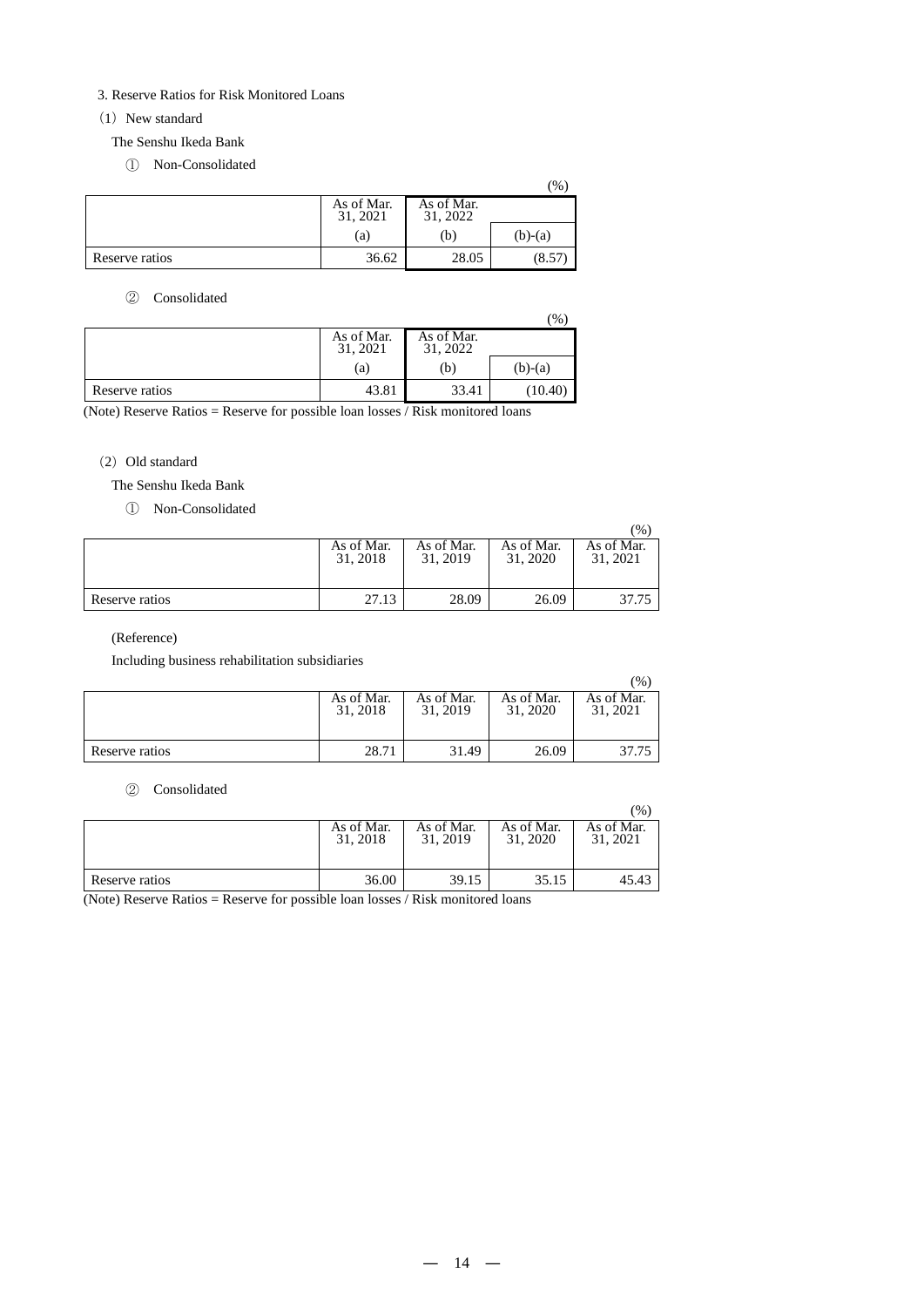## 4. Status of Claims disclosed under the Financial Revitalization Law

# The Senshu Ikeda Bank 【Non-consolidated】

|                                      |                        |                        |                        |                        |                        | (Millions of yen, %) |
|--------------------------------------|------------------------|------------------------|------------------------|------------------------|------------------------|----------------------|
|                                      | As of Mar.<br>31, 2018 | As of Mar.<br>31, 2019 | As of Mar.<br>31, 2020 | As of Mar.<br>31, 2021 | As of Mar.<br>31, 2022 |                      |
|                                      |                        |                        |                        | (a)                    | (b)                    | $(b)-(a)$            |
| Bankruptcy and quasi-bankrupt claim  | 2,755                  | 4,509                  | 3,519                  | 2,062                  | 1,518                  | (544)                |
| Doubtful claim                       | 24,663                 | 21,314                 | 22,218                 | 27,080                 | 37,565                 | 10,485               |
| Substandard claim                    | 6,966                  | 4,843                  | 5,743                  | 5,874                  | 4,772                  | (1,102)              |
| Subtotal (A)                         | 34,384                 | 30,668                 | 31,481                 | 35,017                 | 43,857                 | 8,840                |
| Normal claim                         | 3,891,198              | 3,923,411              | 3,987,388              | 4,312,806              | 4,518,655              | 205,849              |
| Total $(B)$                          | 3,925,583              | 3,954,079              | 4,018,870              | 4,347,824              | 4,562,512              | 214,688              |
|                                      |                        |                        |                        |                        |                        |                      |
| Non-performing loans ratio $(A)/(B)$ | 0.87                   | 0.77                   | 0.78                   | 0.80                   | 0.96                   | 0.16                 |
|                                      |                        |                        |                        |                        |                        |                      |
| Partial direct write-off             | 29,013                 | 30,816                 | 25,957                 | 25,035                 | 23,883                 | (1,152)              |

(Reference)

Including business rehabilitation subsidiaries

|                                      |                        |                        |                        |                        |                        | (Millions of yen, %) |
|--------------------------------------|------------------------|------------------------|------------------------|------------------------|------------------------|----------------------|
|                                      | As of Mar.<br>31, 2018 | As of Mar.<br>31, 2019 | As of Mar.<br>31, 2020 | As of Mar.<br>31, 2021 | As of Mar.<br>31, 2022 |                      |
|                                      |                        |                        |                        | (a)                    | (b)                    | $(b)-(a)$            |
| Bankruptcy and quasi-bankrupt claim  | 2,926                  | 5,156                  | 3,519                  | 2,062                  | 1,518                  | (544)                |
| Doubtful claim                       | 29,819                 | 24,368                 | 22,218                 | 27,080                 | 37,565                 | 10,485               |
| Substandard claim                    | 7,209                  | 4,987                  | 5,743                  | 5,874                  | 4,772                  | (1,102)              |
| Subtotal (A)                         | 39,956                 | 34,512                 | 31,481                 | 35,017                 | 43,857                 | 8,840                |
| Normal claim                         | 3,891,325              | 3,923,411              | 3,987,388              | 4,312,806              | 4,518,655              | 205,849              |
| Total (B)                            | 3,931,281              | 3,957,923              | 4,018,870              | 4,347,824              | 4,562,512              | 214,688              |
|                                      |                        |                        |                        |                        |                        |                      |
| Non-performing loans ratio $(A)/(B)$ | 1.01                   | 0.87                   | 0.78                   | 0.80                   | 0.96                   | 0.16                 |
|                                      |                        |                        |                        |                        |                        |                      |
| Partial direct write-off             | 29,065                 | 30,852                 | 27,140                 | 25,035                 | 23,883                 | (1,152)              |
|                                      |                        |                        |                        |                        |                        |                      |

The Senshu Ikeda Bank 【Consolidated】

|                                      |                        |                        | (Millions of yen, %) |
|--------------------------------------|------------------------|------------------------|----------------------|
|                                      | As of Mar.<br>31, 2021 | As of Mar.<br>31, 2022 |                      |
|                                      | (a)                    | (b)                    | $(b)-(a)$            |
| Bankruptcy and quasi-bankrupt claim  | 3,320                  | 2,141                  | (1,179)              |
| Doubtful claim                       | 27,089                 | 37,573                 | 10,484               |
| Substandard claim                    | 5,874                  | 4,772                  | (1,102)              |
| Subtotal (A)                         | 36,285                 | 44,486                 | 8,201                |
| Normal claim                         | 4,300,808              | 4,504,968              | 204,160              |
| Total $(B)$                          | 4,337,094              | 4,549,455              | 212,361              |
|                                      |                        |                        |                      |
| Non-performing loans ratio $(A)/(B)$ | 0.83                   | 0.97                   | 0.14                 |
|                                      |                        |                        |                      |
| Partial direct write-off             | 26,096                 | 24,645                 | (1,451)              |

(Notes) Claims:

Claims represent loans and bills discounted; Foreign exchanges; Accrued income and suspense payment account under Other assets; and Customers' liabilities for acceptances and guarantees in the Balance Sheet; as the securities loaned (limited for use agreements or lease contracts), which are required to be stated in a note to the Balance Sheet; Credit card receivables.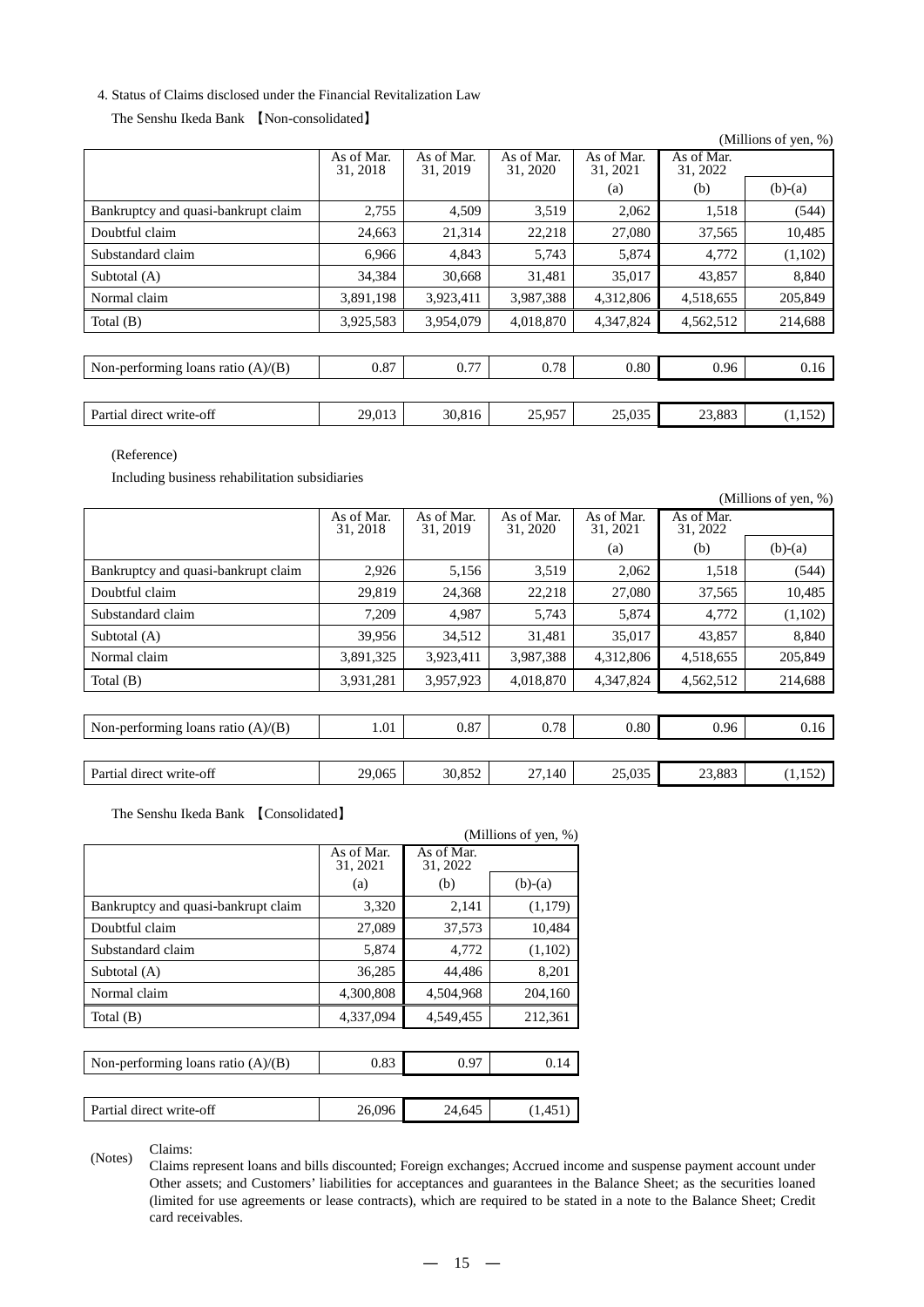#### 5. Status of Coverage of Claims disclosed under the Financial Revitalization Law

#### The Senshu Ikeda Bank 【Non-Consolidated】

|                                  |                        |                        |                        |                        |                        | (Millions of yen, $\%$ ) |
|----------------------------------|------------------------|------------------------|------------------------|------------------------|------------------------|--------------------------|
|                                  | As of Mar.<br>31, 2018 | As of Mar.<br>31, 2019 | As of Mar.<br>31, 2020 | As of Mar.<br>31, 2021 | As of Mar.<br>31, 2022 |                          |
|                                  |                        |                        |                        | (a)                    | (b)                    | $(b)-(a)$                |
| Coverage amount $(C)$            | 29,353                 | 27.976                 | 27,480                 | 30,795                 | 37.912                 | 7,117                    |
| Collateral and guarantees        | 24,034                 | 22.281                 | 21,089                 | 24,919                 | 30,584                 | 5,665                    |
| Reserve for possible loan losses | 5,319                  | 5,694                  | 6,391                  | 5,876                  | 7,328                  | 1,452                    |
|                                  |                        |                        |                        |                        |                        |                          |
| Coverage ratio $(C)/(A)$         | 85.36                  | 91.22                  | 87.29                  | 87.94                  | 86.44                  | (1.50)                   |
|                                  |                        |                        |                        |                        |                        |                          |

Status of Coverage of Claims of Borrowers Classification (As of Mar. 31, 2022)

|                                     |              |                 |                              |                                        | (Millions of yen, %) |  |  |
|-------------------------------------|--------------|-----------------|------------------------------|----------------------------------------|----------------------|--|--|
|                                     |              | Coverage amount |                              |                                        |                      |  |  |
|                                     | Claim amount |                 | Collateral and<br>guarantees | Reserve for<br>possible loan<br>losses | Coverage ratio       |  |  |
| Bankruptcy and quasi-bankrupt claim | 1,518        | 1,518           | 1,385                        | 133                                    | 100.00               |  |  |
| Doubtful claim                      | 37,565       | 33,492          | 26,610                       | 6,882                                  | 89.15                |  |  |
| Substandard claim                   | 4,772        | 2.900           | 2,588                        | 312                                    | 60.78                |  |  |
| Total                               | 43,857       | 37,912          | 30,584                       | 7,328                                  | 86.44                |  |  |

### (Reference)

Including business rehabilitation subsidiaries

|                                  |                        |                        |                        |                        |                        | (Millions of yen, $%$ ) |
|----------------------------------|------------------------|------------------------|------------------------|------------------------|------------------------|-------------------------|
|                                  | As of Mar.<br>31, 2018 | As of Mar.<br>31, 2019 | As of Mar.<br>31, 2020 | As of Mar.<br>31, 2021 | As of Mar.<br>31, 2022 |                         |
|                                  |                        |                        |                        | (a)                    | (b)                    | $(b)-(a)$               |
| Coverage amount $(C)$            | 33,742                 | 31,417                 | 27,480                 | 30,795                 | 37,912                 | 7,117                   |
| Collateral and guarantees        | 26.284                 | 23.473                 | 21,089                 | 24.919                 | 30.584                 | 5,665                   |
| Reserve for possible loan losses | 7,458                  | 7.943                  | 6,391                  | 5,876                  | 7,328                  | 1,452                   |
|                                  |                        |                        |                        |                        |                        |                         |
| Coverage ratio $(C)/(A)$         | 84.44                  | 91.03                  | 87.29                  | 87.94                  | 86.44                  | (1.50)                  |

Status of Coverage of Claims of Borrowers Classification (As of Mar. 31, 2022) The figures are the same as the amount shown in the above.

The Senshu Ikeda Bank 【Consolidated】

|  |                                  |                        |                        | (Millions of yen, %) |
|--|----------------------------------|------------------------|------------------------|----------------------|
|  |                                  | As of Mar.<br>31, 2021 | As of Mar.<br>31, 2022 |                      |
|  |                                  | (a)                    | (b)                    | $(b)-(a)$            |
|  | Coverage amount $(C)$            | 30,979                 | 37,709                 | 6,730                |
|  | Collateral and guarantees        | 24,369                 | 29,908                 | 5,539                |
|  | Reserve for possible loan losses | 6,609                  | 7,800                  | 1,191                |
|  |                                  |                        |                        |                      |
|  | Coverage ratio $(C)/(A)$         | 85.37                  | 84.76                  | (0.61)               |

Status of Coverage of Claims of Borrowers Classification (As of Mar. 31, 2022)

|                                     |              |                 |                              |                                        | (Millions of yen, %) |  |
|-------------------------------------|--------------|-----------------|------------------------------|----------------------------------------|----------------------|--|
|                                     |              | Coverage amount |                              |                                        |                      |  |
|                                     | Claim amount |                 | Collateral and<br>guarantees | Reserve for<br>possible loan<br>losses | Coverage ratio       |  |
| Bankruptcy and quasi-bankrupt claim | 2,141        | 2,141           | 1,659                        | 482                                    | 100.00               |  |
| Doubtful claim                      | 37,573       | 32,666          | 25,661                       | 7,005                                  | 86.94                |  |
| Substandard claim                   | 4.772        | 2.900           | 2,588                        | 312                                    | 60.78                |  |
| Total                               | 44,486       | 37,709          | 29,908                       | 7,800                                  | 84.76                |  |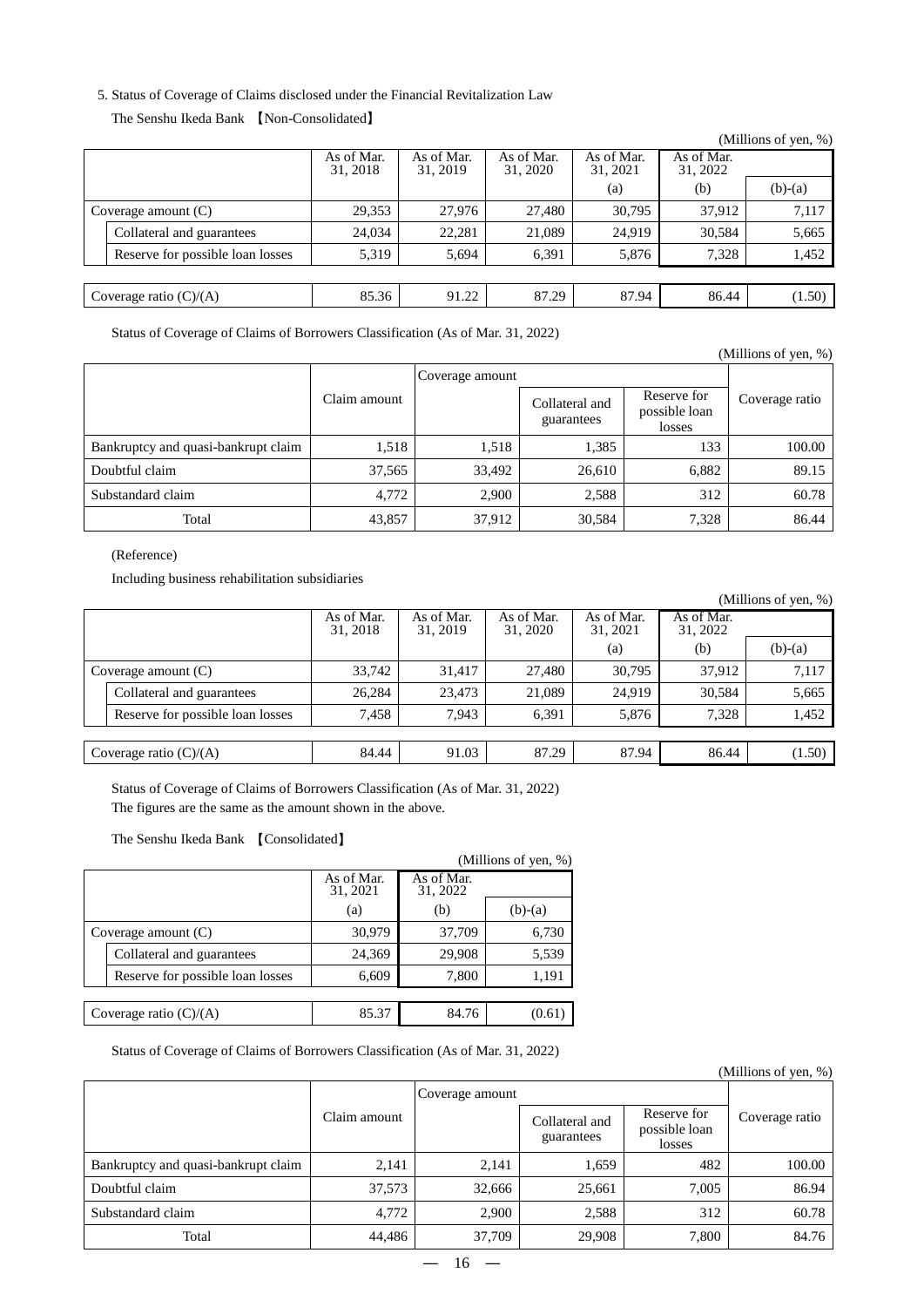# 6. Classification of Loans by Industry

# The Senshu Ikeda Bank 【Non-consolidated】

(1) Loan and Bills Discounted

|                                                           |                        |                        |                        |                        |                        | (Millions of yen) |
|-----------------------------------------------------------|------------------------|------------------------|------------------------|------------------------|------------------------|-------------------|
|                                                           | As of Mar.<br>31, 2018 | As of Mar.<br>31, 2019 | As of Mar.<br>31, 2020 | As of Mar.<br>31, 2021 | As of Mar.<br>31, 2022 |                   |
|                                                           |                        |                        |                        | (a)                    | (b)                    | $(b)-(a)$         |
| Domestic<br>(excluding JOM account)                       | 3,908,034              | 3,926,357              | 3,983,560              | 4,311,595              | 4,526,877              | 215,282           |
| Manufacturing                                             | 332,527                | 310,209                | 300,717                | 324,920                | 316,323                | (8,597)           |
| Agriculture and forestry                                  | 625                    | 861                    | 635                    | 498                    | 470                    | (28)              |
| Fishery                                                   | 40                     | 59                     | 482                    | 549                    | 188                    | (361)             |
| Mining, quarrying and gravel<br>extraction                | 216                    | 268                    | 311                    | 332                    | 297                    | (35)              |
| Construction                                              | 98,153                 | 105,179                | 109,523                | 144,934                | 141,317                | (3,617)           |
| Electricity, gas, heat and<br>water supply                | 17,098                 | 19,350                 | 19,224                 | 22,010                 | 24,557                 | 2,547             |
| Information and communication                             | 13,248                 | 13.130                 | 22,250                 | 22,836                 | 21,445                 | (1,391)           |
| Transportation and postal activities                      | 107,564                | 108,964                | 100,088                | 114,041                | 112,911                | (1,130)           |
| Wholesale and retail trade                                | 291,867                | 288,142                | 288,484                | 335,298                | 331,535                | (3,763)           |
| Finance and insurance activities                          | 172,923                | 159,920                | 166,931                | 157,585                | 169,656                | 12,071            |
| Real estate and rental activities                         | 628,298                | 647,201                | 672,503                | 681,688                | 706,201                | 24,513            |
| Academic research, professional<br>and technical services | 15,635                 | 14,855                 | 16,946                 | 23,665                 | 21,073                 | (2,592)           |
| Accommodation and food<br>service activities              | 30,865                 | 32,939                 | 35,055                 | 45,396                 | 43,304                 | (2,092)           |
| Life related services and<br>entertainment                | 15,728                 | 18,257                 | 17,130                 | 21,973                 | 20,503                 | (1,470)           |
| Education and study support<br>activities                 | 9.695                  | 8,972                  | 8,025                  | 7,578                  | 7,649                  | 71                |
| Medical and welfare                                       | 76.663                 | 91,357                 | 109,891                | 132,520                | 136,819                | 4,299             |
| Other services                                            | 87,603                 | 88,304                 | 90.838                 | 118,149                | 121,288                | 3,139             |
| Local governments                                         | 168,086                | 142,060                | 129,871                | 124,003                | 126,458                | 2,455             |
| Others                                                    | 1,841,189              | 1,876,315              | 1,894,641              | 2,033,602              | 2,224,868              | 191,266           |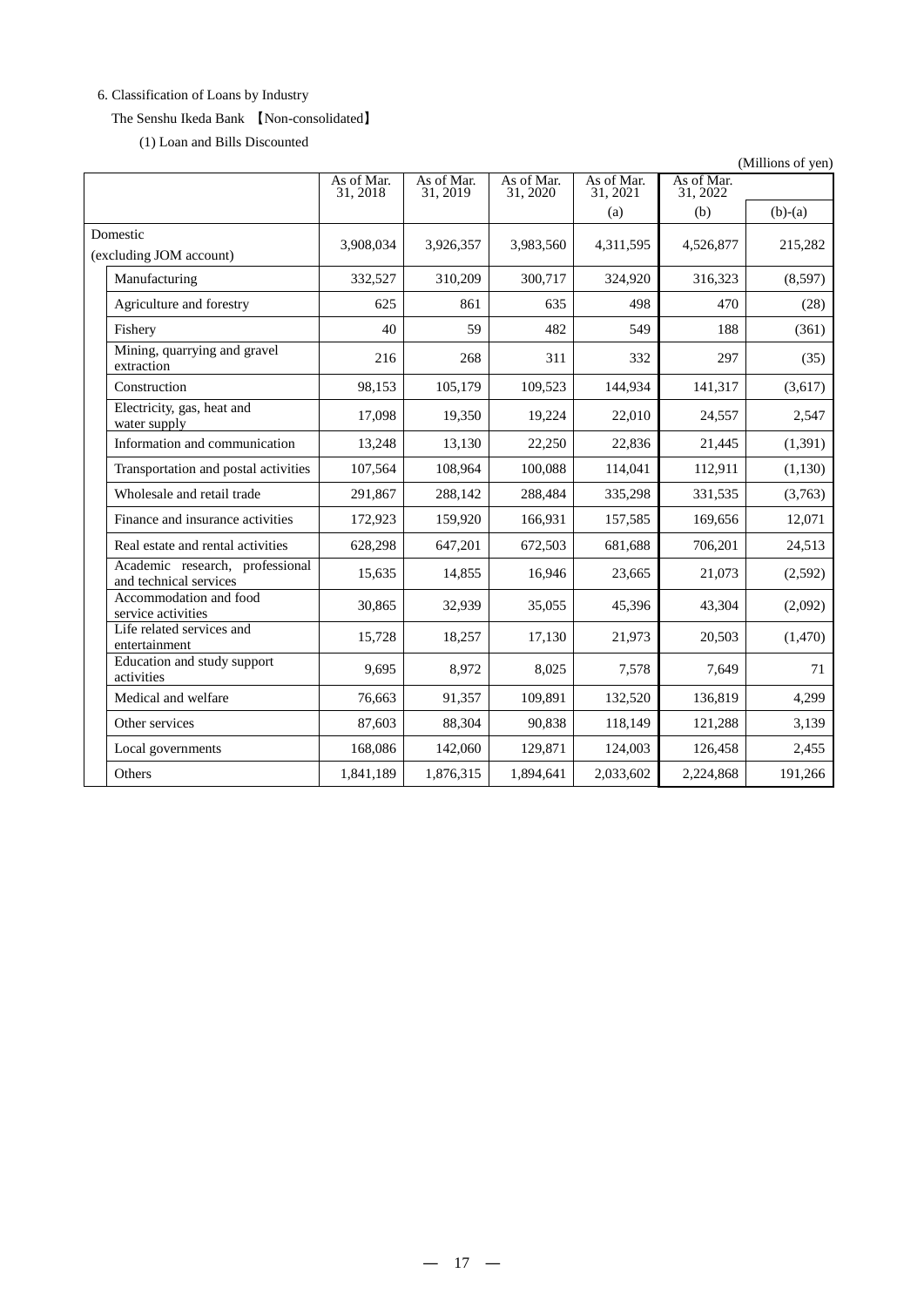# (2) Risk Monitored Loans

(Millions of yen)

|                                                           | As of Mar.<br>31, 2018 | As of Mar.<br>31, 2019 | As of Mar.<br>31, 2020 | As of Mar.<br>31, 2021 | As of Mar.<br>31.2022 |           |
|-----------------------------------------------------------|------------------------|------------------------|------------------------|------------------------|-----------------------|-----------|
|                                                           |                        |                        |                        | (a)                    | (b)                   | $(b)-(a)$ |
| Domestic<br>(excluding JOM account)                       | 34,298                 | 30,569                 | 31,382                 | 33,967                 | 42,784                | 8,817     |
| Manufacturing                                             | 5,270                  | 3,808                  | 5,054                  | 5,481                  | 6,616                 | 1,135     |
| Agriculture and forestry                                  | 435                    | 432                    | 491                    | 418                    | 414                   | (4)       |
| Fishery                                                   |                        |                        |                        |                        |                       |           |
| Mining, quarrying and gravel<br>extraction                |                        |                        |                        |                        |                       |           |
| Construction                                              | 4,065                  | 3,657                  | 3,624                  | 3,763                  | 4,205                 | 442       |
| Electricity, gas, heat and<br>water supply                | 166                    | 164                    | 162                    | 63                     | 17                    | (46)      |
| Information and communication                             | 130                    | 277                    | 125                    | 82                     | 391                   | 309       |
| Transportation and postal activities                      | 410                    | 411                    | 571                    | 627                    | 2,121                 | 1,494     |
| Wholesale and retail trade                                | 5,100                  | 4,775                  | 4,961                  | 5,233                  | 7,256                 | 2,023     |
| Finance and insurance activities                          | 613                    | 70                     | 52                     | 36                     | 35                    | (1)       |
| Real estate and rental activities                         | 8,451                  | 8,745                  | 7,322                  | 5,854                  | 6,263                 | 409       |
| Academic research, professional<br>and technical services | 570                    | 289                    | 344                    | 281                    | 520                   | 239       |
| Accommodation and food<br>service activities              | 569                    | 755                    | 788                    | 4,751                  | 6,469                 | 1,718     |
| Life related services and<br>entertainment                | 178                    | 177                    | 480                    | 425                    | 841                   | 416       |
| Education and study support<br>activities                 | 20                     |                        |                        |                        |                       |           |
| Medical and welfare                                       | 463                    | 377                    | 511                    | 969                    | 503                   | (466)     |
| Other services                                            | 1,749                  | 1,494                  | 2,266                  | 2,160                  | 3,879                 | 1,719     |
| Local governments                                         |                        |                        |                        |                        |                       |           |
| Others                                                    | 6,102                  | 5,132                  | 4,624                  | 3,816                  | 3,248                 | (568)     |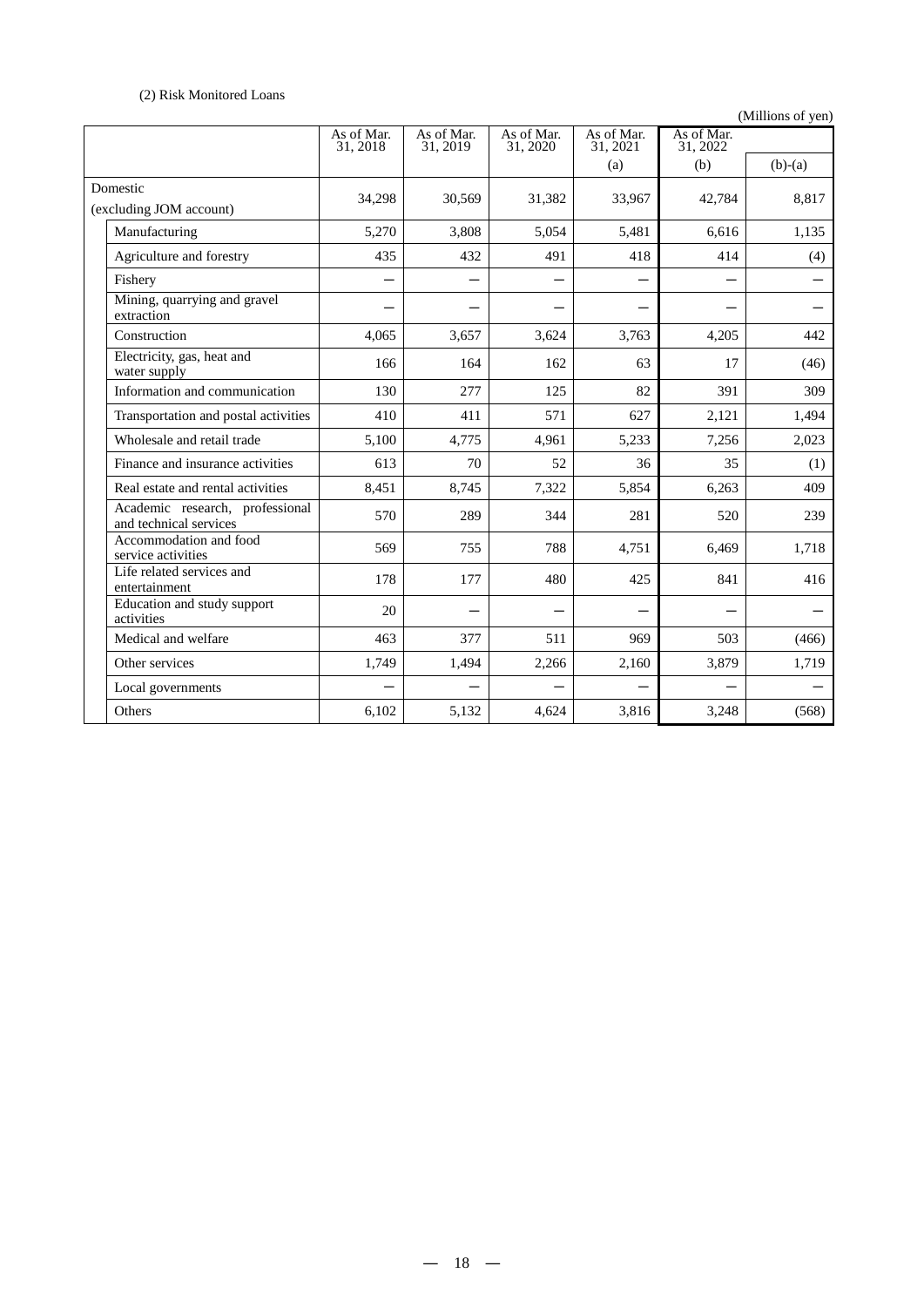7. Self-assessment, Claims disclosed under the Financial Revitalization Law and Risk Monitored Loans

The Senshu Ikeda Bank 【Non-consolidated】

(As of Mar. 31, 2022)

| Borrower classification under<br>self-assessment guidelines<br>(Claim exposures)<br>Claim-related loans including loans and<br>bills discounted |                                            |               |               | Claims disclosed under the Financial Revitalization Law (Claim exposure)<br>and Risk monitored loans (New standard)<br>Substandard claim represents loans and bills discounted<br>Other represents claim-related loans including loans and bills discounted |                |                                     |                                                        |            |                                                                             |         |                |
|-------------------------------------------------------------------------------------------------------------------------------------------------|--------------------------------------------|---------------|---------------|-------------------------------------------------------------------------------------------------------------------------------------------------------------------------------------------------------------------------------------------------------------|----------------|-------------------------------------|--------------------------------------------------------|------------|-----------------------------------------------------------------------------|---------|----------------|
|                                                                                                                                                 | Classification<br>Outstanding              |               | Category      |                                                                                                                                                                                                                                                             |                | Classification                      |                                                        |            | Secured or                                                                  | Reserve | Coverage ratio |
|                                                                                                                                                 | loans                                      | Category<br>Τ | Category<br>Π | Category<br>$\mathbb{H}$                                                                                                                                                                                                                                    | Category<br>IV |                                     | Outstanding<br>loans                                   |            | guaranteed                                                                  |         |                |
|                                                                                                                                                 | Bankrupt<br>0.4                            | 0.2           | 0.1           | (0.0)                                                                                                                                                                                                                                                       | $(-)$          | Bankruptcy<br>and<br>quasi-bankrupt |                                                        |            |                                                                             |         |                |
|                                                                                                                                                 | Effectively<br>bankrupt<br>1.1             | 0.7           | 0.3           | (0.0)                                                                                                                                                                                                                                                       | (0.0)          | 1.5                                 |                                                        | 1.3        | 0.1                                                                         | 100.00  |                |
|                                                                                                                                                 | Potentially<br>bankrupt<br>37.5            | 25.6          | 7.8           | 4.0<br>(6.8)                                                                                                                                                                                                                                                |                |                                     | Doubtful                                               | 37.5       | 26.6                                                                        | 6.8     | 89.15          |
|                                                                                                                                                 | Requiring<br>special<br>caution            | 0.5           | 4.3           |                                                                                                                                                                                                                                                             |                | Substandard                         | Loans past due three<br>months or more<br>Restructured | 0.0<br>4.6 | 2.5                                                                         | 0.3     | 60.78          |
| Watch list                                                                                                                                      | 4.9                                        |               |               |                                                                                                                                                                                                                                                             |                |                                     | Subtotal<br>(A)                                        |            |                                                                             |         |                |
|                                                                                                                                                 | Other<br>borrowers<br>requiring<br>caution | 97.4          | 66.5          |                                                                                                                                                                                                                                                             |                |                                     |                                                        | 43.8       | 30.5                                                                        | 7.3     | 86.44          |
|                                                                                                                                                 | 164.0                                      |               |               |                                                                                                                                                                                                                                                             |                |                                     | Normal                                                 |            | Ratio of NPLs (subtotal) pursuant<br>to the disclosure standards of         |         |                |
|                                                                                                                                                 | Normal<br>4,354.4                          | 4,354.4       |               |                                                                                                                                                                                                                                                             |                |                                     |                                                        | 4,518.6    | the Financial Revitalization Law<br>to total claims<br>$(A) / (B) = 0.96\%$ |         |                |
|                                                                                                                                                 |                                            |               |               |                                                                                                                                                                                                                                                             |                |                                     |                                                        |            |                                                                             |         |                |

(Billions of yen, %)

| Total   |         |      | 4.0   | $\overline{\phantom{m}}$ | (В<br>Total |
|---------|---------|------|-------|--------------------------|-------------|
| 4,562.5 | 4,479.1 | 79.2 | (7.0) | (0.0)                    | 4,562.5     |

(Notes) 1. Japanese yen amounts are rounded down to the nearest 100 million yen.

2. Claim-related loans including loans and bills discounted represents loans and bills discounted; Foreign exchanges; Accrued income and suspense payment account under Other assets; and Customers' liabilities for acceptances and guarantees in the Balance Sheet; as the securities loaned (limited for use agreements or lease contracts), which are required to be stated in a note to the Balance Sheet.

3. The figures in the parentheses under Borrower classification under self-assessment guidelines represent reserved amounts for classified loans.

Category I: Claims secured by reserve for possible loan losses, superior guarantee reserved by Claim Guarantee Corporation.

Category  $\text{II}:$  Claims secured by general collateral or guarantee such as mortgage collateral.

Categories Ⅲ and Ⅳ: All or part of claims are secured, and claims already secured are posted as Category Ⅰ.

4."( )" in "Borrower classification under self-assessment guidelines (Claim exposures)" represent reserved amounts for classified loans.

― 19 ―